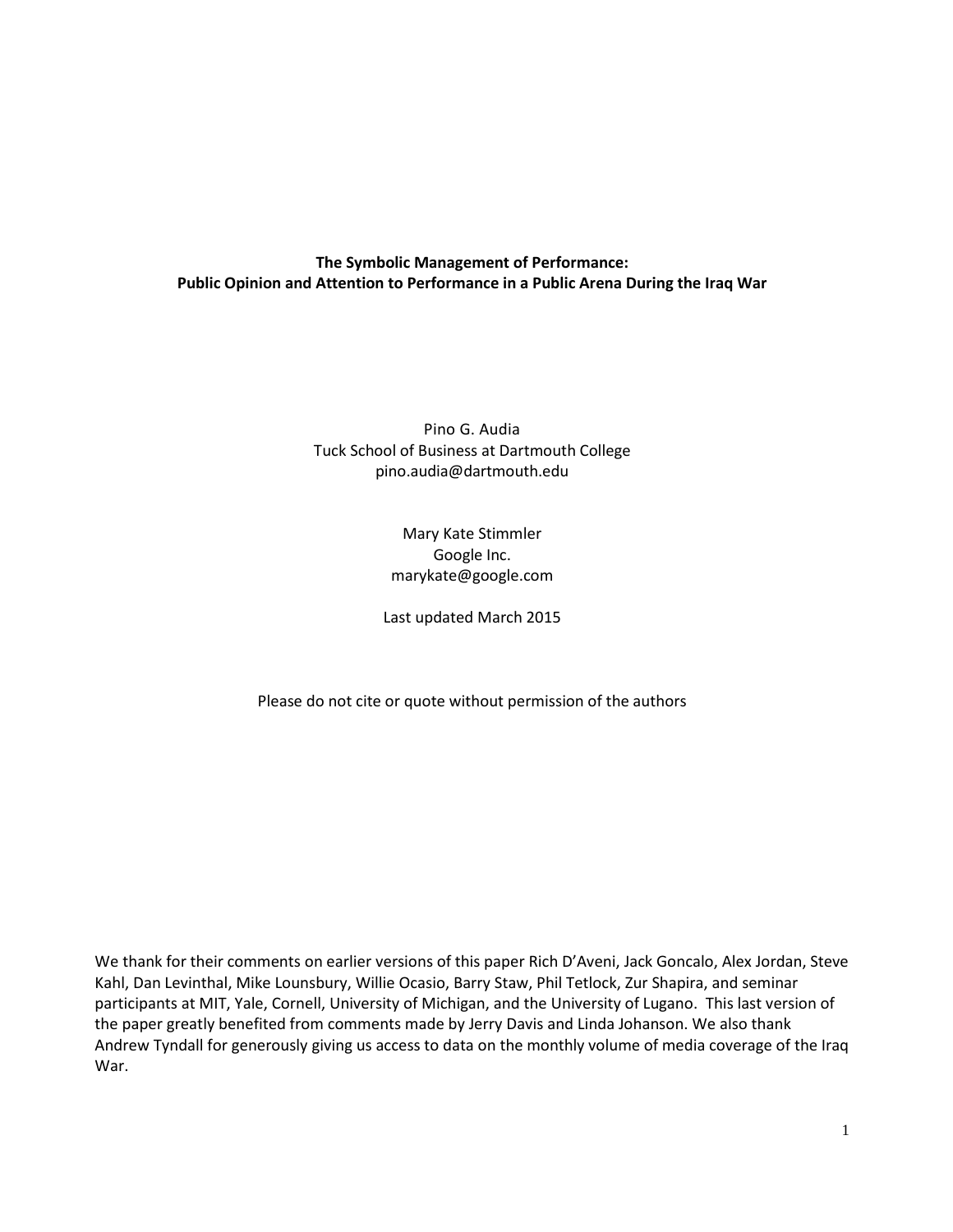## **The Symbolic Management of Performance: Public Opinion and Attention to Performance in a Public Arena During the Iraq War**

## **Abstract**

Extending research on the symbolic management of performance, this study examines the relationship between public opinion and attention to performance in a public arena in the context of the second Iraq war. Analyses of press briefings by Pentagon officials reveal that favorable public opinion for the war increases attention to performance and moderates the influence of U.S. casualties on attention to performance. Whereas favorable public opinion is associated with high levels of attention that are unaffected by variations in U.S. casualties, unfavorable public opinion greatly magnifies the negative influence of U.S. casualties on attention. In addition, lesser attention to performance in press briefings is related to decreases in U.S. troop levels. Implications of these results for organizational research on the symbolic management of performance and public opinion are discussed.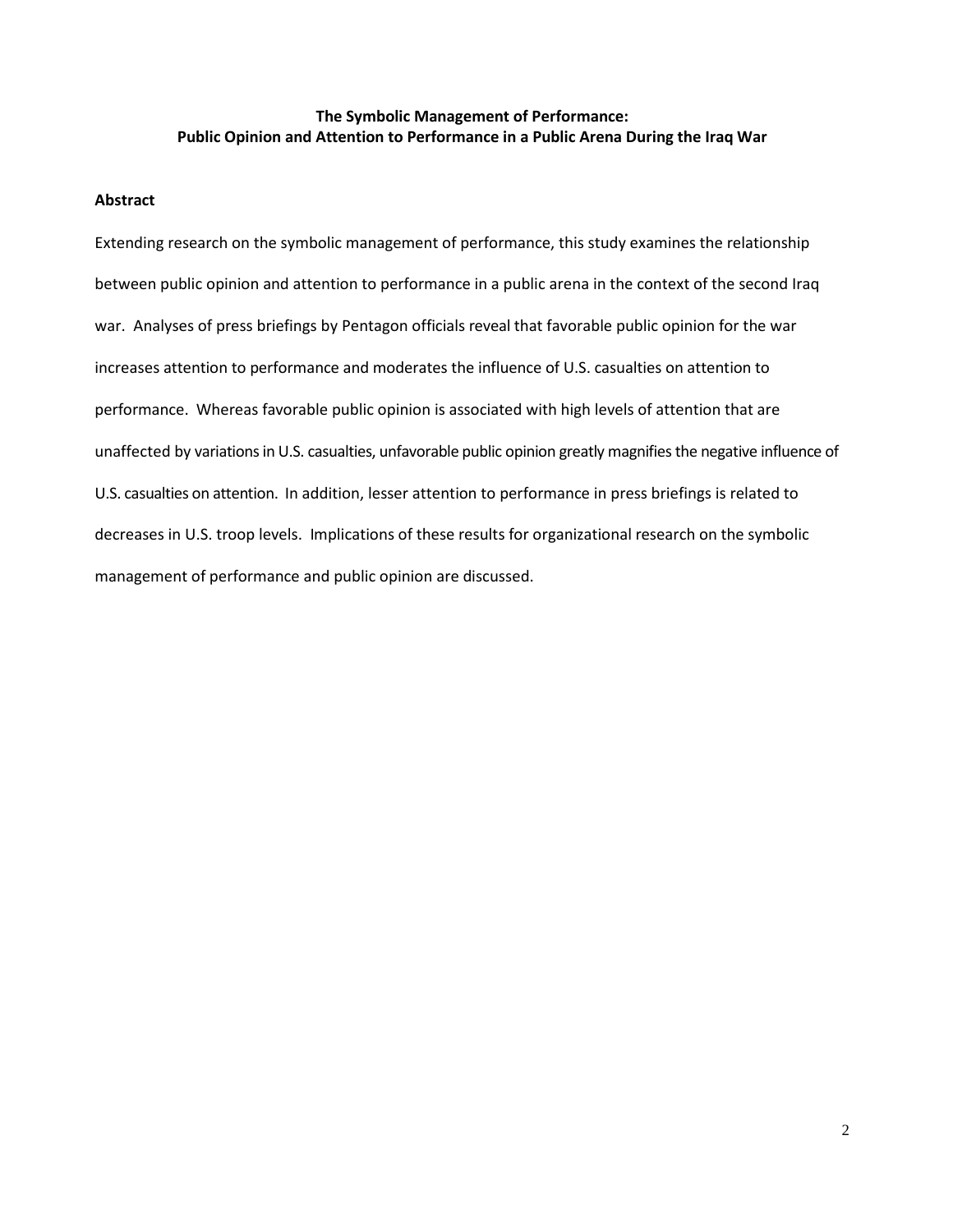The manner in which organizations communicate their performance to outsiders is often viewed as a symbolic activity aimed at maintaining a favorable image (Meyer and Rowan, 1977; Pfeffer, 1981). Much of the available evidence on the symbolic management of performance uncovers tactics deployed in response to crises that threaten external support (Sutton and Callahan, 1987; Marcus and Goodman, 1991; Elsbach, 1994). The symbolic management of performance, however, just like other forms of symbolic management (Westphal and Zajac, 1998; Fiss and Zajac, 2006), can also occur in the absence of problematic situations and take the form of anticipatory tactics used to either avert negative perceptions or to encourage positive perceptions (Elsbach, Sutton, and Principe, 1998). For example, start-ups that do not yet have a proven track record substitute in their communication to outsiders performance metrics such as revenues with less conventional achievements such as partially completed products (Zott and Huy, 2007) or affiliations with renowned individuals and organizations (Lounsbury and Glynn, 2000). Similarly, established firms interpret negative performance in favorable ways (Staw, McKehnie, and Puffer, 1983) and governments provide interpretations that transform perceived failure into perceived success (Sutton and Kramer, 1990).

This paper seeks to extend the literature on the symbolic management of performance by focusing on one such anticipatory tactic - the extent to which organizational members talk about performance in a public setting. When it is still unclear whether a crisis will unfold, one of the ways in which organizational members may seek to manage external perceptions is by varying the extent to which they give attention to performance in a public setting. Inattention to performance may be particularly acute when organizations perceive external pressures that place their course of action in doubt. In the rest of this paper we refer to the extent to which organizational members talk about performance in public as attention to performance in a public arena, and we seek to extend previous work by examining the relationship between attention to performance in a public arena and public opinion. Public opinion is a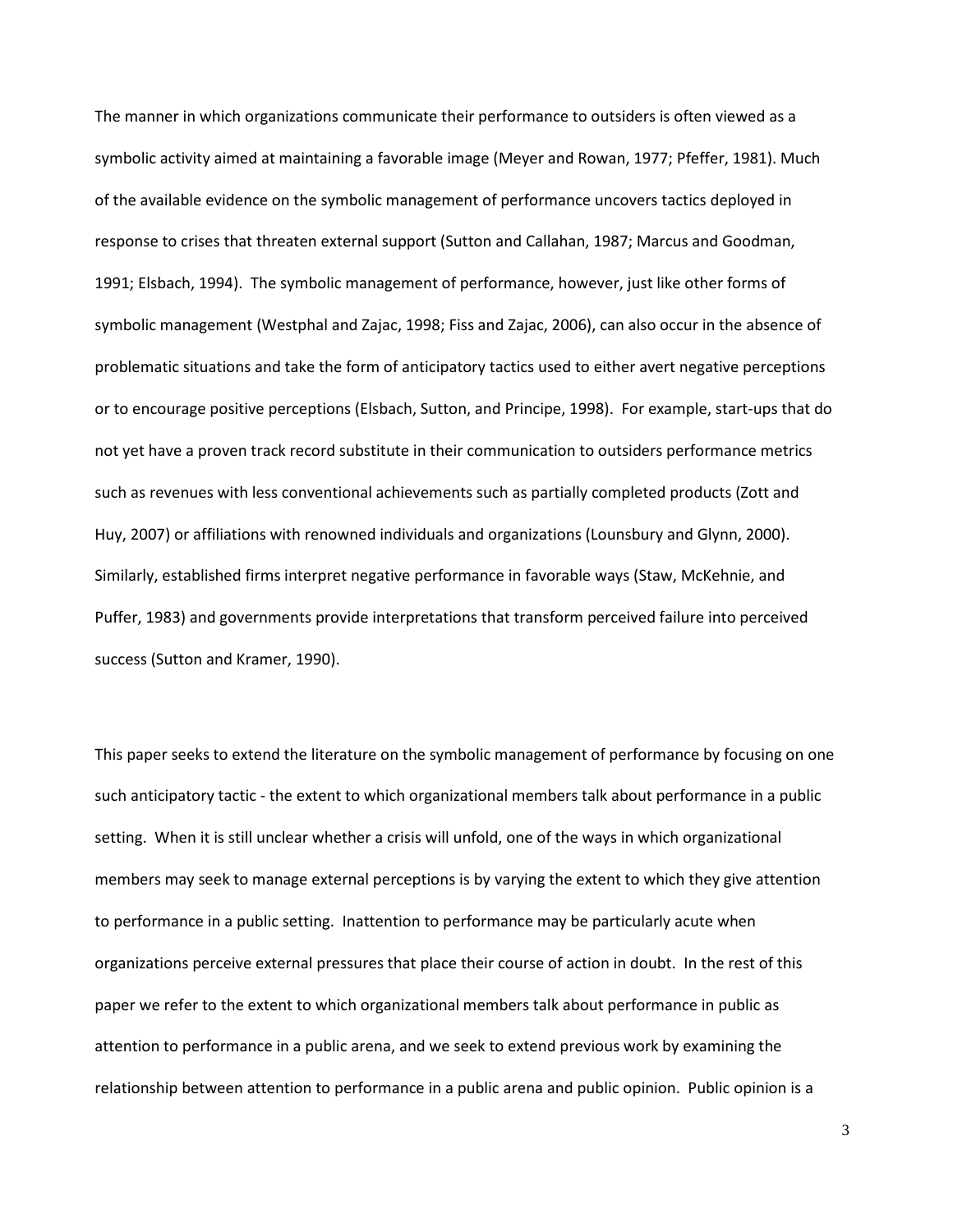pervasive feature of modern society that has been shown to impact policy changes (Page and Shapiro, 1983; Stimson, MacKuen, and Erikson, 1995; Soule and King, 2006) but whose influence on organizational processes such as those pertaining to the symbolic management of performance has received limited attention. Drawing on insights from the literature on accountability (Scott and Lyman, 1968; Tetlock, 1992; Lerner and Tetlock, 1999; Morris and Moore, 2000), which suggests that audiences, such as the public, may influence organizational members' cognitions and behaviors, we suggest and show that, when public opinion is unsupportive of organizational action, organizational members seek to maintain external support by giving less attention to performance in a public arena. We also propose and find that favorable public opinion dampens self-enhancing tendencies to give less attention to performance when performance is poor.

The empirical setting is the second Iraq War, from its inception in March 2003 to December 2006. We chose this setting for two main reasons. First, a considerable body of work in political science indicates that wars are highly salient policy events around which the public forms well-defined views (Gelb, 1972; Page and Shapiro, 1983; Klarevas, 2002). This literature also shows that military decision makers adjust their policies in response to varying levels of public support but it has not directly examined the effect of public opinion on attention to war performance in public arenas. Second, the fast pace at which modern war operations are conducted combined with strong public interest in war events created a context in which military leaders continuously reported on the progress of the second Iraq war. Consistent with Ginzel, Kramer, and Sutton's (1993) observation that press conferences are an important venue that provides organizational members opportunities for impression management, we use Pentagon press briefings to detect attention to war performance on a bi-weekly basis. Through opinion polls about the war and Pentagon press briefings, we are able to examine the relationship between public opinion about the war and Pentagon officials' attention to war performance in a public arena.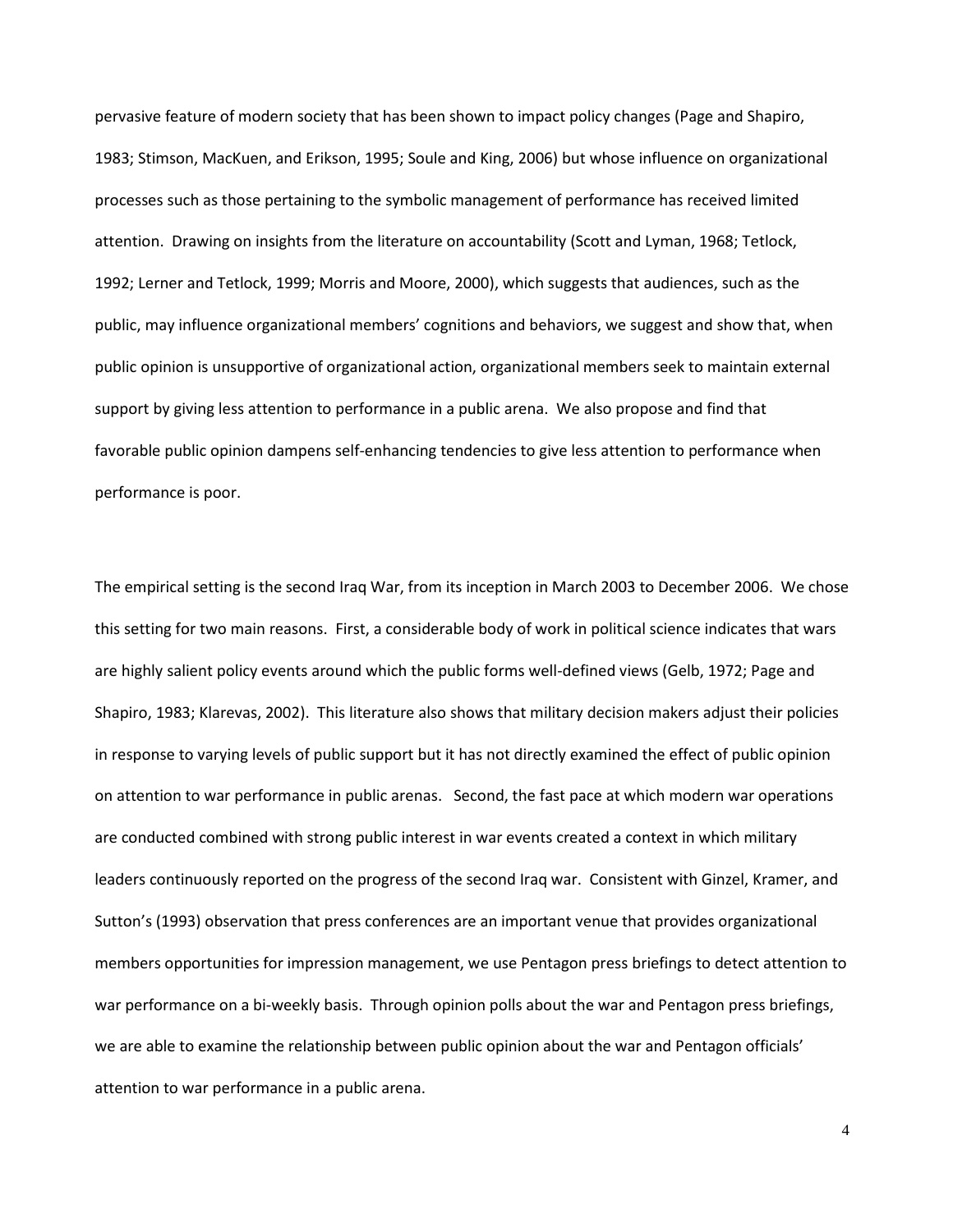This paper seeks to make several contributions. First, besides adding inattention to performance in public arenas to the range of tactics considered in symbolic management research, this study contributes to that body of work by deepening understanding of the role of audiences. Previous empirical studies portray audiences primarily as the targets of symbolic management tactics and shed light on which tactics audiences accept or question (e.g., Elsbach and Sutton, 1992; Elsbach, 1994) . We complement that empirical work by examining when a key audience such as public opinion prompts the use of symbolic management. Second, this study contributes new theory regarding the micro level processes underlying the symbolic management of performance by integrating insights on accountability (Lerner and Tetlock, 1999) and complementary ideas from social psychological research on self-enhancement (Jordan and Audia, 2012). Specifically, these literatures help distinguish the influences that audiences' support and performance have on the propensity to engage in symbolic management. While poor performance is often viewed as a factor prompting defensiveness and use of symbolic management tactics, our analysis suggests that audiences' support may buffer organizational members from the perceptions of threat often associated with weak performance. Third, this study extends research that documents the impact of public opinion on policy changes by offering a closer look at the processes that may precede policy changes. Our findings suggest that the policy changes prompted by public opposition to the war were preceded by a protracted period of resistance on the part of Pentagon officials. Fourth, by applying insights from contemporary organizational research to the study of political and military contexts, this study seeks to revive interest among organizational theorists for settings that are generally the province of political scientists.

Because this paper hinges on a macro-micro link between public opinion and attention to performance in public arenas, it is helpful to start our analysis by providing an overview of the literature on the relationship between public opinion and policy changes. This serves also as an introduction to the study of public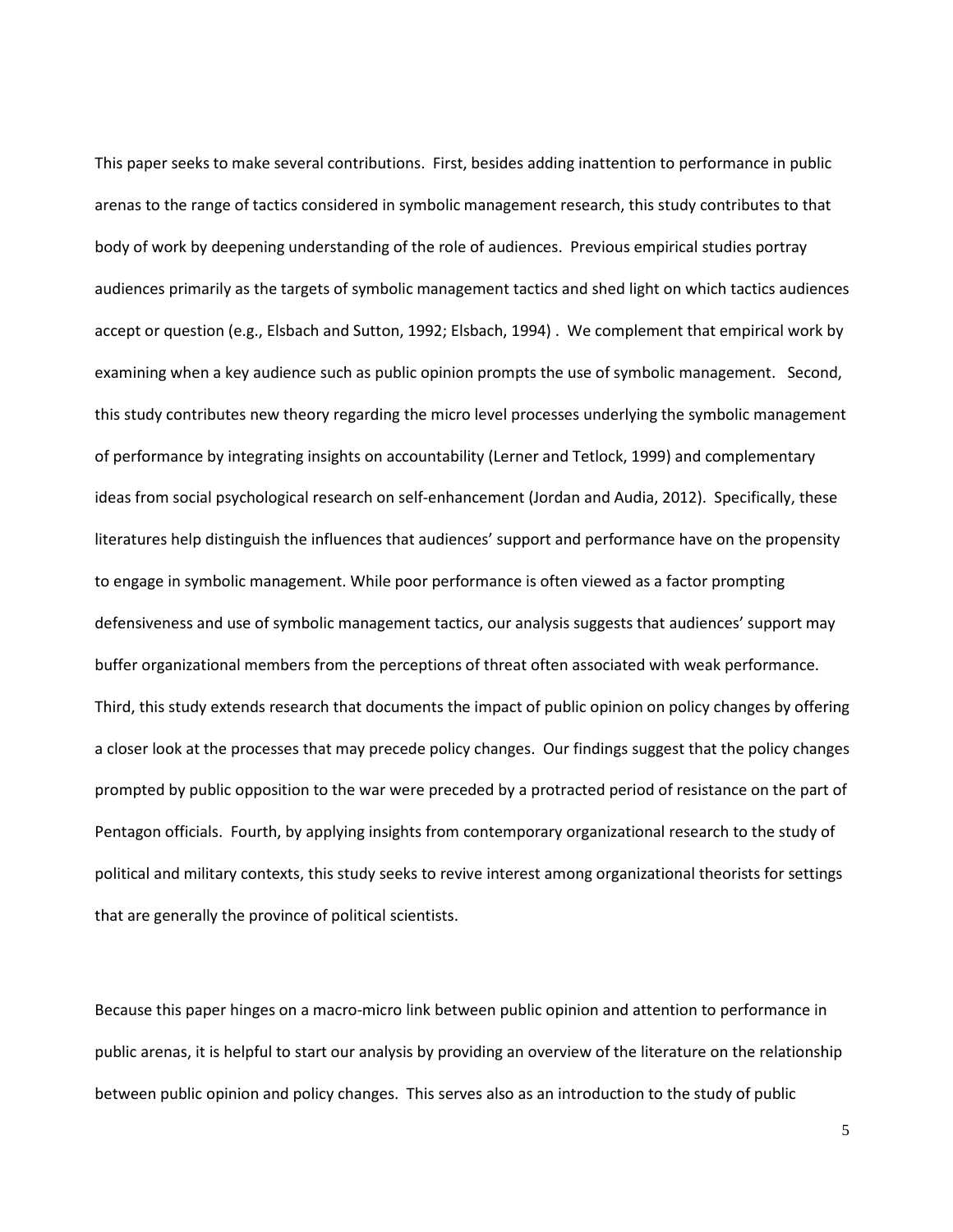opinion - a feature of the environment that has received limited consideration in studies of organizations.

### **PUBLIC OPINION, POLICY CHANGES, AND ATTENTION TO PERFORMANCE IN A PUBLIC ARENA**

Political scientists have long viewed public opinion as an important factor conditioning the choices of policy makers. Much of their work draws on democratic theory, which holds that elected officials are responsive to the opinions attributed to the public because they fear that non-responsiveness may mean defeat in the next election (Dahl, 1956; Downs, 1957; Stimson, MacKuen, and Erikson, 1995). Illustrative of this literature is Page and Shapiro's (1983) comprehensive analysis of Americans' opinions on issues such as taxation, public spending, civil liberties, civil rights, abortion, and military action. Their analysis shows that public opinion impacts policy and that this relationship is conditioned by the extent to which the public has well-defined opinions on the issues at stake. Public opinion on issues such civil rights, for example, has a stronger association with policy change than public opinion on issues such as national security because the public tends to have more well defined views (e.g., fewer people respond "I don't know" to polls) on civil rights than on national security.

Importantly, the effect of public opinion is not confined to elected officials. A study of Supreme Court justices (Mishler and Sheehan, 1996) shows that public opinion influences even officials who by virtue of their lifelong appointment are protected from electoral pressures. This suggests that responsiveness to public opinion may stem not only from a desire to increase the chances of re-election but also from a desire to secure the approval of the public. Paraphrasing Stimson, MacKuen, and Erikson (1995: 543), when public sentiment shifts, actors who depend on public support sense the shift, and, if the shift is on issues about which the public has well defined views, then they alter their views and deliberations on those issues.

Interest in the impact of public opinion has been less sustained among sociologists (Burstein, 1998;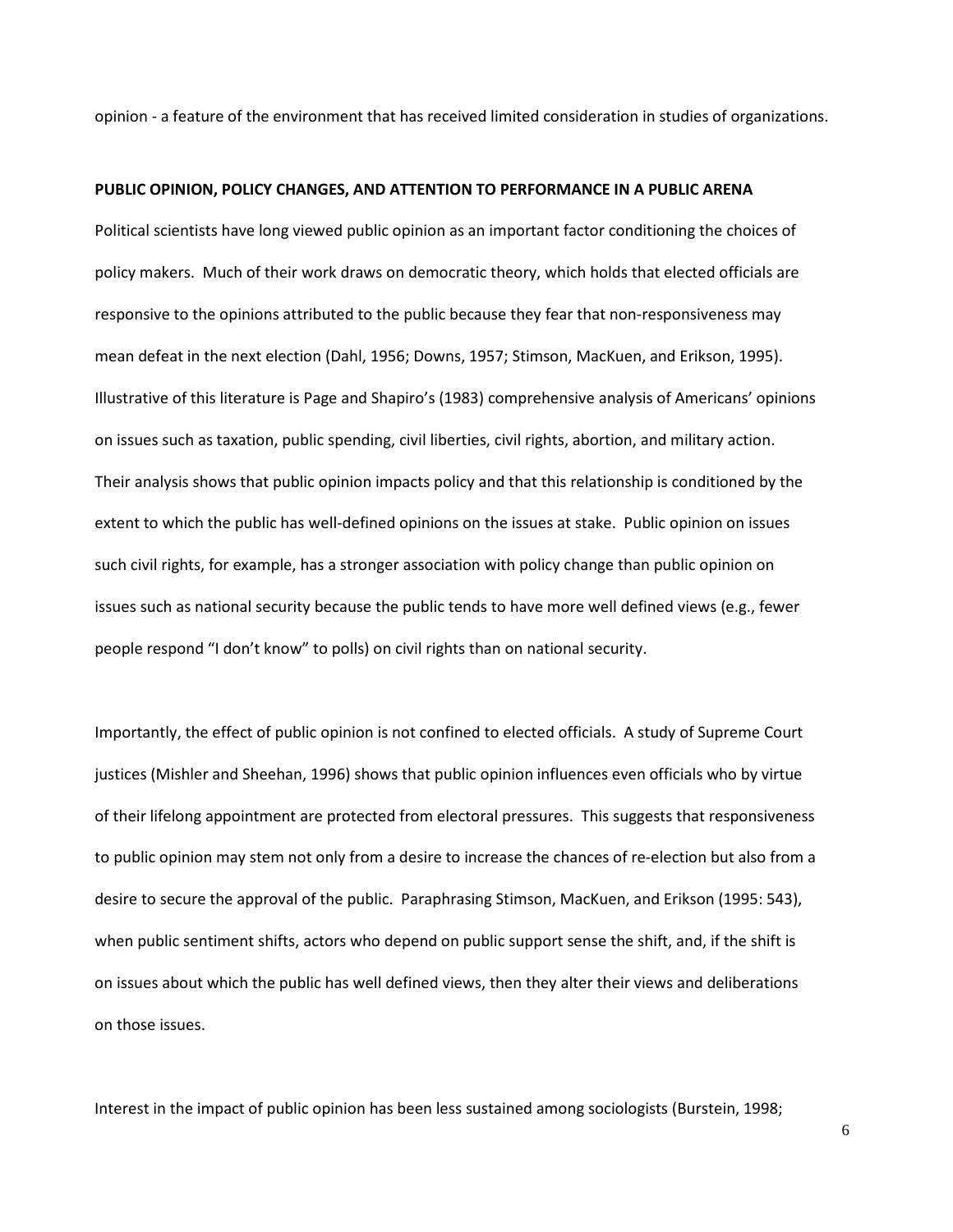Manza and Brooks, 2012), but in recent years research on social movements has started to integrate the influence of public opinion into models of policy change. Soule and King (2006), for example, in their analysis of state-level ratification of the equal rights amendment, found that favorable public opinion was positively related to bill introduction and bill ratification and that the effect on ratification was stronger. Consistent with democratic theory, they note that legislators appeared more likely to complete a legislative process kick-started by social movements when they perceived that the cost of inaction may be failure in the next election.

**Public opinion and wars.** Public opinion's influence on policymakers extends to issues surrounding foreign policy and is especially palpable when nations go to war. Gelb (1972) documented how public opposition to the Vietnam War imposed limits on Presidents Lyndon Johnson and Richard Nixon, especially with regard to how the air campaign and ground war were carried out. Drawing on her analysis of the Vietnam War, Gelb introduced the notion of public opinion as the *essential domino* of American foreign policy, which later became an integral component of the so-called Weinberger's doctrine (e.g., Klarevas, 2002). Caspar Weinberger, Reagan's Secretary of Defense, articulated six criteria that must be considered in deciding whether to use military force. One of the criteria is that the operation must have the support of the American people. The influence that this doctrine has had on foreign policy has led analysts to suggest that, besides constraining military action when a war is being fought, the prospect of public opposition to a war serves also as a deterrent to military intervention (Luttak, 1994; Record, 2007). The next step in our analysis is to broaden the analysis of the potential effect of public opinion beyond policy change to the allocation of attention to performance in a public arena. Specifically, our focus is on public opinion about wars and its effect on attention to war performance in a public arena.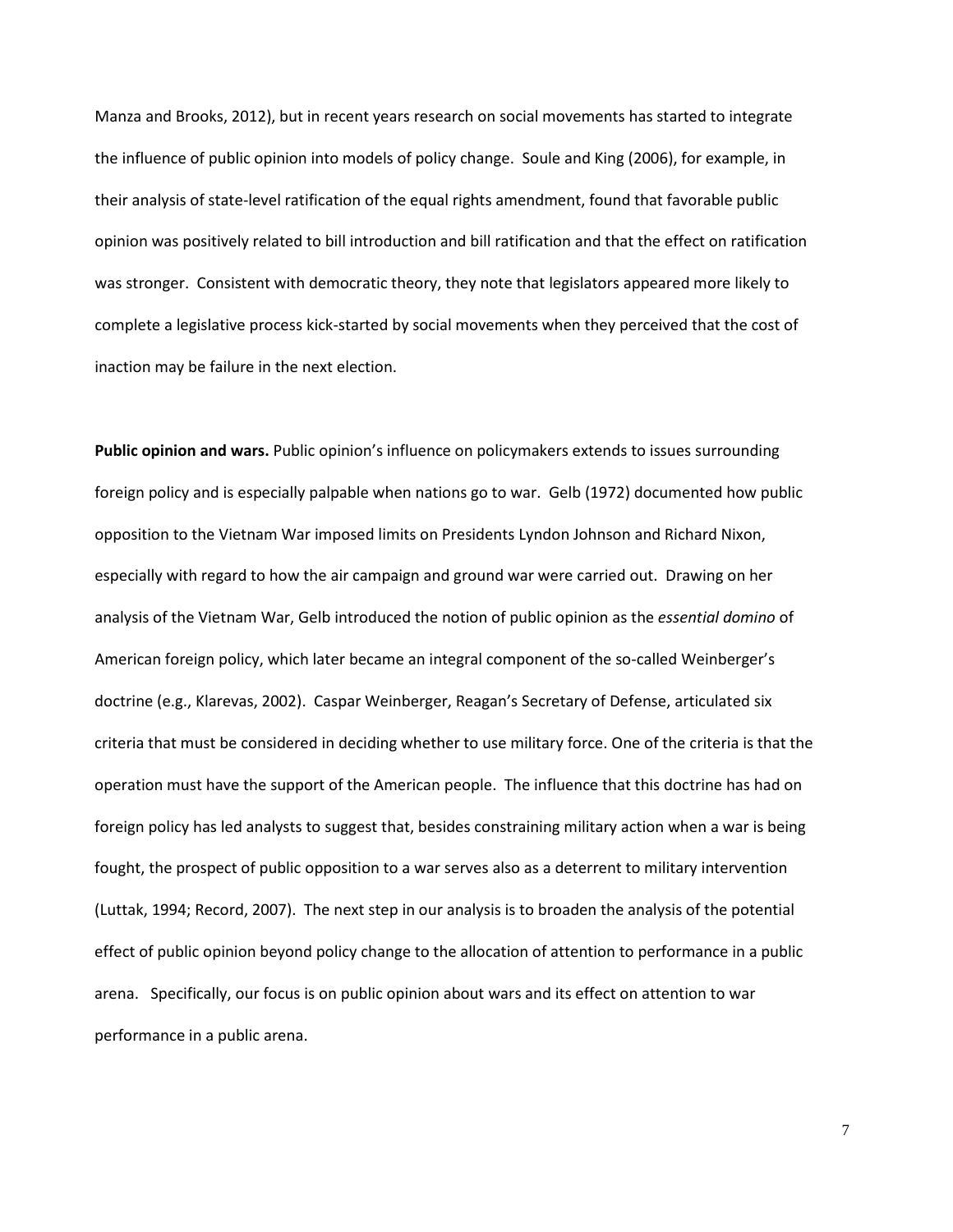**Public opinion and attention to performance.** To consider the potential impact of public opinion on the symbolic management of performance, we draw on the social psychological literature on accountability. By this theoretical perspective, feeling an obligation to explain or justify one's conduct to some significant other affects how individuals think and behave (Scott & Lyman, 1968; Tetlock, 1992). This theory applies well to our setting because, as the political science literature discussed above suggests, military officials view the public as a key audience to whom they are accountable. A key distinction in the literature on accountability is that between pre-decision and post-decision accountability (Lerner & Tetlock. 1999). Perceptions of being accountable to an audience prior to making a decision or forming an opinion are generally associated with openness to others' viewpoints. When the audience's views are known, individuals often display an inclination to conform to those views (Tetlock, 1983; Tetlock, Skitka, and Boettger, 1989). For example, Hoffman and Ocasio (2001) find that public media coverage that highlights the responsibility of chemical firms in events that harm the environment prompts greater acknowledgment among chemical firms of their role in such events. Similarly, Jensen (2006) reports that accountability to audiences critical of relations with firms that have violated the law increases firms' propensity to dissolve relations with such compromised partners.

In the context of wars, as we noted above, public opposition to military action makes elected officials and military leaders reluctant to use military intervention as a means to resolve international conflicts (Luttak, 1994; Record, 2007). When the audiences' views are unknown and conformity is not an option, individuals engage in pre-emptive self-criticism whereby they form more complex judgments, take more time to process available evidence, and are more inclined to consider multiple perspectives on the issue (Tetlock, 1983; Koonce, Anderson, and Marchant, 1995; Mero and Motowidlo, 1995; Carnaghi and Yzerby, 2006). In doing so, they try to secure support by anticipating all possible audiences' objections.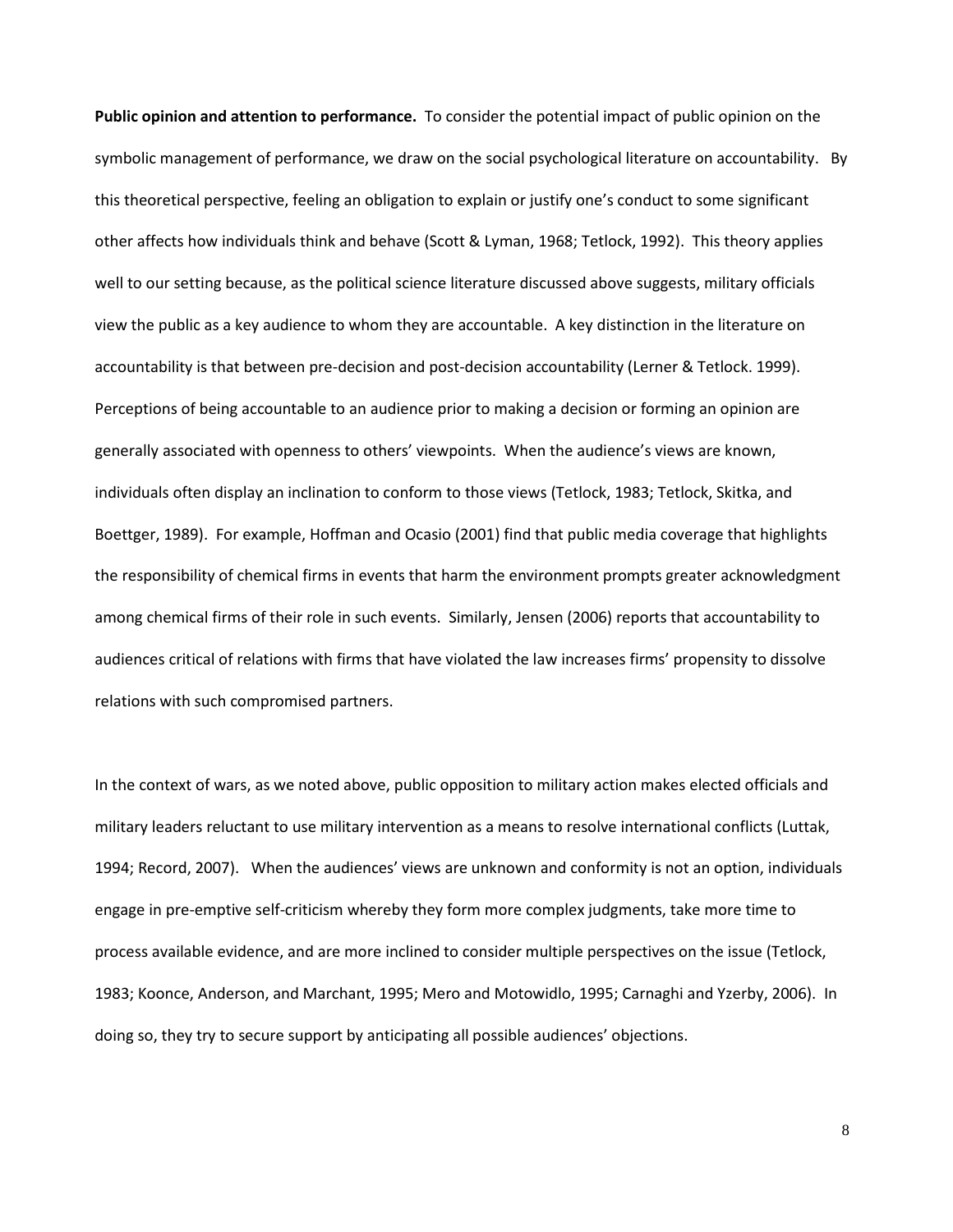Research on accountability suggests that this openness cedes the way to defensiveness when individuals have irrevocably committed themselves to a course of action, such as the decision to go to war, and audiences are perceived to be critical of their views and actions (Tetlock, Skitka, and Boettger, 1989; Lerner and Tetlock, 1999). In such circumstances, studies find that individuals engage in "defensive bolstering," a tendency to generate thoughts that justify the original commitments. Instead of acknowledging mistakes they may have made, they form more rigidly defensive views (Morris and Moore, 2000) and have a hard time writing off sunk costs (Fox and Staw, 1979; Simonson and Staw, 1982). Evidence of defensive bolstering in response to post-decision accountability pressures comes from studies that examine individuals' private cognitions (i.e. cognitions in the absence of a public arena in which individuals communicate their thoughts to others; Tetklock, et al., 1989; Morris and Moore, 2000) but also from work that examines individuals' communications to outsiders (Fox and Staw, 1979). These studies suggest that both an intra-psychic framework and an impression management framework are compatible with this prediction.

The literature on accountability has given less consideration to the effect of post-decision accountability on attention to performance in a public arena, but research on the symbolic management of organizations refers to inattention to performance as a tactic organizational members use to maintain external support. Pfeffer (1981: p. 29) suggests that "one of the interesting aspects of many organizations is the efforts undertaken to systematically avoid assessment, especially assessment of outcomes that are of potential interest to various groups or individuals in contact with the organizations." One way in which organizations avoid assessment, Pfeffer notes, is by avoiding communicating to outsiders performance data that may have potentially damaging effects on external support. To illustrate this tactic, he uses the examples of hospitals reluctant to communicate to outsiders mortality and morbidity figures, schools reluctant to communicate to outsiders test score on standardized tests, and public companies opposing disclosures of adverse legal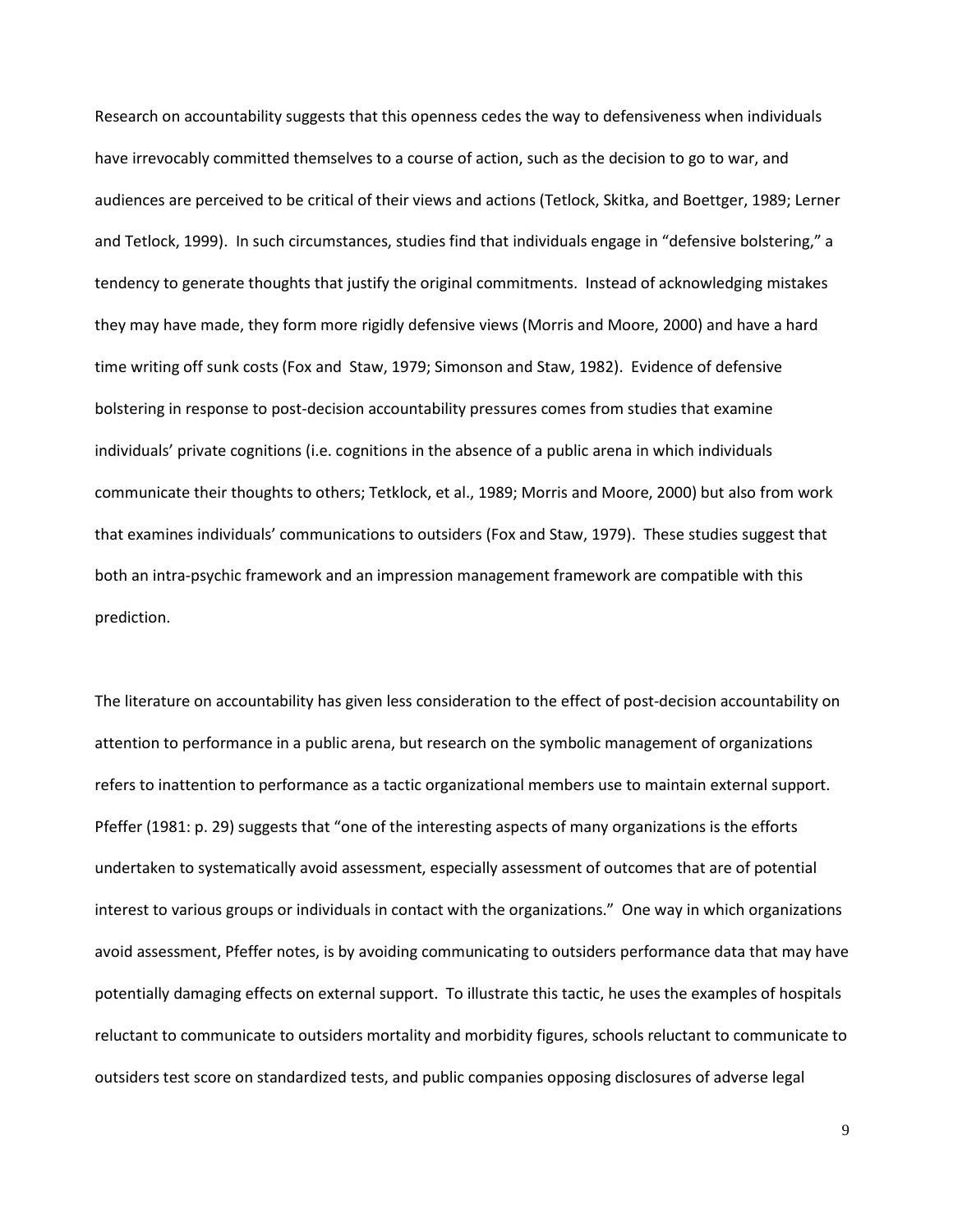actions. Consistent with Pfeffer's conjectures, Sutton and Callahan's (1987) case analysis of failing firms found evidence of concealment of performance information to creditors and other stakeholders. Similarly, Abrahamson and Park's (1994) study of letters to shareholders found lesser disclosure of organizational outcomes when the proportion of shares held by institutional investors is larger.

Drawing on this literature, we suggest that inattention to performance in a public arena, much like other anticipatory symbolic management tactics (Elsbach et al., 1998), may be a tactic organizational members adopt in an attempt to preserve the support of critical audiences to which they perceive themselves to be accountable. In the context of the second Iraq war, Pentagon officials may have responded to public opposition to the war by giving less attention to war performance.

Formulating our first hypothesis requires specifying which dimension of war Pentagon officials focused on, since war performance is a multi-dimensional construct. Three key dimensions of war performance are: combat, reconstruction, and rebuilding government (Schadlow, 2003). In our data analyses we recorded attention to these three dimensions and below we report results regarding all of them. The primary focus of our analysis, however, is combat performance because, as we explain in greater detail in the methods section, this was the most salient dimension during our observation period that extends from March 2003 to December 2006.

Hypothesis 1: The weaker the public support for the war, the lesser the attention Pentagon officials gave in a public arena to combat performance.

**Weak performance and attention to performance.** To isolate the potential influence of public opinion on inattention to performance in a public arena, it is helpful to distinguish it from the influence of weak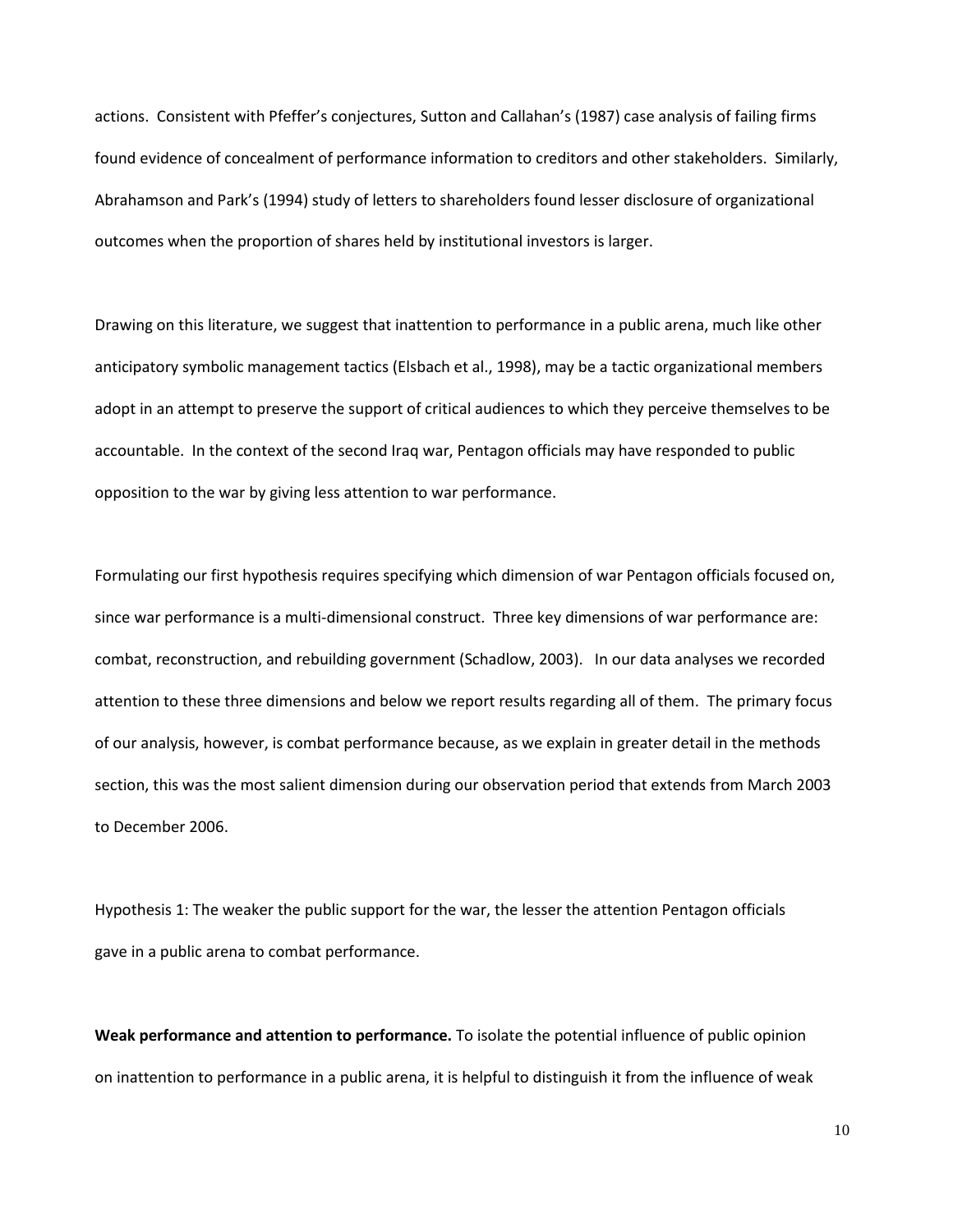performance. Indeed several studies suggest that the defensiveness that prompts inattention to performance may simply stem from perceptions of threat associated with weak performance (Elsbach and Kramer, 1994; Audia and Brion, 2007; Park, Westphal, and Stern, 2011; KC, Staats, and Gino, 2013). Self-enhancement or people's desire to see themselves in a positive light is often seen as a key driver of such an effect (Sedikides and Strube, 1997; Jordan and Audia, 2012). Weak performance is thought to create a discrepancy between an individual's positive self-image and perceptions of reality. Then, motivated by the desire to see themselves in a positive light, people seek to eliminate this discrepancy by giving little consideration to information pointing to weak performance.

Evidence of defensive responses to weak performance comes from studies that show that organizational members are reluctant to make changes in response to poor performance. Audia and Brion (2007) report such a pattern in both an experimental setting and in the context of the hard disk drive industry. Likewise, Park, Westphal, and Stern (2011) find that CEOs' propensity to self-enhance is associated with a reduced tendency to make changes in response to low performance. KC, Staats, and Gino (2013) also find that surgeons learn more from their own successes and the failures of others than from their own failures. Studies also yield evidence of inattention to performance when performance is weak. Elsbach and Kramer (1996) report that business schools divert attention away from their national rank when their rank fails to meet their expectations and Audia and Brion (2007) report that individuals shift their attention away from a primary performance indicator when their performance on that indicator falls below an aspiration level.

Research on performance feedback acknowledges that weak performance may also prompt greater attention to performance (Cyert and March, 1963; Greve, 2003), but under certain conditions selfenhancing defensive responses that induce inattention to performance may prevail (Jordan and Audia,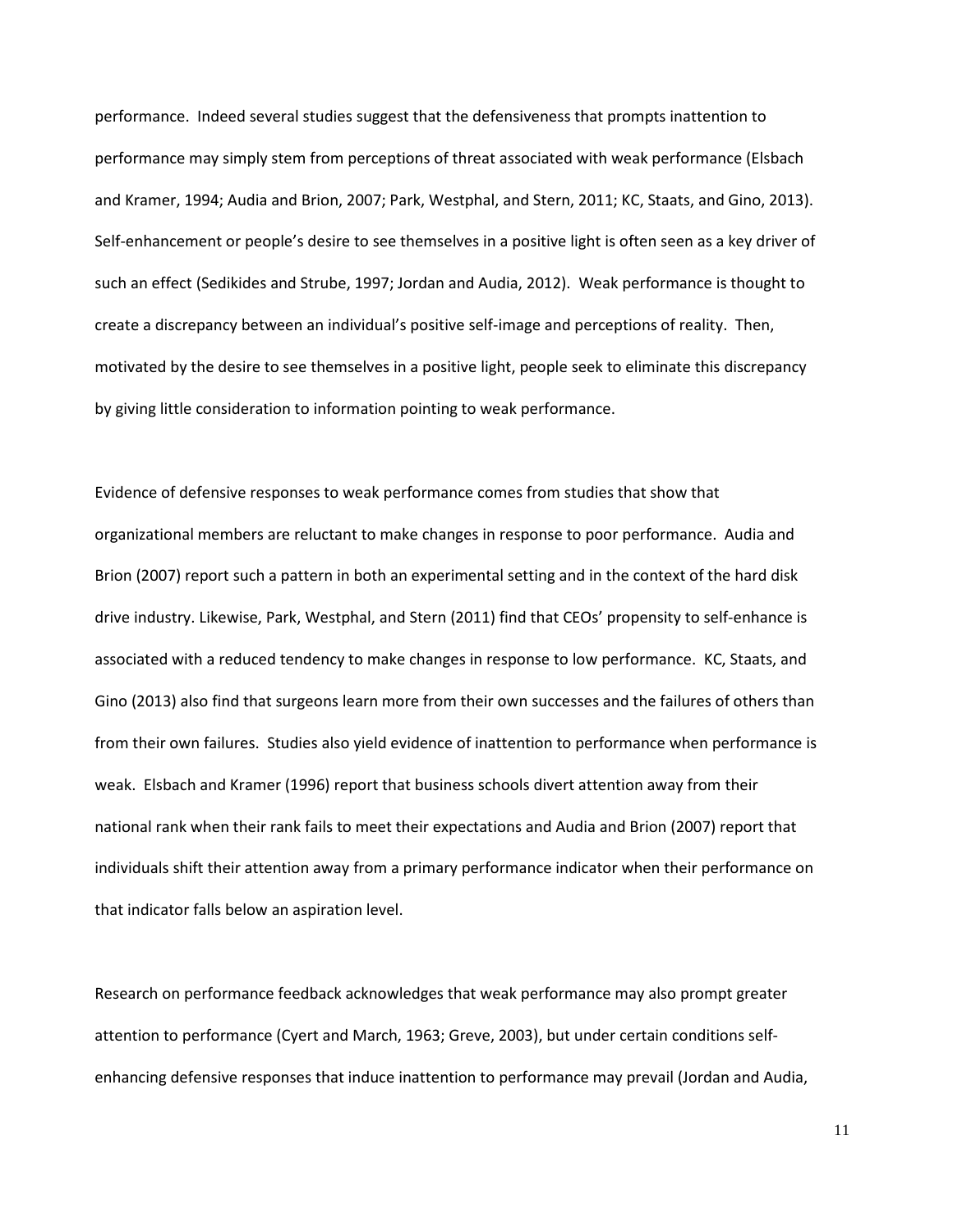2012). Defensiveness in response to low performance likely is more pronounced in a public setting because concerns for maintaining a positive self-image are generally stronger when individuals perceive themselves to be under public scrutiny (Northcraft and Ashford, 1990; Ashford and Northcraft, 1992). Self-enhancement is also accentuated by task complexity because complex tasks give decision makers greater latitude to divert attention away from weak performance (Jordan and Audia, 2012). The context we are examining in this study is one in which self-enhancing tendencies are likely to influence the allocation of attention to performance because press briefings expose Pentagon officials to outside scrutiny. Furthermore, wars are complex tasks whose progress can be plausibly assessed in a variety of ways.

Although a variety of metrics are potentially relevant to the measurement of combat performance (e.g., towns taken, civilian deaths, patrols completed), political scientists generally view the number of U.S. troops lost in combat as a key metric of combat performance (Gelpi, Feaver, and Reifler, 2005; Karol and Edward, 2007). Combat operations are not successfully completed and reconstruction and rebuilding do not become the primary concern of war operations until public order is established (e.g., Woodward, 2006). That typically occurs when losses of the army controlling the territory decline and ultimately become negligible. During combat, however, a greater number of losses of U.S. troops may often be a noisy indicator of combat deterioration because they may, for example, result from victories on the battlefield. In the case of the second Iraq war, fatalities caused by improvised explosive devices and car bombs (IEDs) were less ambiguous indicators of combat performance because they were typically not associated with enemy losses.

Hypothesis 2: The greater the number of fatalities of U.S. troops caused by IEDs, the lesser the attention Pentagon officials gave in a public arena to combat performance.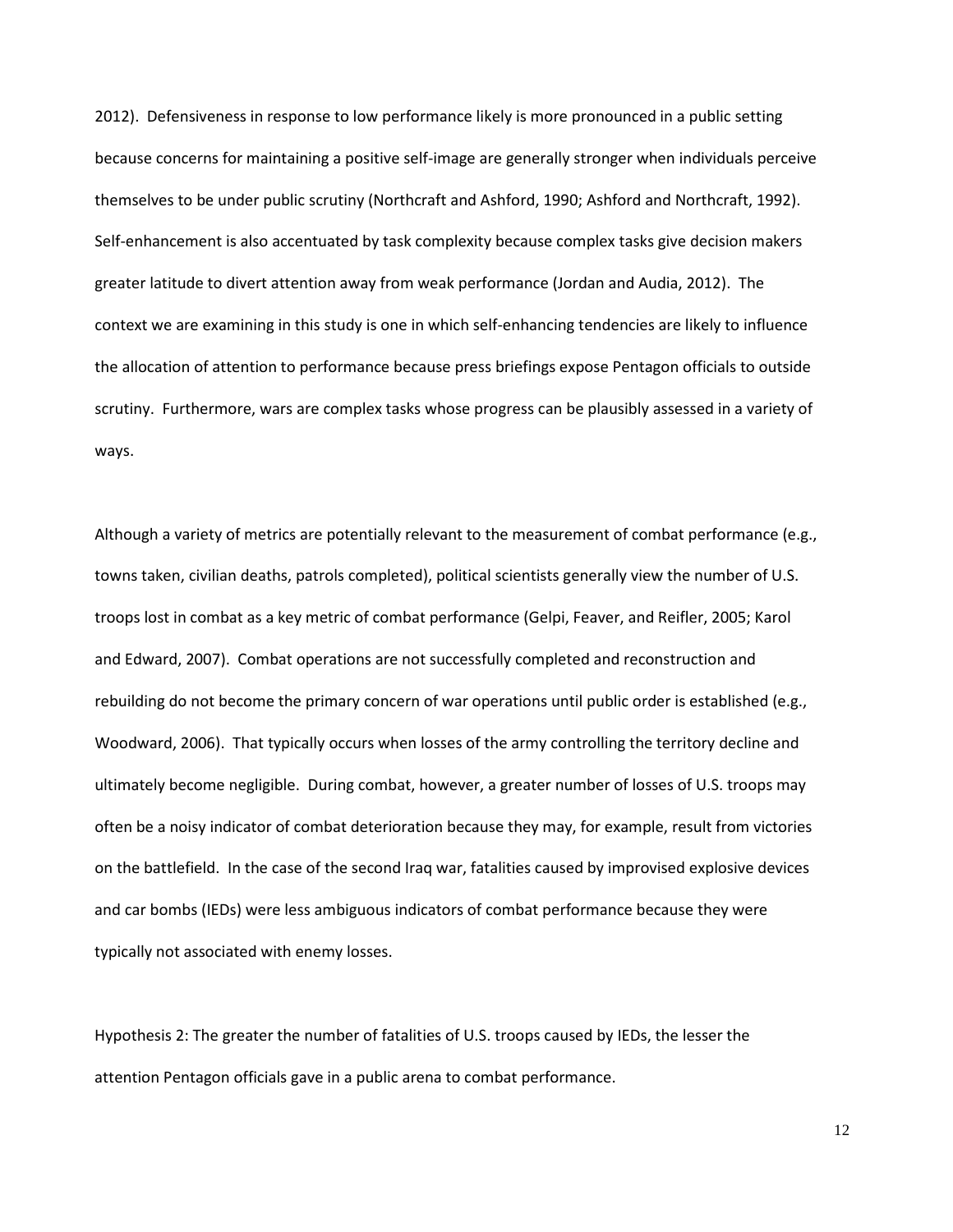**Public opinion as a buffer.** Although weak performance may prompt declines in attention to performance in a public arena, its effect may be conditioned by the context within which assessments of performance are formed. The same level of weak performance may take on different meaning - it may be more or less threatening - depending on organizational members' perceptions of other conditions that may impact their perceptions of threat (Jordan and Audia, 2012). Guler (2007), for example, found that high status venture capital firms felt less pressure to continue with investments that may not have been generating the desired results than low status venture capital firms, presumably because their favorable position in the industry buffered them from external sanctions. Similarly, King (2008) found that firms that had stronger reputation were less responsive to boycotts.

Analogously, research linking accountability pressures to self-enhancing cognitions and behaviors suggests that stronger evaluative pressures from audiences prompt stronger self-enhancing responses to poor performance than weaker evaluative pressures (Lerner and Tetlock, 1999; Jordan and Audia, 2012). Morris and Moore (2000) compared the verbal accounts of near accidents of pilots employed by commercial airlines and pilots who flew private planes and found that commercial airline pilots, who were accountable to audiences who could influence their professional fates, interpreted the incidents in more self-serving, defensive terms than pilots who were flying private planes. Conversely, Sedikides et al. (2002) found in an experimental setting that accountability to an audience whose evaluation did not affect an individual's future encouraged reflection on potential performance weaknesses.

Drawing on these studies, we suggest that, when combat performance is weak, public opposition to the war may exacerbate Pentagon officials' defensiveness and increase their inattention to combat performance in a public arena. Conversely, a supportive public opinion may reduce defensiveness and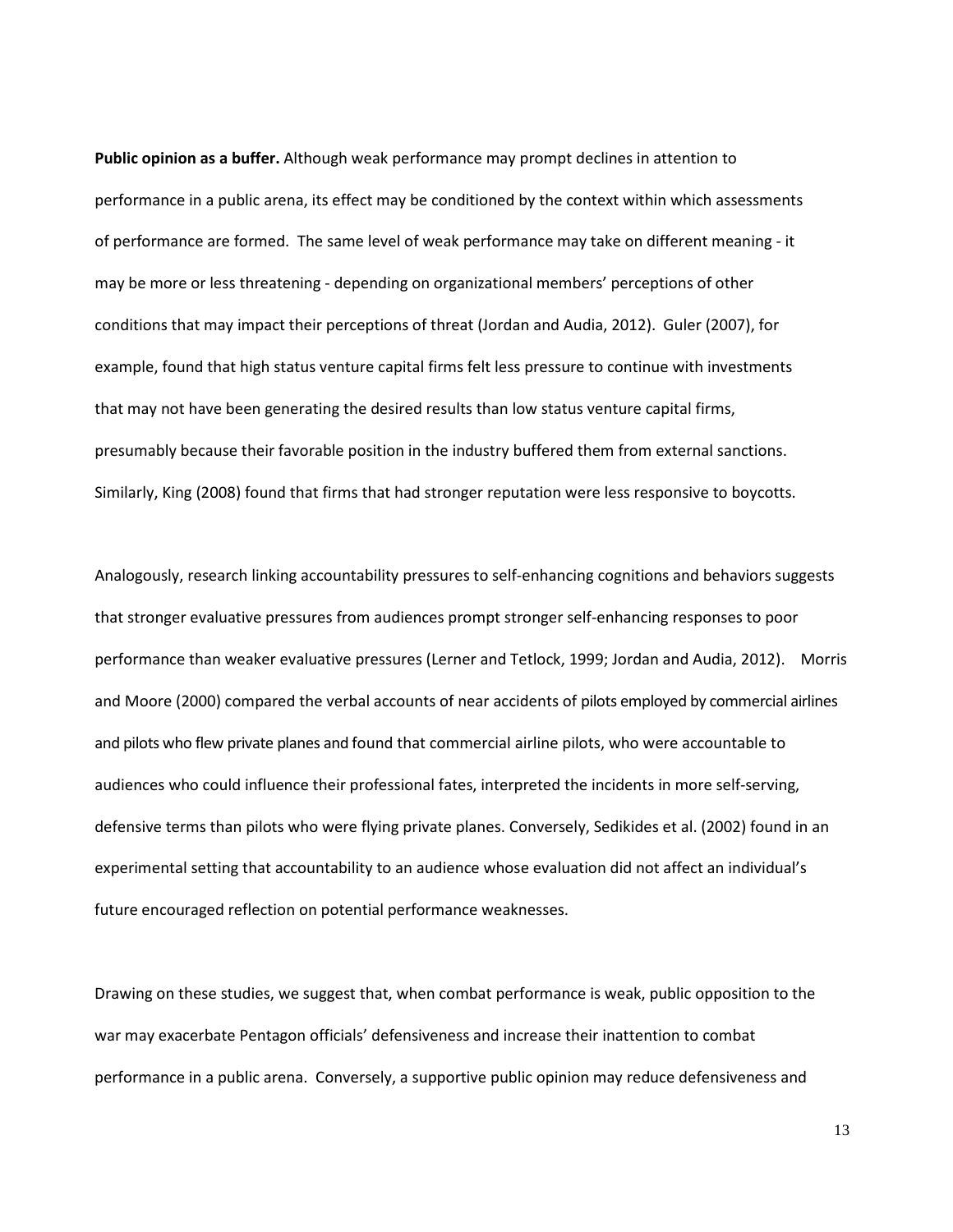inattention to performance in response to weak combat performance because it serves as a buffer from the sanctions that would otherwise be associated with acknowledgment of weak performance.

Hypothesis 3: The stronger the public support for the war, the weaker the negative association between fatalities of U.S. troops caused by IEDs and attention Pentagon officials gave in a public arena to combat performance.

## **METHOD**

#### **Data**

Multinational forces, led by the United States under the administration of George W. Bush, started the second Iraq war on March 20, 2003, as a response to the threat posed by Iraq's failure to unconditionally comply with United Nations weapons inspections. A month after the beginning of the invasion, the Pentagon reported that combat operations had ended and that the reconstruction phase had begun (Copson, 2003; DePalma, 2003). That assessment, made widely known to the public by Bush's "Mission Accomplished" speech on U.S. aircraft carrier Abraham Lincoln, turned out to be premature. When attacks against U.S. armed forces accelerated during the summer of 2003, the Pentagon reconsidered its earlier evaluation and admitted that the war was still on (Department of Defense, July16 2003).

The situation continued to deteriorate during the first year. In October 2003, for example, the press reported that U.S. soldiers came under attack more than 100 times a week across Iraq (Berenson, 2003). As the first year of war operations ended, insurgents gained control of several cities, and a Washington Post journalist offered a bleak assessment, reporting that "more than 600 members of the American military have died in fighting since the coalition invaded Iraq and another 3,400 have been wounded" (Cordesman, 2004). Military operations continued to spiral out of control in the second and third years of the war, leading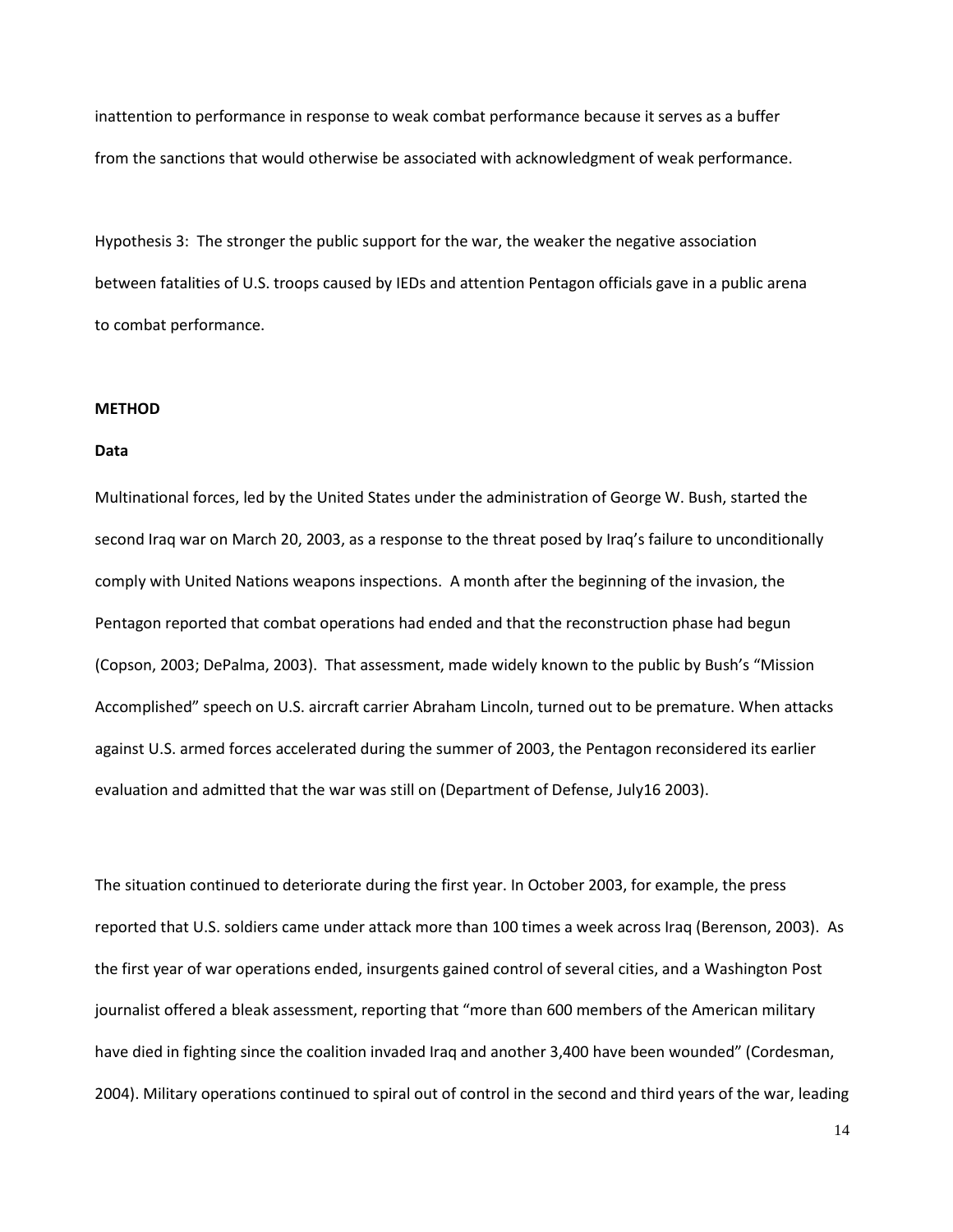the Iraq Study Group co-chaired by former Secretary of State James Baker to conclude in December 2006 that "the situation is grave and deteriorating".

We examine how Pentagon officials allocated attention to war performance between March 2003 and December 2006, the period that coincides with Donald Rumsfeld's tenure as Secretary of Defense overseeing the war. Focusing on Rumsfeld's tenure allows us to avoid measuring how those who came after the decision to engage in the war questioned those initial decisions. When outcomes on the battlefield reflect actions taken by others, even catastrophically low levels of public support may not be sufficient to constitute a threat to policy makers. As Levitt and March (1988: 325) point out, "new leaders are inclined to define previous outcomes more negatively than are the leaders who preceded them." Although our analysis focuses on the shared interpretations of outcomes of Pentagon officials – defined as the Secretary of Defense and high ranking military generals – the appointment of a new Secretary of Defense likely altered the way the entire organization viewed war operations.

Our data source is Pentagon press briefings, which provide on-the-record indications of the views of the Pentagon. During our observation period, briefings were typically held on a bi-weekly basis and were the main vehicle by which the Secretary of Defense and military leaders disseminated information about war developments. For each speech, we coded only the introductory section in which Pentagon officials gave updates on the war in Iraq before taking any questions from the press, because it was in this preliminary part of each briefing, rather than during the later question-and-answer sessions with the press, that Pentagon officials had the option of choosing the extent to which they talked about war performance.

### **Coding procedure**

To detect attention to performance, two research assistants, who were unaware of the hypotheses being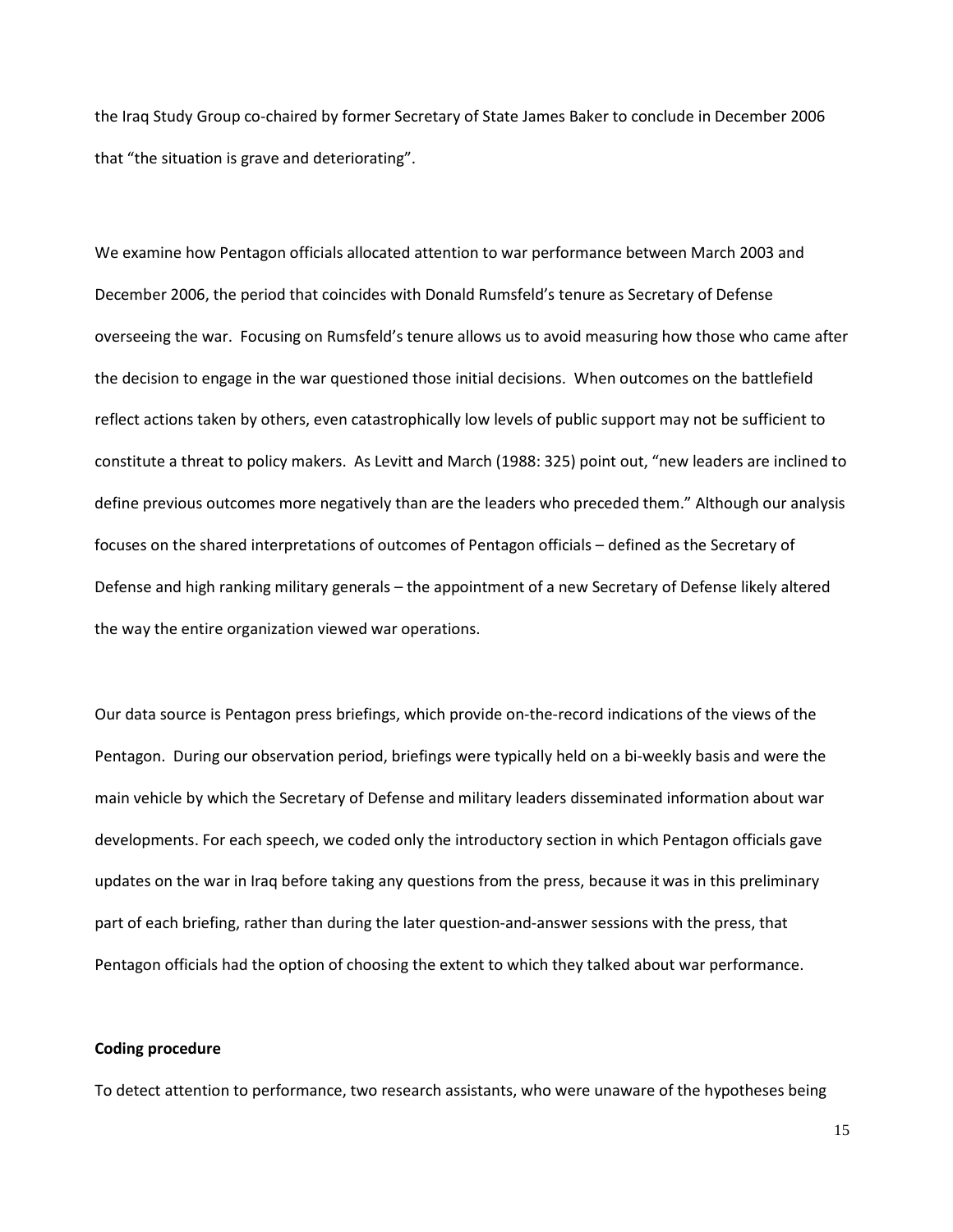tested, coded each of the 182 speeches included in our analysis. We instructed the coders to code any statement that gave the reader a sense of progress, failure to progress, or desire to progress during the war. We excluded from consideration references to the war in Afghanistan, the general performance of the U.S. military, or oblique references to the international war on terror. The speeches were coded in a randomized order. To develop the coding framework, coders examined 20 randomly selected speeches. Examining speeches in batches of three, the coders added any newly found types of performance metrics to the coding framework. This procedure generated 32 performance metrics, which ranged from "ending terrorism," and "disarming Iraq," to "rebuilding Iraq's government" and "autonomy for Iraq."

As could be expected, coding the speeches of Pentagon officials involved dealing with more ambiguities than many other kinds of discourse. One of the most persistent issues was the level of abstraction used. Although sometimes the performance measurement used was quite clear (e.g. "Yesterday four American marines... were killed"), at other times performance measurement was more abstract ("This tiny minority of thugs is growing weaker"). The codes developed also reflect this variance in abstraction (e.g. U.S. and allies killed and strength of enemy, respectively). Performance metrics also varied in the frequency with which they were used. "Security" was used in 78 speeches; "killing enemy leadership" was used in only 5. The performance metrics also related to broad outcome goals ("freedom and liberty") and specific process goals ("kill enemies").

Of the 32 performance metrics identified by the coders, 22 were used by Pentagon officials at least three times and are included in our analysis (Table 1). Krippendorf's alpha for inter-rater reliability at the speech level was .68. When coders did not agree about a performance metric appearing in a speech, we coded that metric as not appearing in that speech. This produced a conservative measure for the use of a performance metric. We then scaled up codes to the month-level of analysis. If any speech during a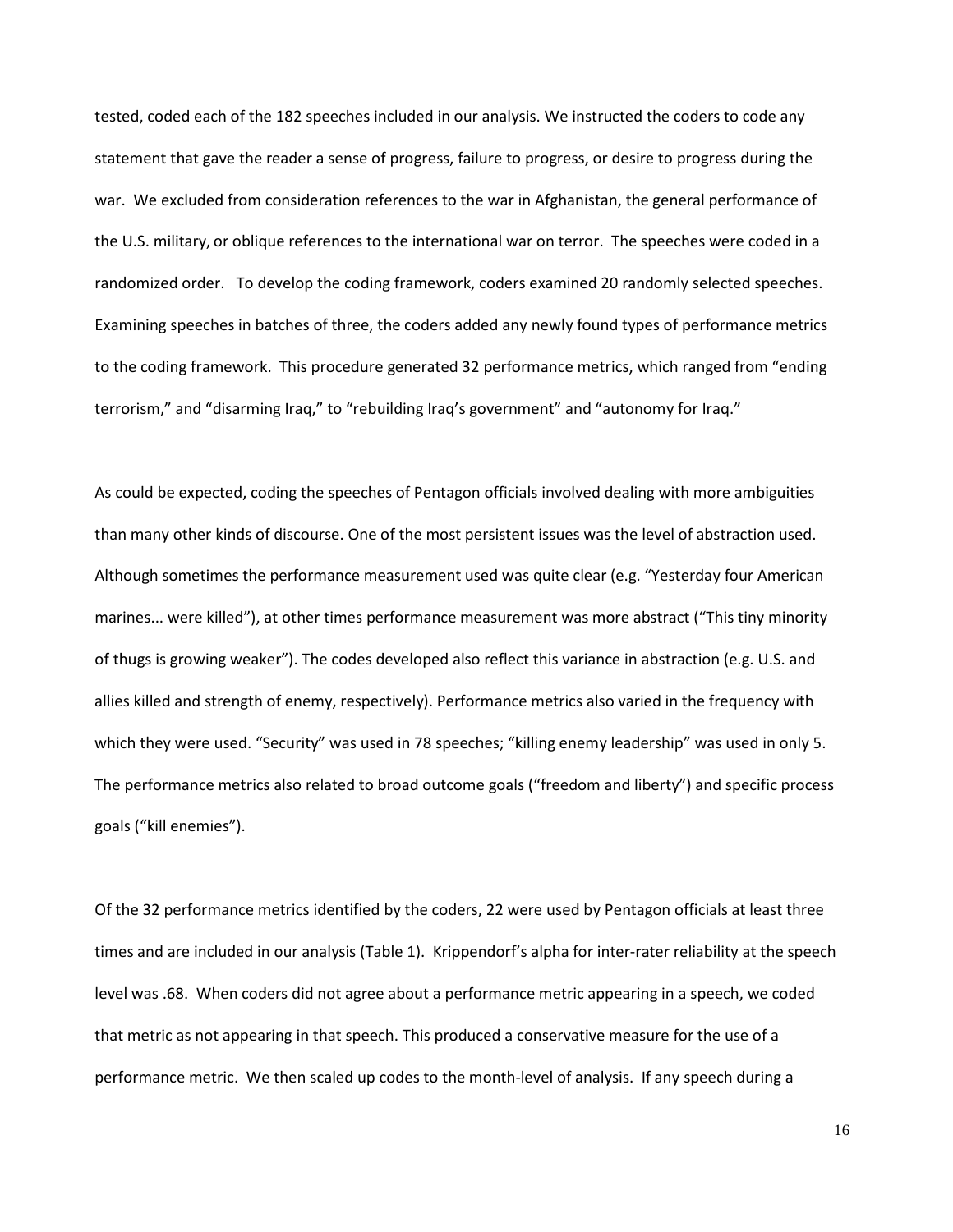particular month included a particular performance metric, then we coded that performance metric as 1 for that month, and if no speech during that month included a particular performance measurement, then we coded that performance metric as 0 for that month.

## Insert Table1 here

As Table 1 reveals, the performance metrics to which Pentagon officials referred in their speeches fell into three broad aspects of military performance: combat, reconstruction, and rebuilding government. The emergence in our coding framework of these three distinct areas of performance is consistent with the Iraq Index published by the Brookings Institution [\(www.brookings.edu\)](http://www.brookings.edu/) and the view that war progress often follows a natural sequence (Schadlow, 2003: 85): Upon entering the country, the military effort focuses primarily on combat operations and then, after displacing the regime, greater attention is given to rebuilding the country's infrastructure and its government.

## **Preliminary analysis**

An initial look at our data suggests that press briefings by Pentagon officials aligned with this expectation—moving from a predominant focus on combat to increasing levels of attention directed to reconstruction and rebuilding government. In Figure 1, which shows the percentage of performance metrics used by Pentagon officials related to one of these three performance category in each given year, we see that in the first year the focus was primarily on combat. Combat continued to be relevant through the four-year period. However, in relation to other metrics used, it began to lose its dominant position. In the remaining years, increasing attention was allocated to reconstruction and rebuilding government, even though there was still substantial attention allocated to combat, and rebuilding government showed an early peak of attention in the second year.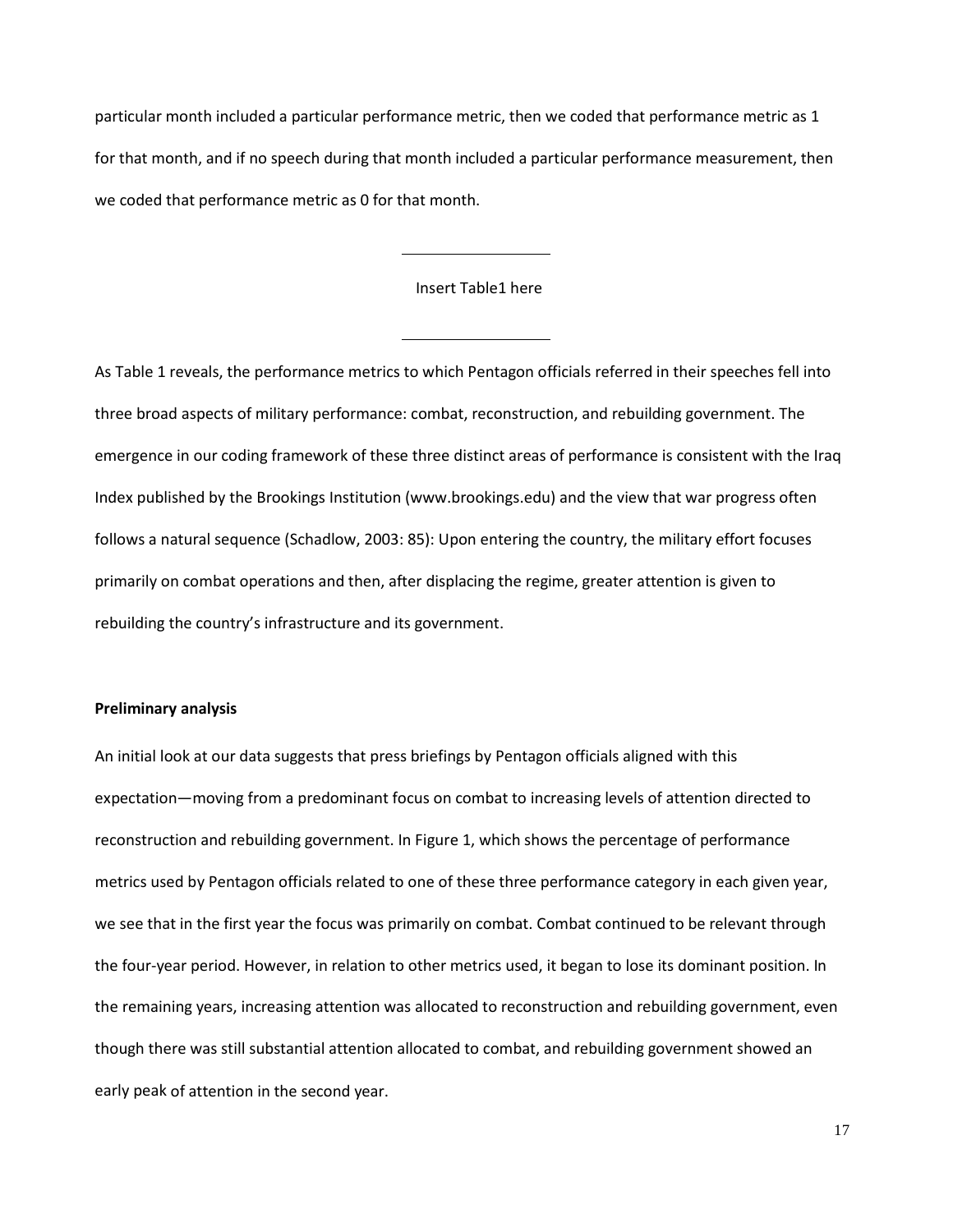Insert Figures 1 and 2 here

\_\_\_\_\_\_\_\_\_\_\_\_\_\_\_\_\_\_\_\_\_\_\_\_\_\_\_

\_\_\_\_\_\_\_\_\_\_\_\_\_\_\_\_\_\_\_\_\_\_\_\_\_\_\_

At first glance, this progression seems to suggest that having obtained one set of objectives (e.g., removing Hussein from power using military force), Pentagon officials then turned their attention to the next logical set of issues (e.g., repairing the damage from the military effort and setting up a new government). The war's progression, however, casts doubt on this interpretation. As Figure 2 clearly shows, U.S. casualties in the second year of the war were nearly double those in the first year, while, as we have seen in Figure 1, the attention given to combat actually declined as a percentage of all attention given to performance. These trends suggest a negative relationship between combat performance and attention in a public arena: the worse a noteworthy situation is, the more likely a policy maker is to ignore it.

#### **Variables and hypotheses testing**

**Dependent variable.** We chose to focus on attention to combat performance because during our observation period combat operations were the primary concern for troops on the ground, the public, media analysts, U.S. military leaders, and U.S. allies (e.g., Ricks, 2006; Woodward, 2006). As we noted above, U.S. military leaders expected a rapid completion of combat operations, but an increasing number of insurgents' attacks in June and July of 2003 led them to the realization and admission in July 2003 that combat operations had not ended. Combat continued to be a critical concern beyond our observation period. For example, the so-called "surge" strategy, which entailed sending additional U.S. troops to Iraq to increase control of the territory, was announced in January 2007. The dependent variable in our empirical tests of Hypotheses 1, 2, and 3 is the probability that any combat metric identified by the coders was included in a month's briefings. In supplemental analyses we report the results of analyses in which the dependent variable is aggregate attention to combat performance measured by the count of combat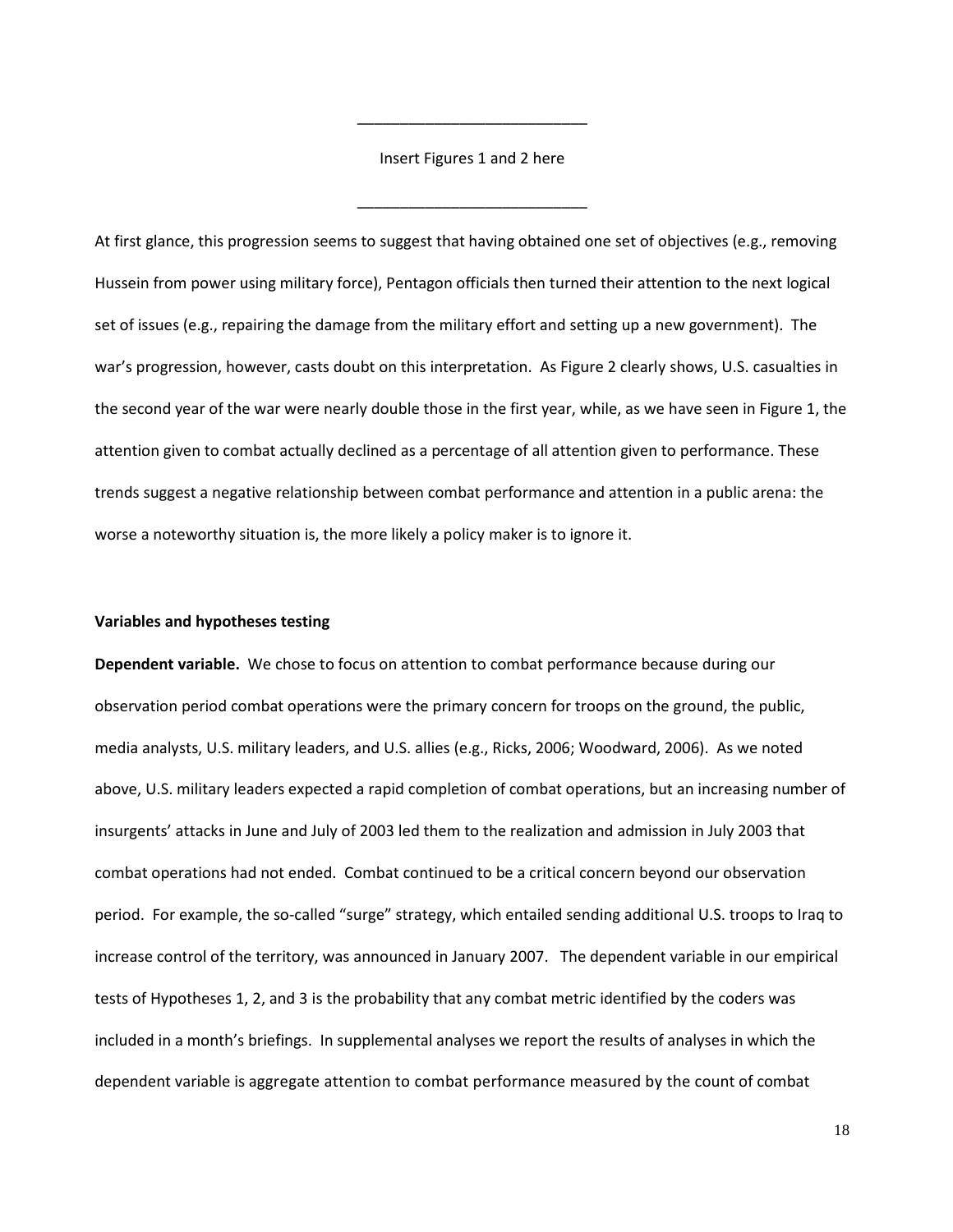metrics that received attention in a given month's press briefings as well as the results of analyses in which the dependent variables are attention to performance metrics related to reconstruction and rebuilding government.

**Independent variables.** To measure public support we used public opinion polls conducted by ABC. The survey asked: "All in all, considering the costs to the United States versus the benefits to the United States, do you think the war with Iraq is worth fighting, or not?" The sample of respondents was random, nationwide, and typically had a 4.5-point error margin. Our measure includes the percentage of individuals who said they felt "somewhat" or "strongly' that the war was worth fighting. The highest approval rating for the war during the time frame of this study was in April 2003, just after the war began, when 73 percent of respondents felt the war was worth fighting. The lowest, 37 percent, was in October 2006. The survey, conducted by telephone 38 times between March 2003 and December 2006, usually had about 500 respondents. For the months in which we had missing values, we used interpolated values.

The measure of performance is U.S. casualties caused by car bombs, improvised explosive devices, mortar attacks, and helicopter losses. We refer to these as casualties caused by IEDs. We focus on these types of casualties because they became associated with the guerrilla strategy pursued by the insurgents. IEDs, in particular, exposed the vulnerability of the U.S. military because they were difficult to locate and could be activated wirelessly. Their importance in combat operations was highlighted in the report of this CBS correspondent (CBS News: Evening News, May17 2004): "U.S. soldiers went to Iraq braced for weapons of mass destruction. Instead, they faced a deadly onslaught of roadside bombs, or IEDs as the military calls them, shorthand for improvised explosive devices. They have killed more Americans than any other weapon in Iraq." The sense of vulnerability created by IEDs is palpable also in the words of a sergeant who admitted that "we were all very fearful of the thought of being blown up, disfigured by these bombs. But there's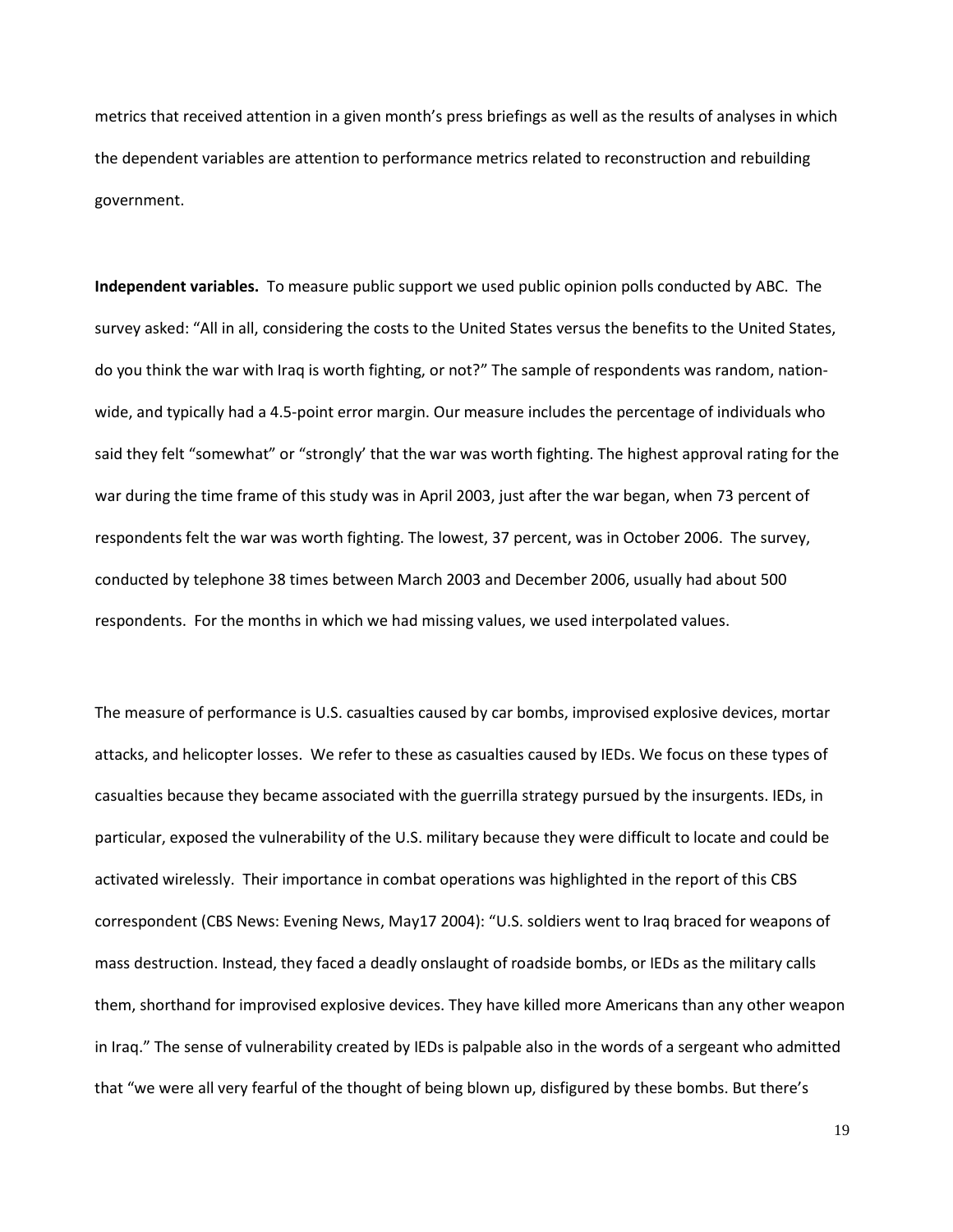nothing we could do" (ABC News: Nightline, January30 2006). These casualties accounted for more than fifty percent of all U.S. deaths incurred in the Iraq War. Below we also report the results of analysis in which we include other types of casualties. The Department of Defense and the Directorate for Information Operations and Reports are the sources of information regarding U.S. casualties. Because this variable is a count of troops killed, higher values indicate weaker performance. Note also that in supplemental analyses not reported here we obtained the same results when we computed U.S. casualties as a percentage of U.S. troops. One could imagine that casualties are highly dependent on the number of U.S. troops in the battlefield.

**Control variables.** On average 4.51 speeches were coded for each month, and 52% of these speeches were given by Secretary of Defense Donald Rumsfeld. To control for the possibility that the attention allocation patterns emerging in the data were greatly affected by Rumsfeld's personal characteristics, we include in our analyses the percentage of briefings in which Secretary of Defense Donald Rumsfeld spoke during any particular month. Because domestic policy issues such as those revolving economic growth may affect attention to the Iraq war, we also control for the U.S. unemployment rate recorded by the Bureau of Labor Statistics on a monthly basis. Additionally, we controlled for temporal influences by including year-fixed effects.

**Analyses.** To test Hypothesis 1, 2, and 3 we used logistic regressions where the dependent variable is the probability that any given combat performance metric is mentioned in the press briefings held in any given month. The level of analysis is the combat-performance-metric-month (14 performance metrics X 46 months = 644 performance metrics months). As we noted above, performance metrics identified by coders varied in terms of abstraction and frequency. In order to control for this variance, these models include combat metrics fixed effects.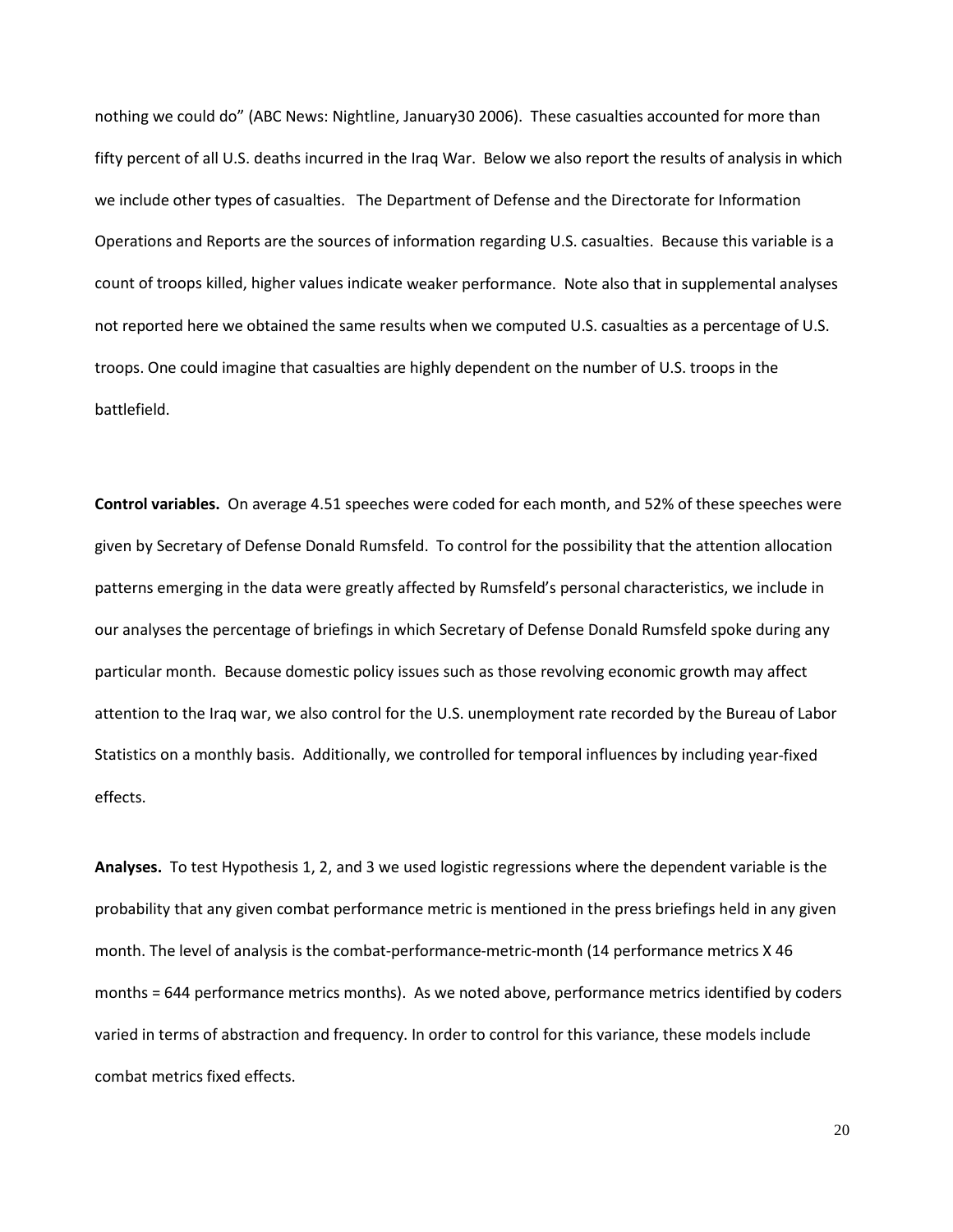Insert Tables 2 and 3 here

\_\_\_\_\_\_\_\_\_\_\_\_\_\_\_\_\_\_\_\_\_\_\_\_\_\_\_

\_\_\_\_\_\_\_\_\_\_\_\_\_\_\_\_\_\_\_\_\_\_\_\_\_\_\_

#### **RESULTS**

Table 3 displays the results of the logistic regression. A look at the control variables reveals that Rumsfeld's personal involvement in the press briefing did not alter attention to performance. Unemployment, however, displays significant coefficients across the different models: higher unemployment was associated with a decline in attention to combat performance. In Model 2 we see that the coefficient of public support for the war is positive and significant. Greater public support was associated with increases in decision makers' attention to combat performance. Therefore Hypothesis 1 received support. In Model 2 we also see that the coefficient of IED casualties is negative and significant. Performance deteriorations evidenced by higher levels of IED casualties were associated with Pentagon officials' decreased attention to combat performance, as predicted in Hypothesis 2. Finally, in Model 3 the interaction term between public approval of the war and IED casualties reveals a significant and positive coefficient whereas the coefficient for public support for the war remains positive and significant and the coefficient for IED casualties remains negative and significant.

Given the strong significant effect of unemployment, one may wonder whether the coefficients of the independent variables are in any way affected by the inclusion of this control variable. For this reason in Model 4 we exclude the control variables. The results remain unchanged. As we show in greater detail below, through a graphical representation of the interaction, together these results suggest that public support attenuates Pentagon officials' tendency to decrease attention to performance when performance is weak. This evidence therefore lends support to Hypothesis 3.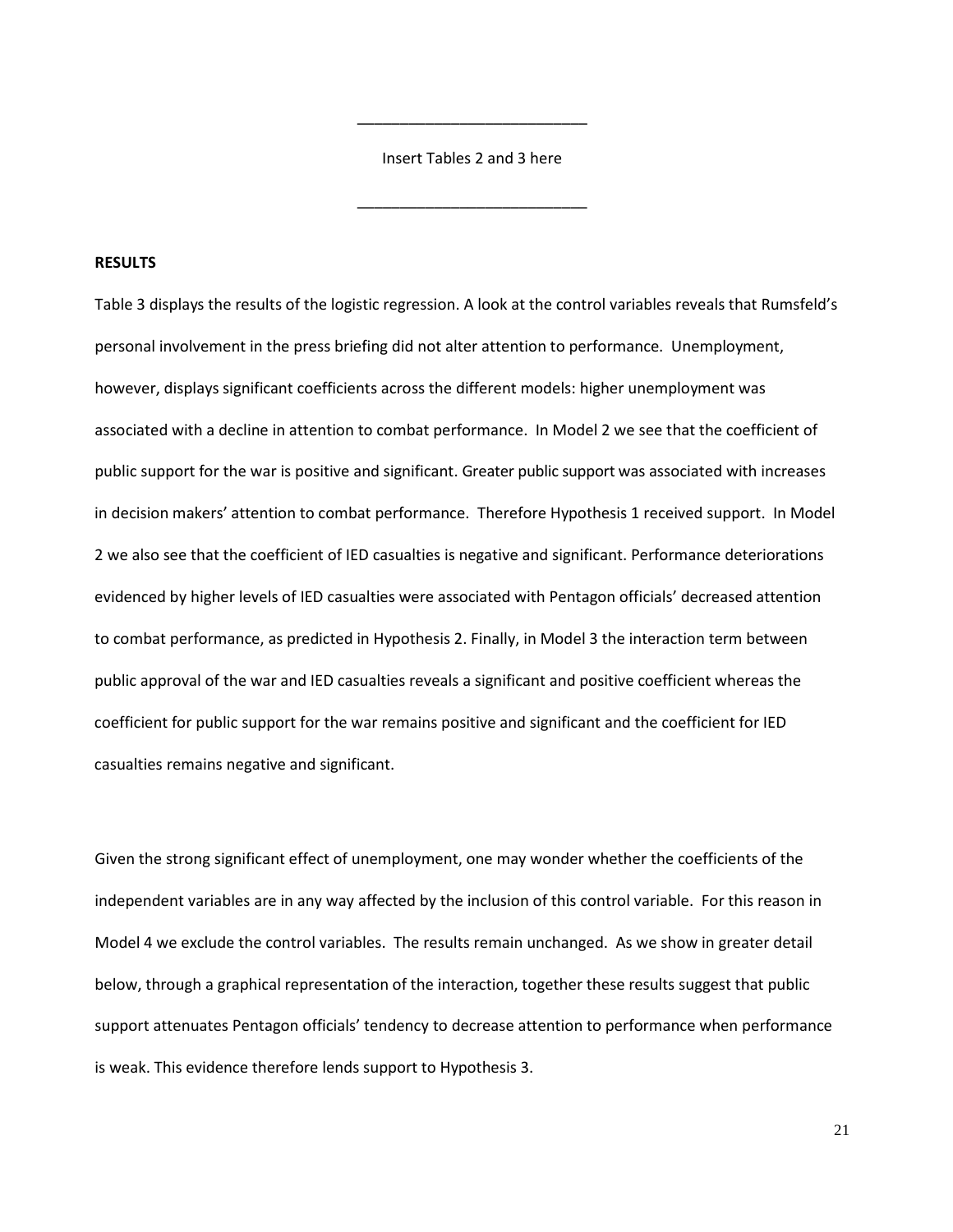Insert Figure 3 here

\_\_\_\_\_\_\_\_\_\_\_\_\_\_\_\_\_\_\_\_\_\_\_\_\_\_\_

\_\_\_\_\_\_\_\_\_\_\_\_\_\_\_\_\_\_\_\_\_\_\_\_\_\_\_\_

Figure 3 helps us interpret and quantify the impact that public support for the war and IED casualties have on attention to combat performance. The values in the graph are the sum of the effects of IED casualties, public support for the war, and the interaction term. To compute these values we use the coefficients in Model 3. Two observations stand out. First, at the highest level of public support for the war the probability that combat performance receives attention is approximately 98% and is unaffected by variations in IED casualties. Strong public support appears to eliminate any concern regarding the potential negative impact of deteriorating performance. Attention to performance is sustained regardless of whether performance is strong or weak. Second, decision makers' declines in attention to combat performance as a function of increases in IED casualties more than double in strength when we compare their reactions to IED casualties at the median value of war support to their reactions to IED casualties at the lowest level of public support for the war. Concretely, at the median value of public support, an increase of a standard deviation of IED casualties from the median reduces the probability of giving attention to any combat metric by 11%, whereas at the lowest level of public support for the war the same increase reduces the probability by 27%, a 16% difference. Weak public support magnifies the propensity to allocate attention to performance in a self-enhancing way.

While we have posited a causal relationship where the arrow goes from public support for the war to attention to combat performance, one can easily conceive of a relationship in which the arrow goes in the other direction. We consider this potential endogeneity by using an instrumental variable approach in which a variable unrelated to the outcome variable is used as a predictor (instrument) of the explanatory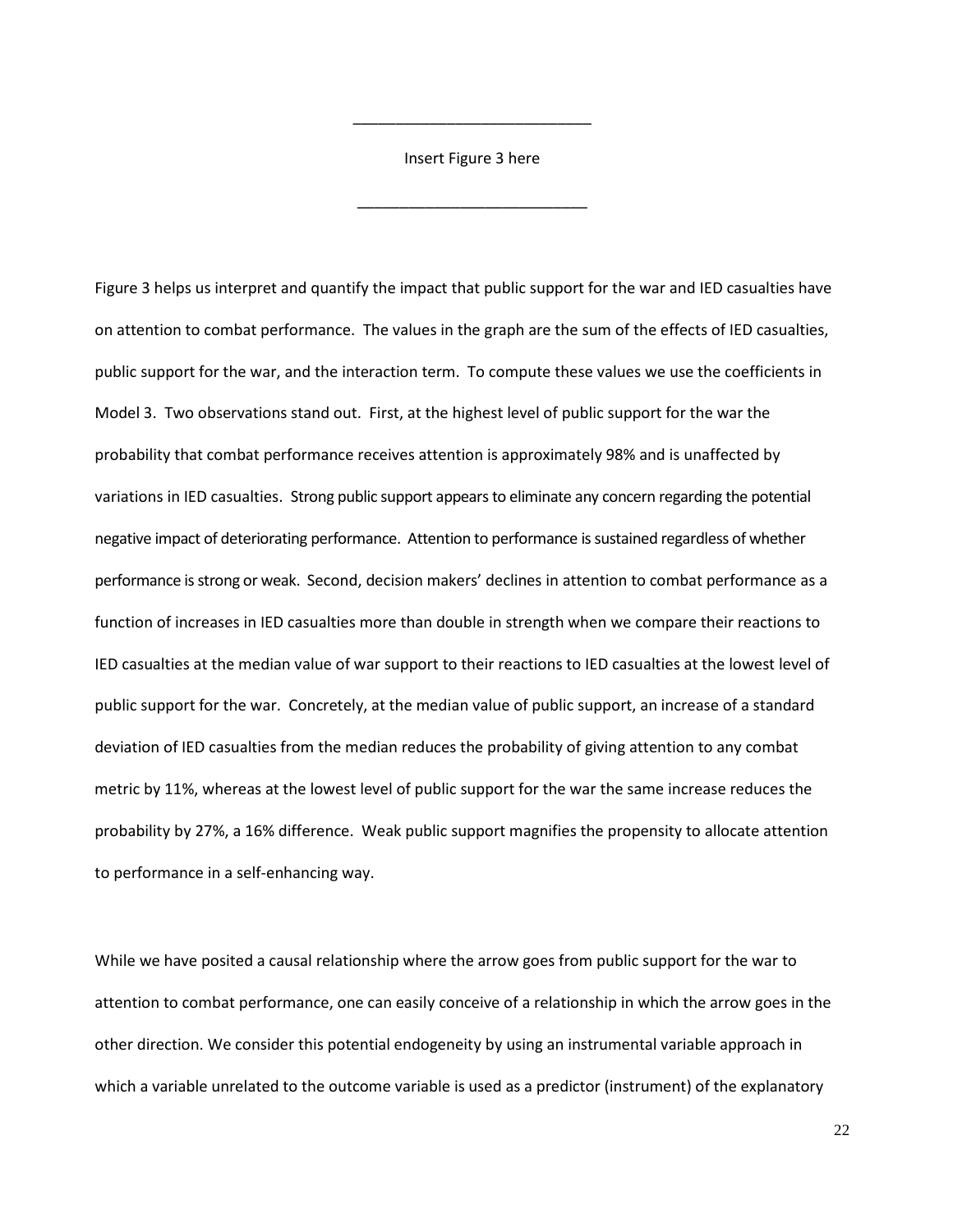variable suspected to be a source of endogeneity. After regressing the endogenous explanatory variable on the instrument and the exogenous variables, the predictions from that model are included as an explanatory variable in the main model. Our instrument is the monthly volume of media coverage of the Iraq War as evidenced by the minutes of the weeknight news broadcasts of ABC, CBS, and NBC news dedicated to coverage of the Iraq war (i.e., invasion, occupation, insurgency). Although media coverage is independent from whether news is positive or negative, it has been found to be positively linked to public support for the war, presumably because it increases the salience of the war among members of the public (Gelpi, Feaver, and Reifler, 2005).

The source of data regarding media coverage is Andrew Tyndall, producer of the Tyndall Report [\(http://www.tyndallreport.com\)](http://www.tyndallreport.com/), who generously made available monthly data regarding two distinct indicators: media coverage of combat during the Iraq War and media coverage of the Iraq War (combat included). Whereas media coverage of combat displays a small but significant correlation with attention to combat, media coverage of the Iraq War has a positive but not significant correlation with attention to combat (r = .037, ns). We therefore use media coverage of the Iraq War as the instrument variable. The average media coverage was 226 minutes with a minimum value of 49 minutes in July 2006 and a maximum value of 710 in March 2003.

Model 5 in Table 3 reports the results of the instrumental variable probit obtained using the Newey's twostep estimator available in the ivprobit program in Stata 13. The Wald test of exogeneity is significant at the  $p < 0.05$  level. This suggests that there is sufficient information in the model to reject the null that there is no endogeneity and that the instrumental variable approach is desirable. Results of the first stage model (not shown here) reveal an R-squared of 0.77 and a positive and significant coefficient for media coverage. More importantly, the coefficients of the second stage model in Model 5, in which public support for the war is replaced by the predicted values of the first stage model, reveal the same pattern of results that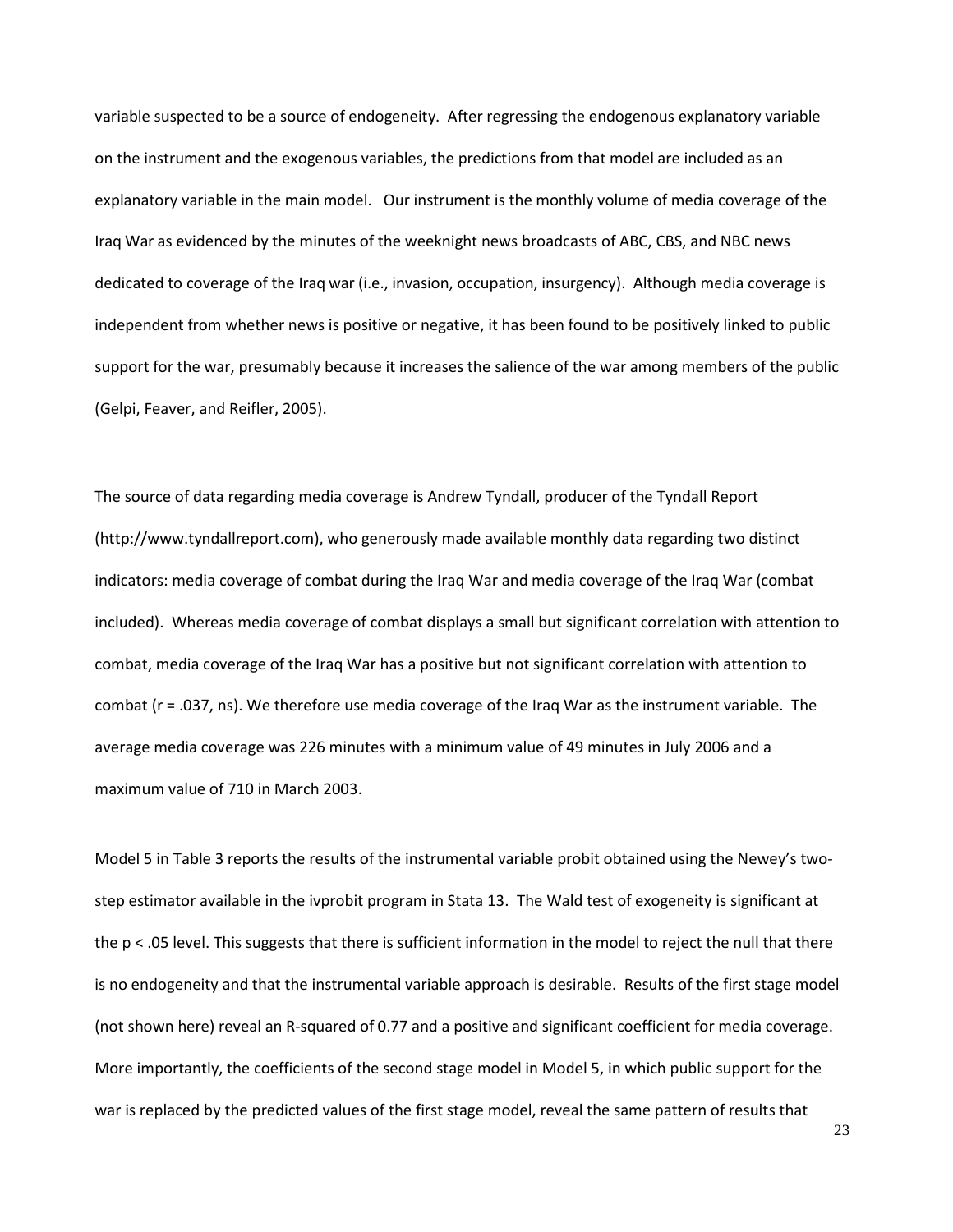emerged in the logistic regressions. These results remain unchanged when we remove the control variables in Model 6.

Insert Tables 4, 5, 6, and 7 here

\_\_\_\_\_\_\_\_\_\_\_\_\_\_\_\_\_\_\_\_\_\_\_\_\_\_\_

\_\_\_\_\_\_\_\_\_\_\_\_\_\_\_\_\_\_\_\_\_\_\_\_\_\_\_

We conducted two robustness checks of the analyses performed to test Hypotheses 1, 2, and 3. First, in Table 4 we include in both the logistic regressions and the instrumental variable probit models other types of U.S. casualties: U.S. casualties caused by "friendly" fire and U.S. casualties caused by direct confrontations and sniper attacks. The results of these additional models show that the main results remain unchanged. In addition, we also see that these other types of U.S. casualties are not significantly associated with attention to combat, presumably because they are less salient indicators of combat performance.

Second, we examined the impact of the independent variables on aggregate attention to combat in any given month. While the logistic regressions reported in Table 3 estimate the association of the independent variables with the probability than any combat metric receives attention in any given month, in Table 6 we report analyses where the dependent variable is the count of combat metrics that receive attention in a given month's press briefings. On average 3.34 combat metrics receive attention (See Table 5 for descriptives and correlations). The minimum value is zero and occurs in four months. The maximum value is 10 and occurs in April 2003. For these analyses we use Poisson regressions, which are recommended to estimate models in which the dependent variable is a count variable. We include the same control variables we used in the logistic regressions as well as year fixed effects. It is reassuring to see that the pattern of the results displayed in Models 1, 2, 3 replicates the results of the logistic regressions. The coefficients of public support for the war, IEDs casualties, and the interaction between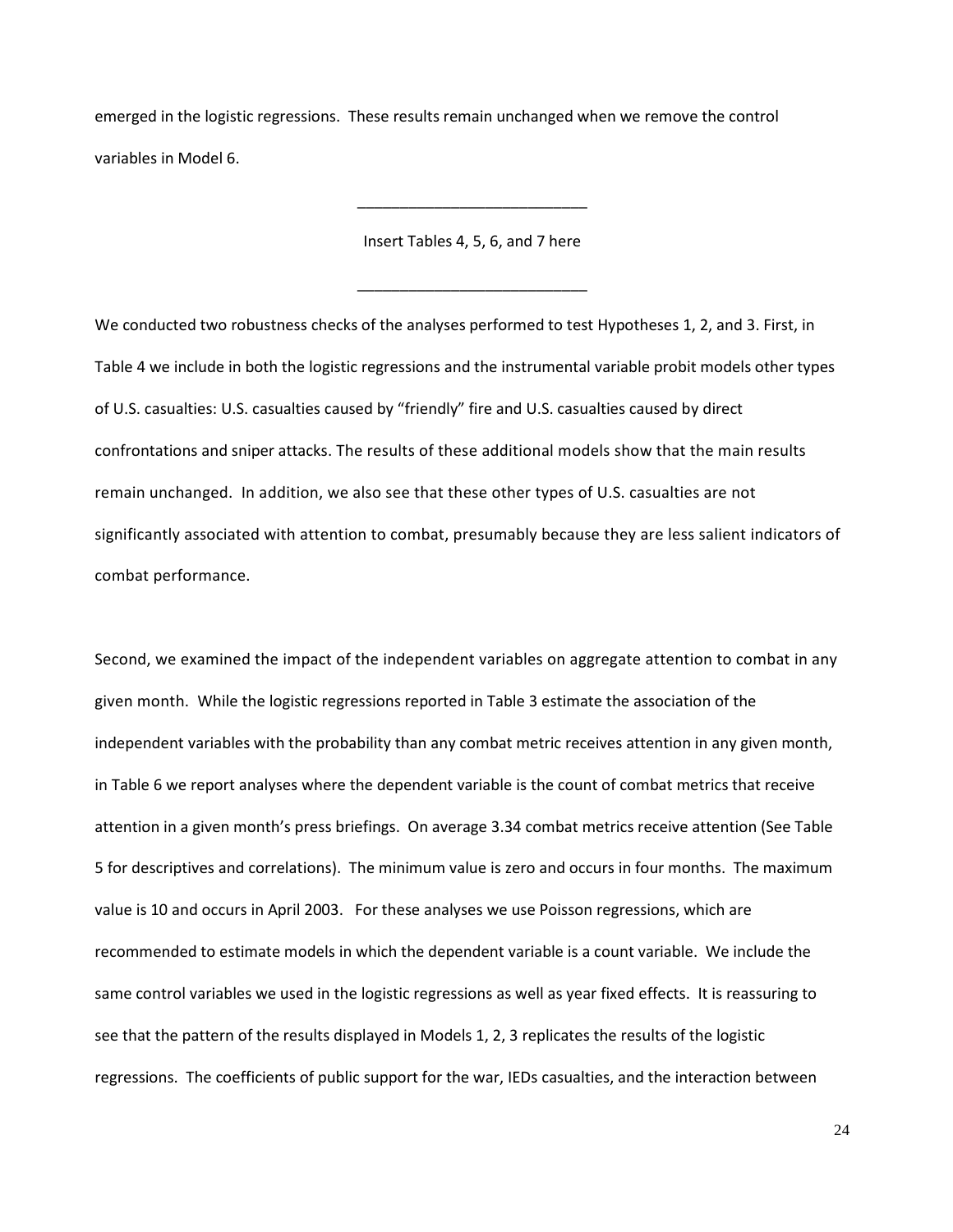public support and IEDs casualties are all in the predicted direction and generally significant. Significance levels are weaker than in the logistic regressions, but this is to be expected given the smaller sample size.

We are also able to explore whether inattention to combat performance may be replaced by attention to other war performance metrics such as those pertaining to reconstruction and rebuilding government. The results reported in Table 7 do not support this scenario. Rather, they suggest that decreased attention to combat performance went hand in hand with decreased attention to reconstruction and rebuilding government metrics. This is not surprising because in their press briefings Pentagon officials can replace attention to combat performance with attention to a wide range of topics (e.g., war in Afghanistan, the general performance of the U.S. military, the war on terror).

In our final supplemental analyses, we explore whether attention to combat performance in the press briefings was in any way related to U.S. troop levels. Detailed accounts of the handling of the Iraq War by U.S. military leaders suggest that decisions about troops levels were "a key issue and point of contention" (Woodward, 2006: 256). The war started on the premise that it could be won quickly with the use of a relatively small number of U.S. troops but additional troops were sent during our observation period. Although the "surge" took place in January 2007, during our observation period U.S. troop levels fluctuated between 115,000 and 160,000. A significant relationship between attention to combat performance and the number of U.S. troops, whether positive or negative, might be indicative that what was said in public was somehow related to internal deliberations regarding combat operations. Conversely, the lack of a significant relationship would be consistent with the possibility that what was said in public was disconnected from internal decisions. The data source for the number of U.S. troops is the Iraq Index published by the Brookings Institute.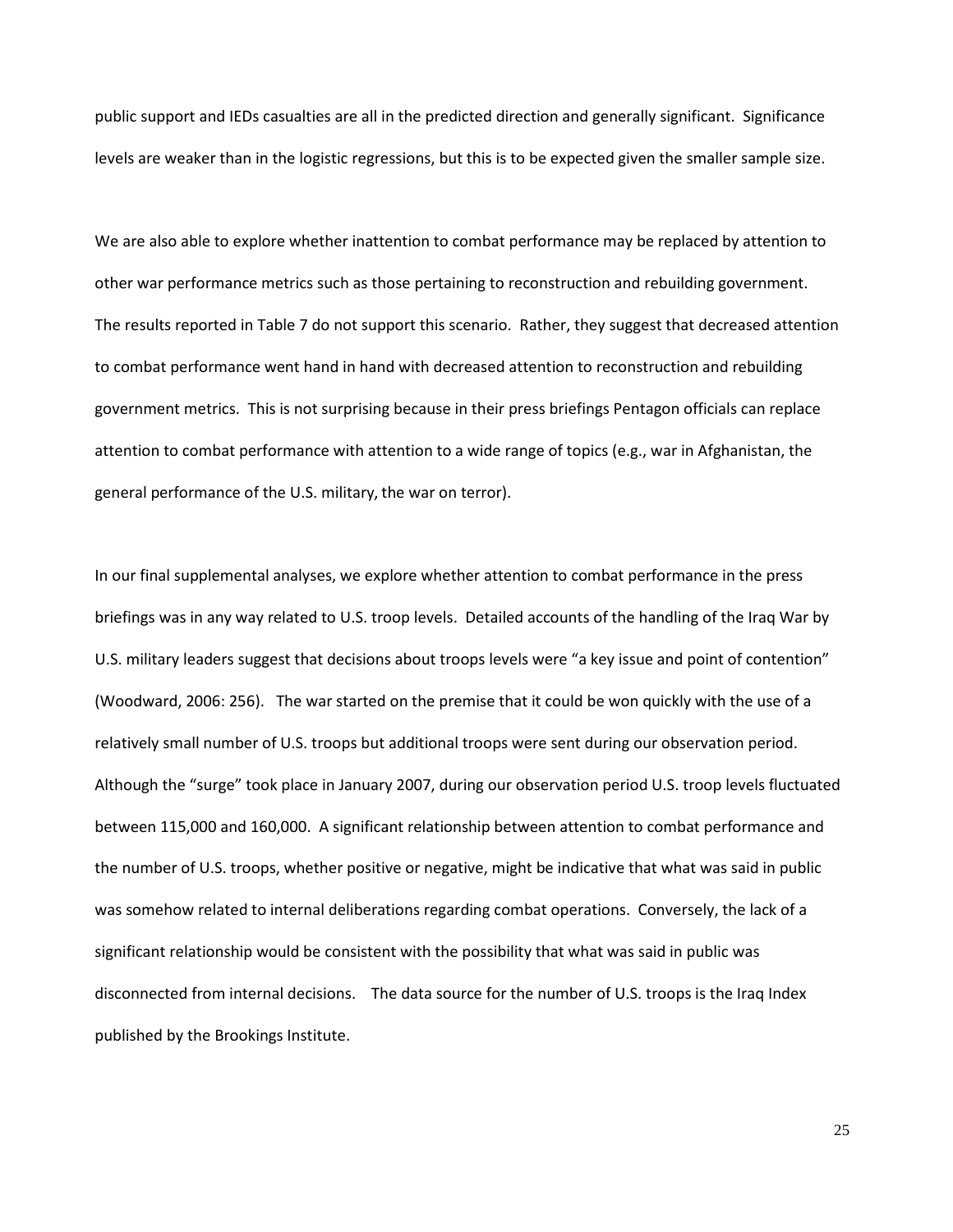Results of the ordinary least square regressions are reported in Models 4 through 7 in Table 6. Independent and control variables are lagged by one month. We see in Model 4 that the unemployment rate is not significantly related to U.S. troop levels, but the percentage of speeches given by Rumsfeld reveals a significant and negative association with troop levels. Perhaps the negative coefficient indicates that Rumsfeld's greater involvement in press briefings corresponded with greater intensity in his pursuit of the 'small force' approach - the view that greater use of technology and special operations could compensate for the use of a larger military force (Record, 2007: 87).

After controlling for unemployment and Rumsfeld's involvement in press briefings and removing variance captured by the year fixed effects, we see in Model 5 that aggregate attention to combat has a positive and significant coefficient. The coefficient of attention to combat implies that a decrease of a standard deviation of aggregate attention to combat is associated with a 2.6% decrease in U.S. troop levels. Model 6 and 7 reveal that the significant relationship between attention to combat and troop levels persists when we exclude the control variables and when we include IEDs casualties. Based on these exploratory analyses, it appears that in this setting the symbolic management of performance presumably aimed at maintaining external support may have had some relationship also to the actions Pentagon officials took.

## **DISCUSSION**

Organizations symbolically manage performance by employing a wide range of tactics including excuses, denials, acknowledgments, and favorable interpretations. In this study we focused on a tactic that has received limited consideration in previous empirical research – the extent to which organizations give attention to performance in a public arena. Early theoretical work referred to the selective release of performance information as an important manifestation of symbolic management (Meyer and Rowan, 1979; Pfeffer, 1981), but analyses of attention and inattention to performance in public arenas have been rare.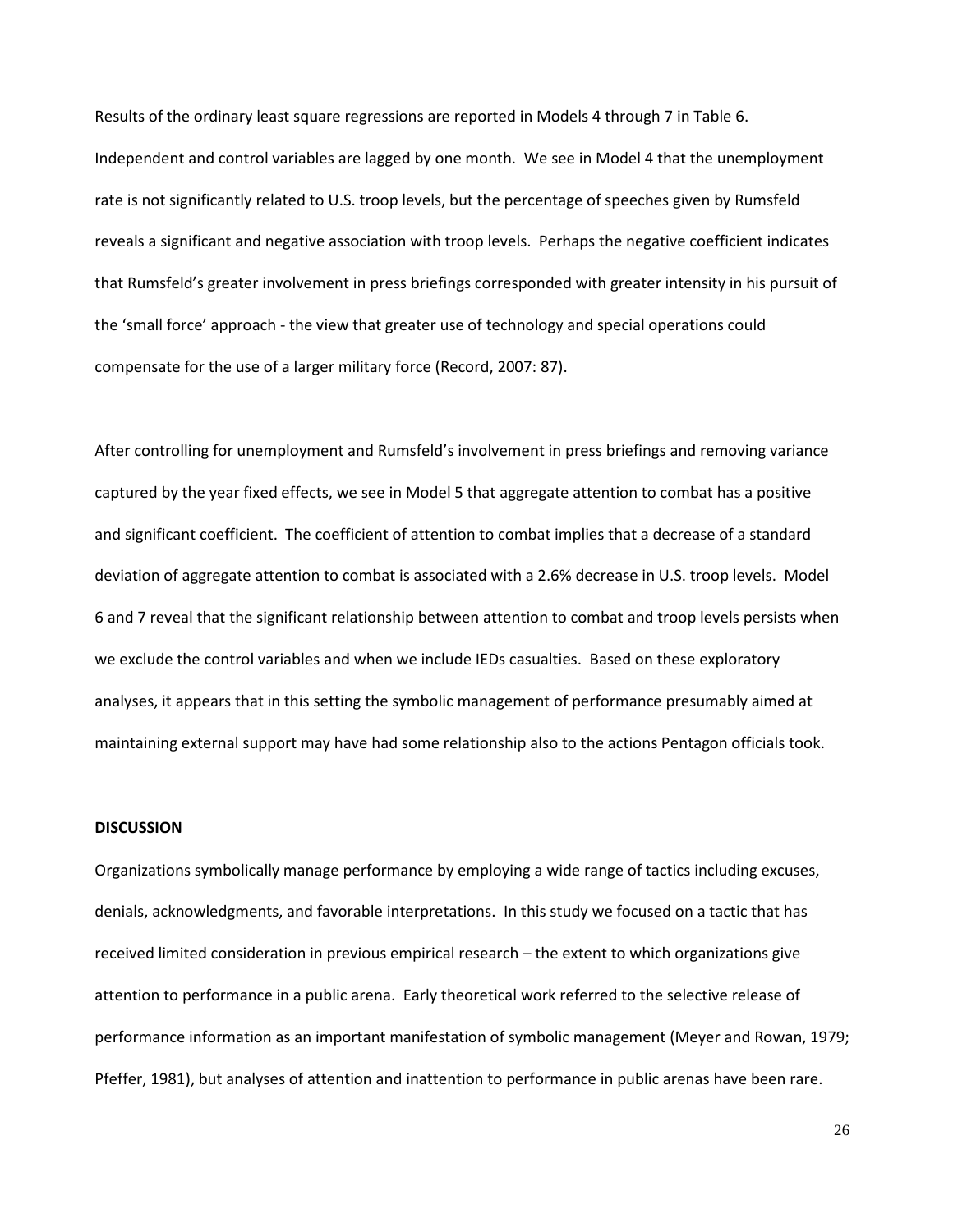Instead of examining the use of this tactic in response to a crisis, we focused on a context in which it was unclear whether a crisis would materialize. This enabled us to examine whether inattention to performance was used as an anticipatory tactic aimed at preventing negative external perceptions. Our main findings were that both unfavorable public opinion and weak performance decreased attention to performance in a public arena. In addition, favorable public opinion dampened the influence of weak performance, thus serving as a buffer. Weak performance, which is often seen as a condition initiating symbolic management activity (Staw et al., 1983; Ginzel et al., 1993), may not by itself be sufficient to fully capture the perceptions of threat that prompt organizational members to decrease attention to performance in a public arena.

Besides yielding evidence about inattention to performance in a public arena, our study extends the symbolic management literature by pointing to the important role of a key audience – public opinion. Research on symbolic management recognizes the key role played by audiences, both as targets of symbolic management tactics and as forces that prompt managers' use of symbolic management activities (Ginzel et al., 1993; Fiss and Zajac, 2008). Yet empirical evidence regarding the influence of audiences, such as the public, on symbolic management is limited. Theoretically, by integrating insights from the social psychological literatures on accountability and self-enhancement, our analysis suggests that an audience's degree of external support creates a context within which organizational members form perceptions of threat to the organization's image. Our findings suggests that it is within this context that weak performance is assessed by organizational members to be either a serious threat that calls for the symbolic management of external perceptions or a mere data point with negligible external repercussions.

Our findings also extend research that examines the influence of public opinion on policy changes by offering a closer look at the processes that may precede policy changes. Political scientists interpret the impact that public opinion at time t has on policy at time t+1 as evidence of policy makers' responsiveness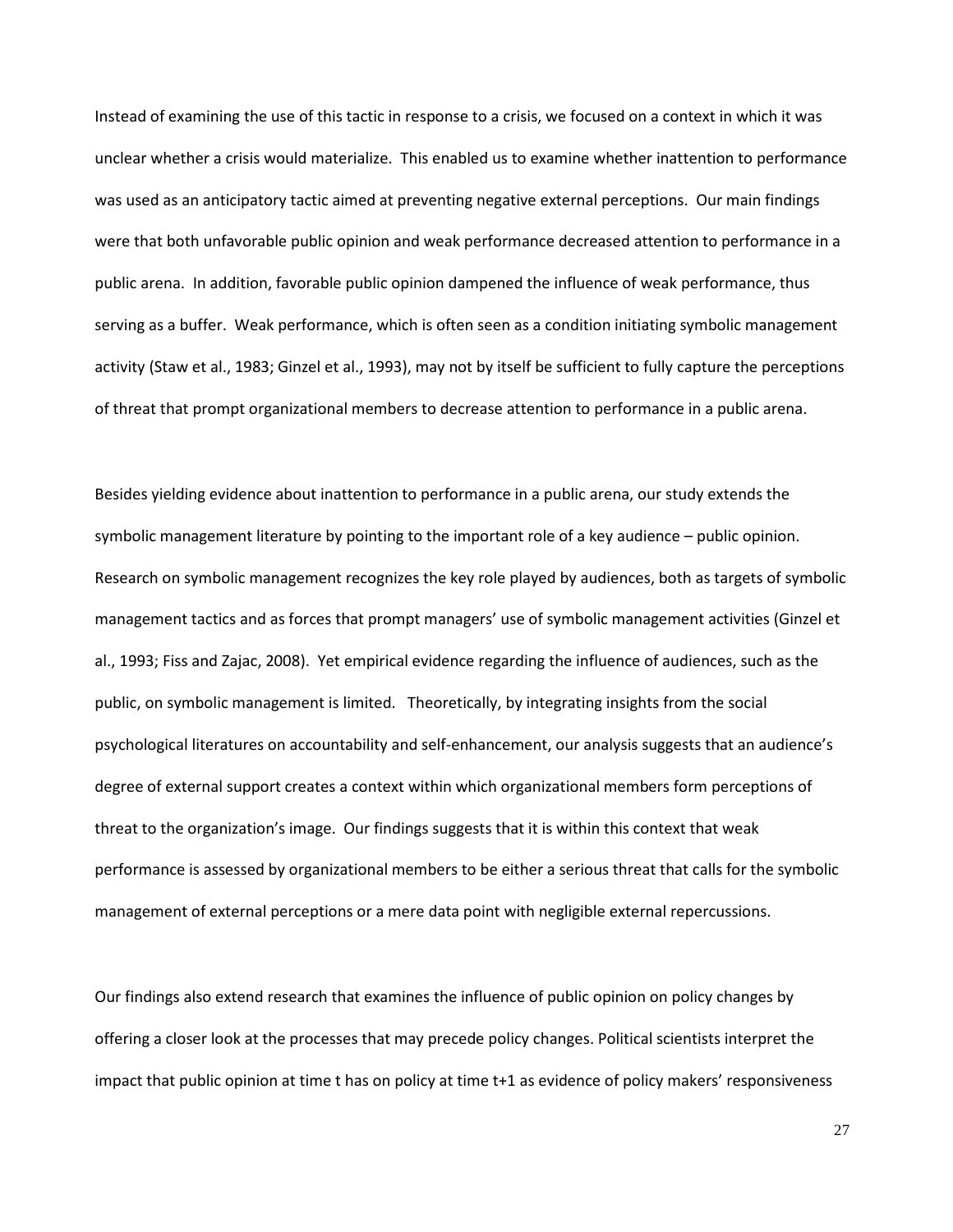to the opinions of the public (e.g., Page and Shapiro, 1983). The manner in which policy makers respond to public pressures before they decide to change their policies is naturally not a main area of concern in longitudinal studies that examine the effect of public opinion on policy adoption. Our analysis of Pentagon press briefings during the Iraq war suggests that policy changes may be preceded by protracted periods of resistance marked by inattention to issues that concern the public. Public opposition to the Iraq war contributed to several policy changes, including the resignation of the Secretary of Defense, Donald Rumsfeld, and the adoption of a new military strategy, the so-called "surge." But these changes were not immediate. In the three years between the summer of 2003 and the end of 2006, public opposition to the war tended to be associated with Pentagon officials' decreased attention to combat performance, even in the face of increasing losses of U.S. troops.

Whether these protracted periods of resistance to outside pressures reverberated internally is unclear. Our supplemental analyses exploring the link between attention to performance in press briefings and the number of U.S. troops revealed that attention in public may have been related to internal deliberations but, without access to internal documents that could help us identify what was said in internal meetings, we regard this evidence only as suggestive. Additional work is needed to establish whether and when attention to performance in a public arena impacts internal deliberations.

The uniqueness of our empirical setting may limit the generalizability of our findings to other contexts. Because wars involve death, destruction, and the fate of nations, it is hard to dispute that they subject policy makers to high levels of external pressures uncommon in other settings. It is therefore plausible that the effect of public opinion on attention to performance in a public arena emerging in our data may be less potent in other settings. Although the empirical literature on accountability suggests that our findings may generalize to other settings (e.g., Tetlock et al., 1989; Simonson and Staw, 1992; Morris and Moore,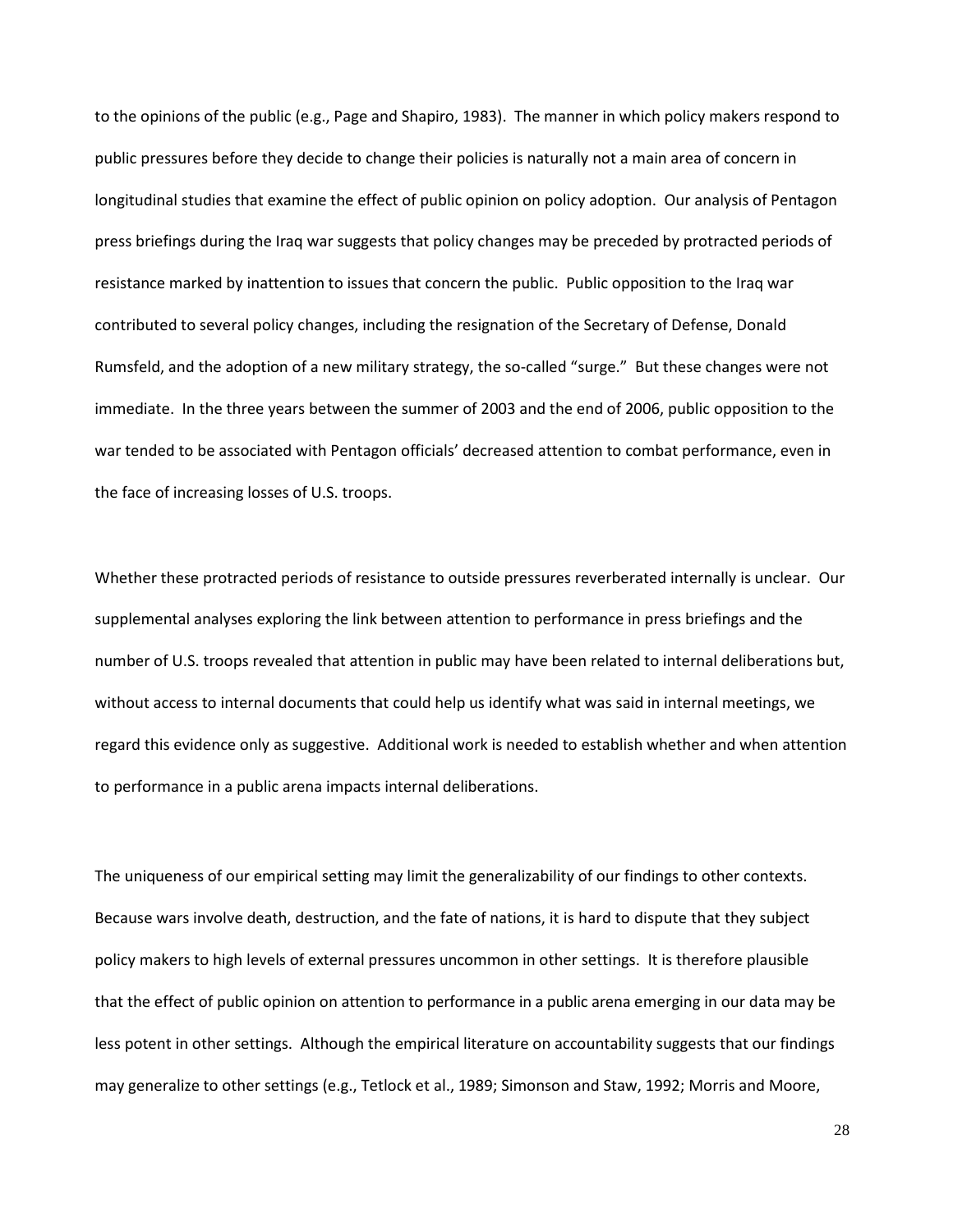2000), this is a limitation that we hope to address in future work. In addition, it is important to exercise caution in generalizing our findings to other symbolic management tactics. Inattention to performance is just one of the symbolic management tactics organizations use to influence external perceptions. Evidence of attention to performance in Pentagon press briefings is not necessarily evidence of absence of symbolic management. Pentagon officials may have used other symbolic management tactics while talking in public about performance.

Applying insights from research on the symbolic management of organizations to the study of the Iraq War is also a reminder that organizational theory may have much to offer to the analysis of government and military contexts. After Graham Allison published *Essence of Decision* in 1971, political scientists used concepts from Cyert and March's *Behavioral Theory of the Firm* to examine policy processes and political decision making. Organizational research on symbolic management may present similar opportunities. Political scientists recognize that the management of external perceptions by the government is a key activity in the conduct of a war. Much of that work focuses on how governments secure the necessary support to initiate a war. Once a war is initiated, less emphasis is given to how government and military officials communicate about war progress and to the conditions that influence their transparency. Organizational research on symbolic management may be a valuable complement because it offers a more fine grained understanding of the manner in which the management of external perceptions occurs and of the factors that prompt the use of different tactics.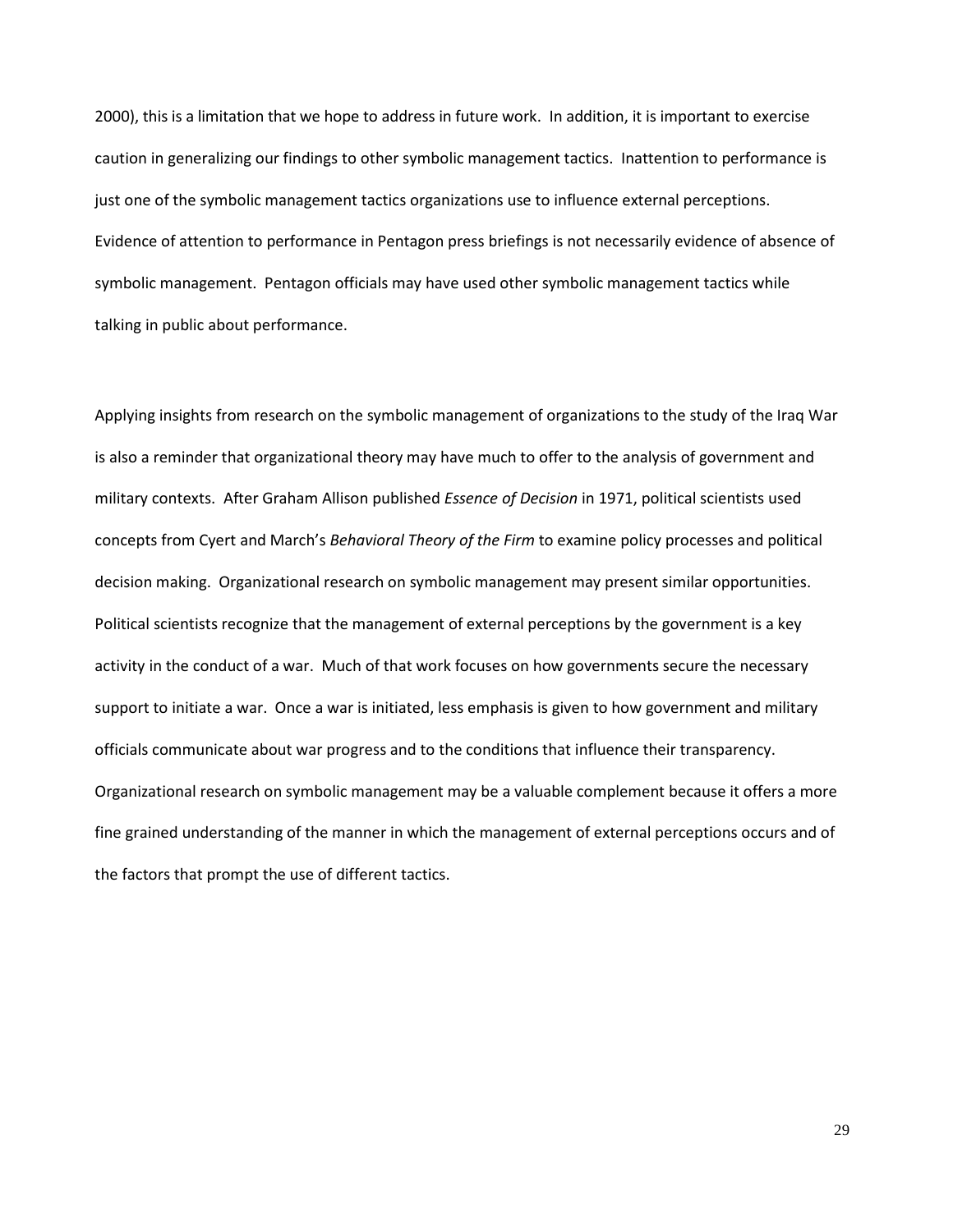### **REFERENCES**

ABC News

2006 "Deadliest weapon IED attacks in Iraq." Nightline, January 30.

Abrahamson, E., and Park, C.

1994 "Concealment of negative organizational outcomes: An agency theory perspectice." Academy of Management Journal, 37(5): 1302-1334.

Ashford, S.J., and Northcraft, G.B.

1992 "Conveying more (or less) than we realize: The role of impression management in feedback seeking." Organizational Behavior and Human Decision Processes, 53(3): 310-334.

Audia, P. G., and Brion, S.

2007 Reluctant to change: Self-enhancing responses to diverging performance measures. Organizational Behavior and Human Decision Processes*,* 102: 255–269.

Berenson, A.

2003 "The struggle for Iraq: anatomy of an ambush; Iraqi civilians caught in crossfire of guerrilla war."The New York Times, October 2.

Burstein, P.

1998 "Bringing the public back in: Should sociologists consider the impact of public opinion on public policy?" Social Forces, 77(1): 27-62.

Carnaghi, A., and Yzerbyt, V.Y.

2006 "Social consensus and the encoding of consistent and inconsistent information: When one's future audience orients information processing." European Journal of Social Psychology, 36: 199-210.

CBS News

2004 "U.S. troops get trained on how to deal with IEDs." Evening News with Dan Rather, May 17. Cordesman A.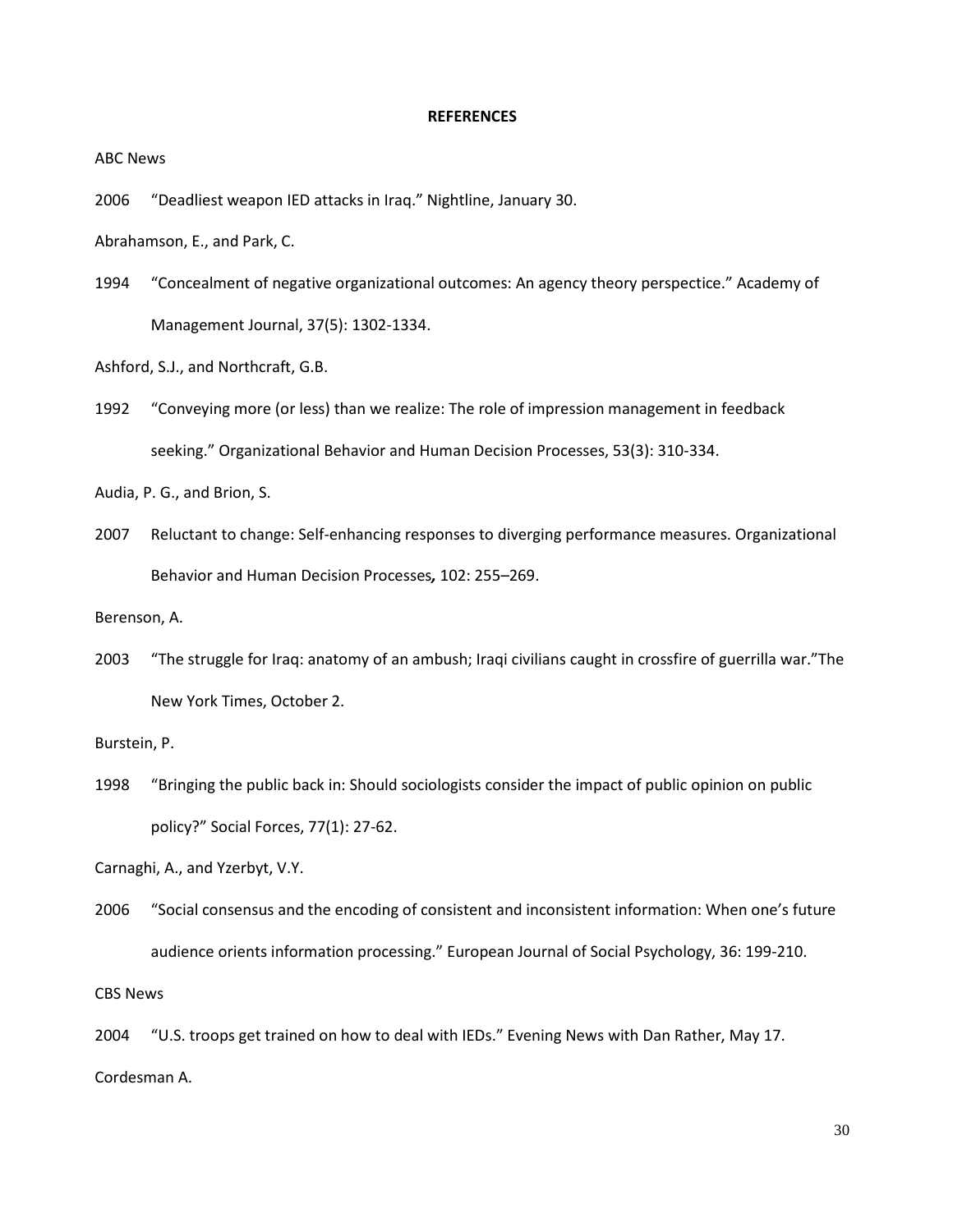2004 "The facts we must face: there is not turning away from Iraq's harsh realities." The Washington Post, April 4.

Copson, R. W.

2003 Iraq war: background and issues overview*.* Report for Congress. Foreign Affairs, Defense, and Trade Division: Washington, D.C.

Cyert, R. M., and March, J. G.

1963 A Behavioral Theory of the Firm*.* Upper Saddle River, NJ: Prentice Hall.

Dahl, R.A.

1956 A Preface to Democratic Theory. Chicago: University of Chicago Press.

Department of Defense (DoD)

2003 News Briefing by Mr. Di Rita and Gen. Abizaid. July 16.

http://www.defense.gov/transcripts/transcripts.aspx?transcriptID=2845

DePalma, A.

2003 "End of 'Major'combat, fall of Tikrit, Anxiety over Syria." The New York Times, April 15.

Downs, A.

1957 An Economic Theory of Democracy. New York: Harper and Row.

Elsbach, K.D.

1994 "Managing organizational legitimacy in the California cattle industry: The construction and effectiveness of verbal accounts."Administrative Science Quarterly, 39: 57-88.

Elsbach, K. D., and Kramer, R. M.

1996 "Members' responses to organizational identity threats: Encountering and countering the BusinessWeek rankings."Administrative Science Quarterly*,* 41:442–476.

Elsbach, K.D., Sutton, R.I.

1992 "Acquiring organizational legitimacy through illegitimate actions: A marriage of institutional and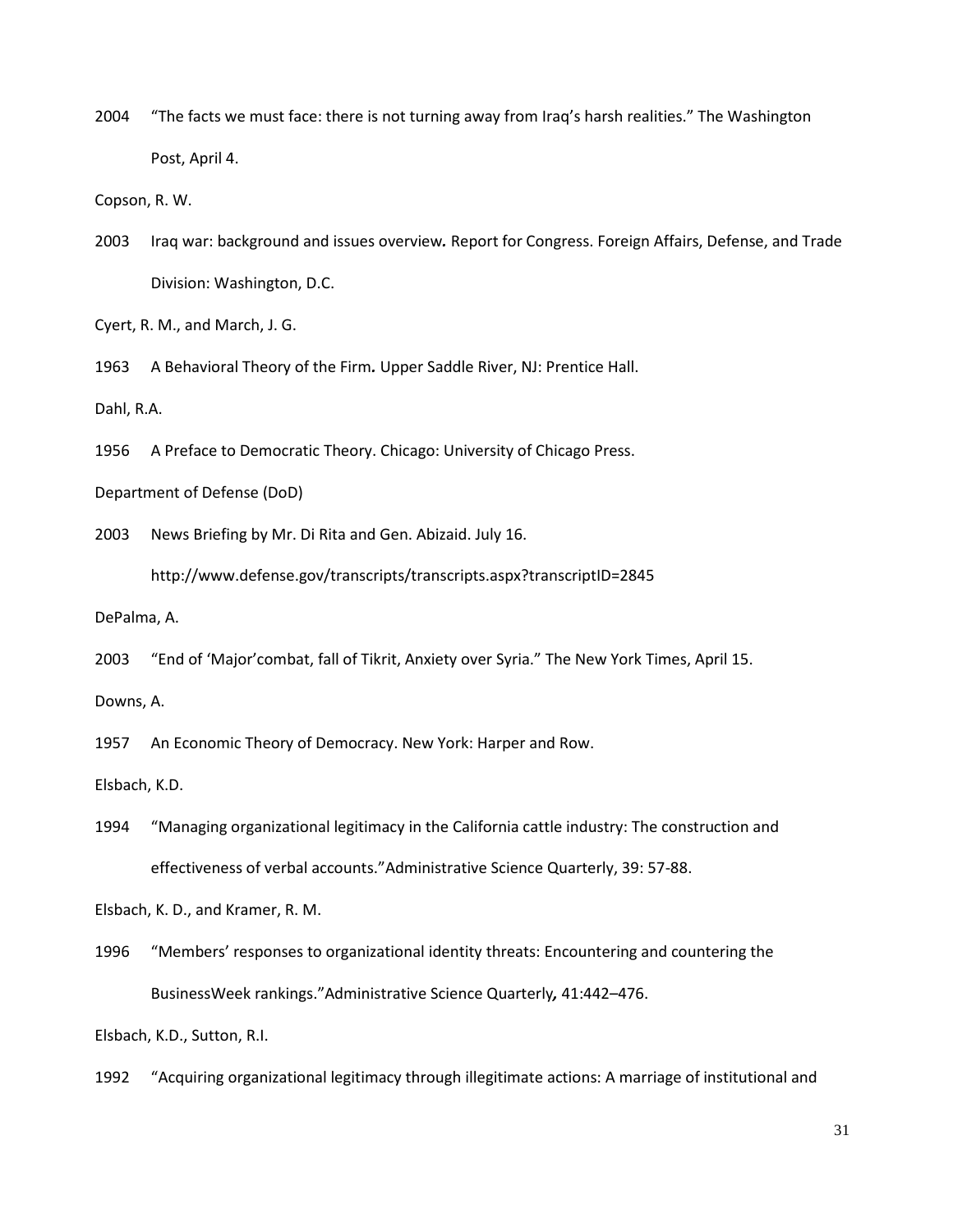impression management theories." Academy of Management Journal, 35: 699-738.

Elsbach, K.D., Sutton, R.I., and Principe, K.E.

1998 "Averting expected challenges through anticipatory impression management: A study of hospital billing." Organization Science, 9(1): 68-86.

Fiss, P.C., and Zajac, E.J.

2008 "The symbolic management of strategic change: Sensegiving via framing anddecoupling." Academy of Management Journal, 49(6): 1173-1193.

Fox, F., and Staw, B.M.

1979 "The trapped administrator: The effects of job insecurity and policy resistance upon commitment to a course of action." Administrative Science Quarterly, 24: 449-471.

Gelb, L.H.

1972 "The essential domino: American politics and Vietnam." Foreign Affairs, 50(3): 459-475.

Gelpi, C., Feaver, P.D., and Reifler, J.

- 2005 "Success matters: Casualty sensitivity and the war in Iraq." International Security, 30 (Winter-Spring): 7-46.
- Ginzel, L.E., Kramer, R.M., and Sutton, R.I.
- 1993 "Organizational impression management as a reciprocal influence process: The neglected role of the organizational audience." In L.L. Cummings and B.M. Staw (Eds.), Research in Organizational Behavior, 15, 227-266, Greenwich, CT: JAI Press.

Greve, H. R.

2003 Organizational learning from performance feedback: A behavioral perspective on innovation and change. Cambridge: Cambridge University Press.

Guler, I.

2007 "Throwing good money after bad? Political and institutional influences on sequential decision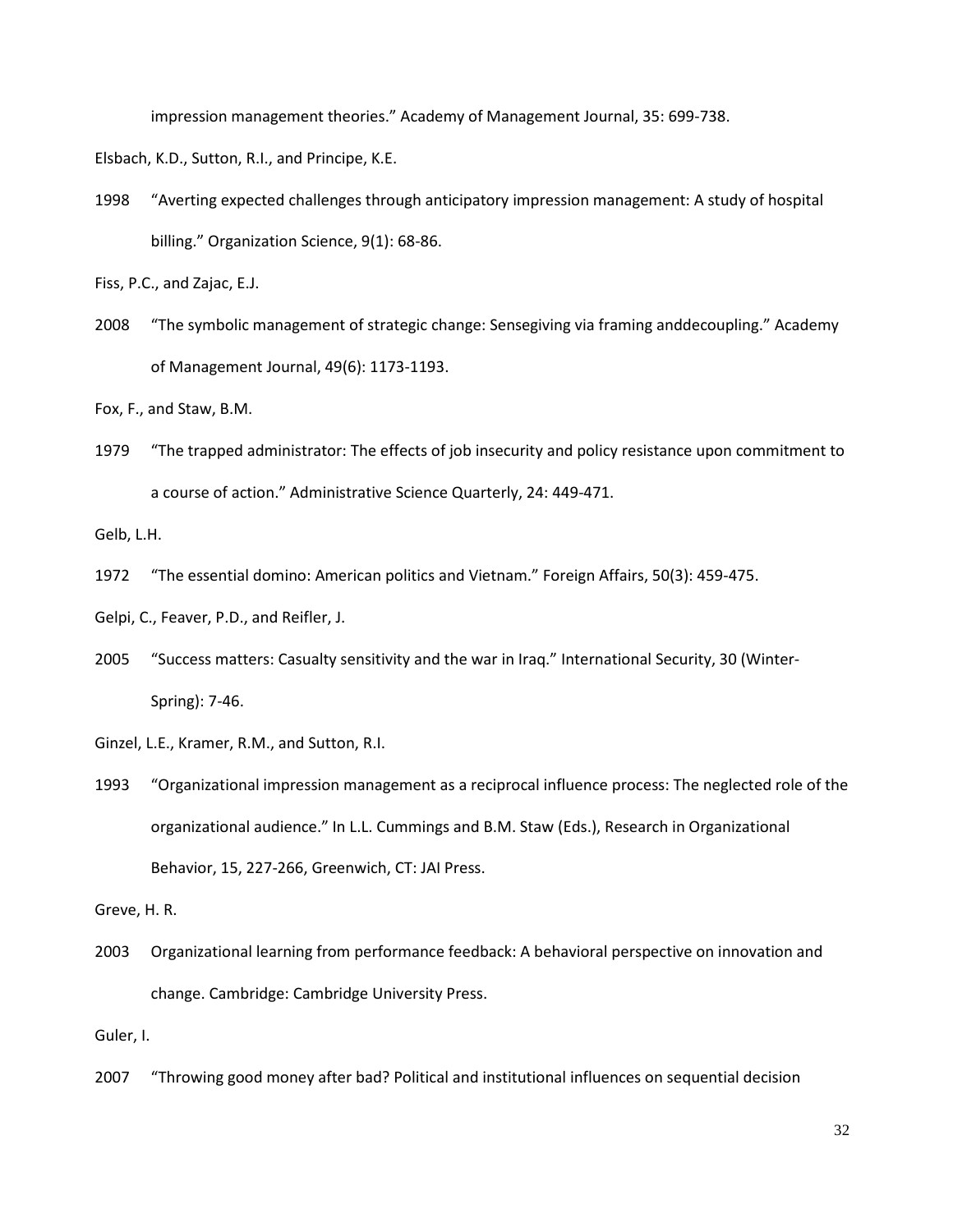making in the venture capital industry." Administrative Science Quarterly, 52: 248-285.

Jensen, M.

2006 "Should we stay or should we go? Accountability, status anxiety, and client defections." Administrative Science Quarterly, 51: 97-128.

Jordan, A.H., and Audia, P.G.

2012 "Self-enhancement and learning from performance feedback." Academy of Management Review, 37: 211-231.

KC, D., Staats, B.R., and Gino F.

2013 "Learning from my success and from others' failure: Evidence from minimally invasive cardiac surgery." Management Science, 59: 2435-2449.

King, B.G.

2008 "A political mediation model of corporate response to social movement activism." Administrative Science Quarterly, 53: 395-421.

Klarevas, L.

2002 "The "Essential Domino" of military operations: American public opinion and the use of force." International Studies Perspectives, 3: 417-437.

Koonce, L., Anderson, U., and Marchant, G.

- 1995 "Justification of decisions in auditing." Journal of Accounting Research, 33: 369-384.
- Lerner, J. S., and Tetlock, P. E.
- 1999 "Accounting for the effects of accountability." Psychological Bulletin*,* 125: 255–275.
- Levitt, B., and March, J. G.
- 1988 "Organizational learning."Annual Review of Sociology, 14: 319-340.

Lounsbury, M., and Glynn, M. A.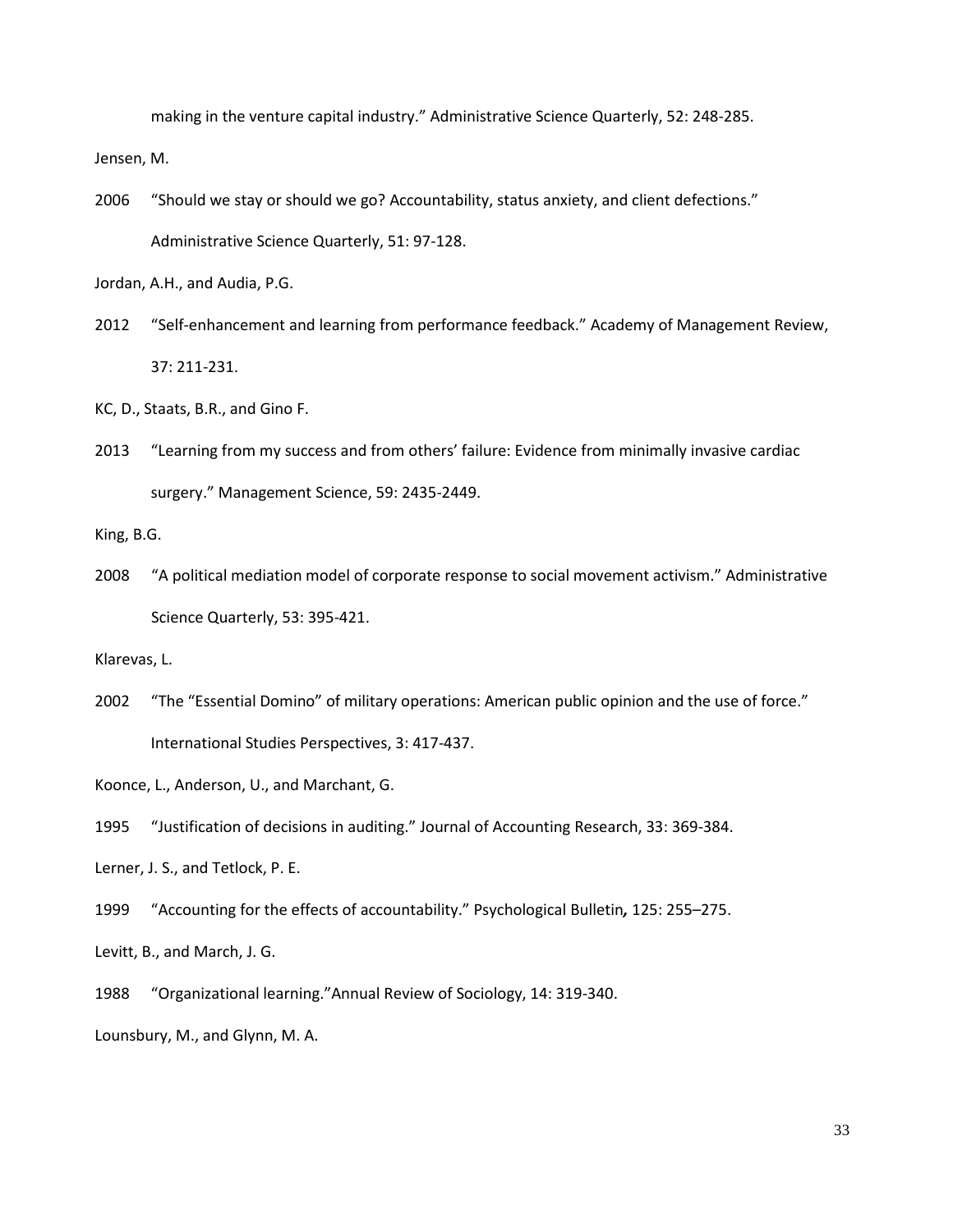2001 "Cultural entrepreneurship: Stories, legitimacy, and the acquisition of resources." Strategic Management Journal, 22: 545-564.

Luttwak, E.N.

1994 "Where are the great powers? At home with the kids." Foreign Affairs, 73(4): 23-28.

Manza, J., and Brooks, C.

2012 "How sociology lost public opinion: A genealogy of a missing concept in the study of the political." Sociological Theory, 30(2): 89-113.

Marcus, A.A., and Goodman, R.S.

1991 "Victims and shareholders: The dilemmas of presenting corporate policy during a crisis." Academy of Management Journal, 34: 281-305.

Meyer, J. W., and Rowan, B.

1977 "Institutionalized organizations: Formal structure as myth and ceremony." American Journal of Sociology*,* 83: 340–363.

Mero, N., and Motowidlo, S.

1995 "Effects of rater accountability on the accuracy and favorability of performance ratings." Journal of Applied Psychology, 80: 517-524.

Mishler, W., and Sheehan, R.S.

1996 "Public opinion, the attitudinal model, and Supreme Court decision making: A micro-analytic perspective." The Journal of Politics, 58(1): 169-200.

Morris, M. W., and Moore, P. C.

2000 "The lessons we (don't) learn: Counterfactual thinking and organizational accountability after a close call." Administrative Science Quarterly*,* 45:737–765.

Northcraft, G.B., and Ashford, S.J.

1990 "The preservation of self in everyday life: The effect of performance expectations and feedback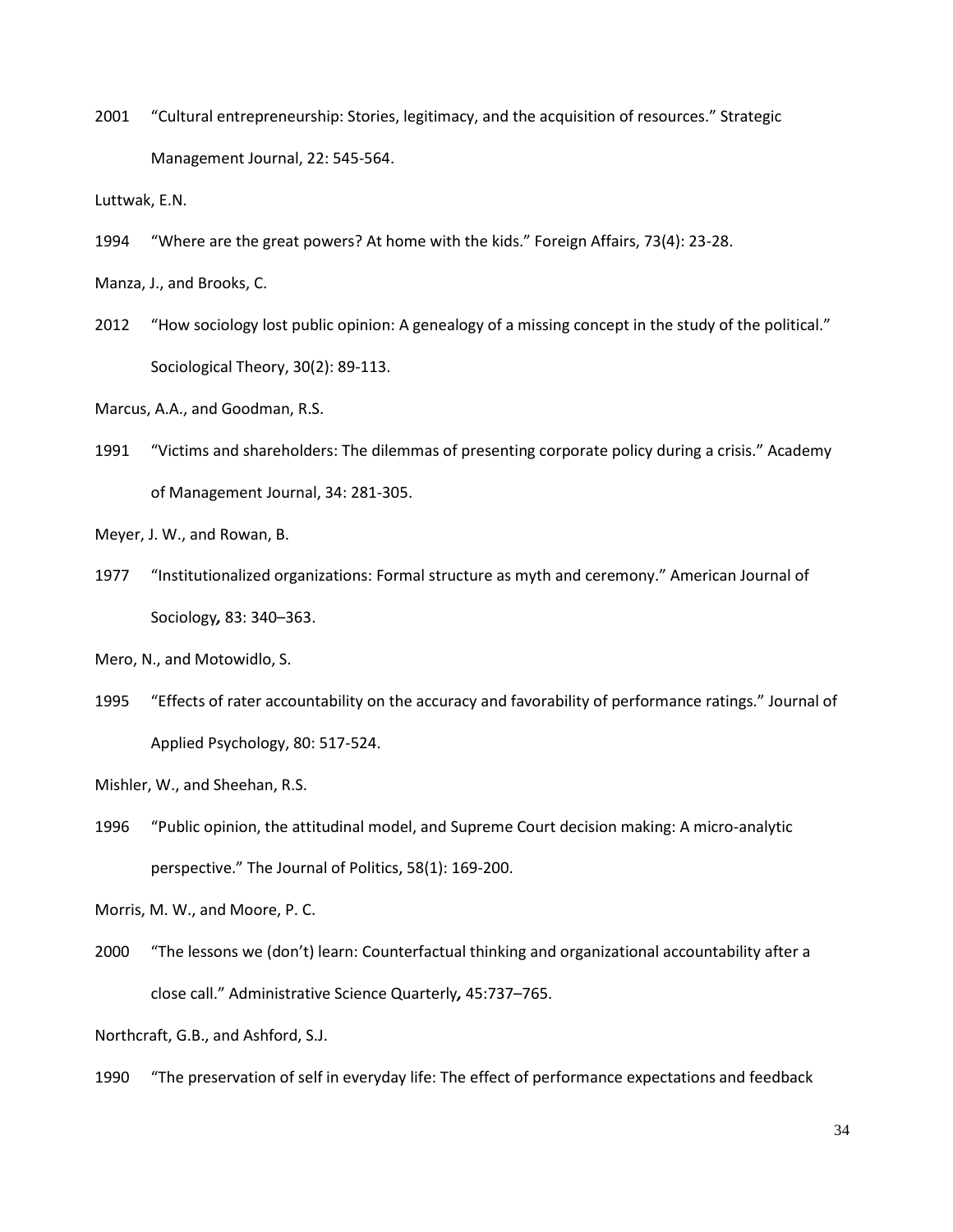context on feedback inquiry." Organizational Behavior and Human Decision Processes, 47(1): 42-64.

Page, B.I., and Shapiro, R.Y.

- 1983 "Effects of public opinion on policy." American Political Science Review, 77: 175-190.
- Park, S.H., Westphal, J.D., and Stern, I.
- 2011 "Set up for a fall: The insidious effects of flattery and opinion conformity toward corporate leaders." Administrative Science Quarterly, 56: 257-302.

Pfeffer, J.

1981 "Management as symbolic action." In L. L. Cummings & B. M. Staw (Eds.), Research in Organizational Behavior (Vol. 3): 1–52. Greenwich, CT: JAI Press.

Pfeffer, J., and Fong, C. T.

2005 "Building organizational theory from first principles: The self-enhancement motive and understanding power and influence." Organization Science*,* 16:372–388.

Record, J.

2007 "Back to the Weinerger-Powell doctrine?" Strategic Studies Quarterly, Fall: 79-95.

Ricks, T. E.

2006 Fiasco: The American Military Adventure in Iraq. New York: The Penguin Press.

Schadlow, N.

2003 "War and the Art of Governance." Parameters, 33: 85-95.

Scott, M.B., and Lyman, S.

1968 "Accounts." American Sociological Review, 33: 46-62.

Sedikides, C., Herbst, K. C., Hardin, D. P., and Dardis, G. J.

2002 "Accountability as a deterrent to self-enhancement: The search for mechanisms." Journal of Personality and Social Psychology,83: 592–605.

Sedikides, C., and Strube, M.J.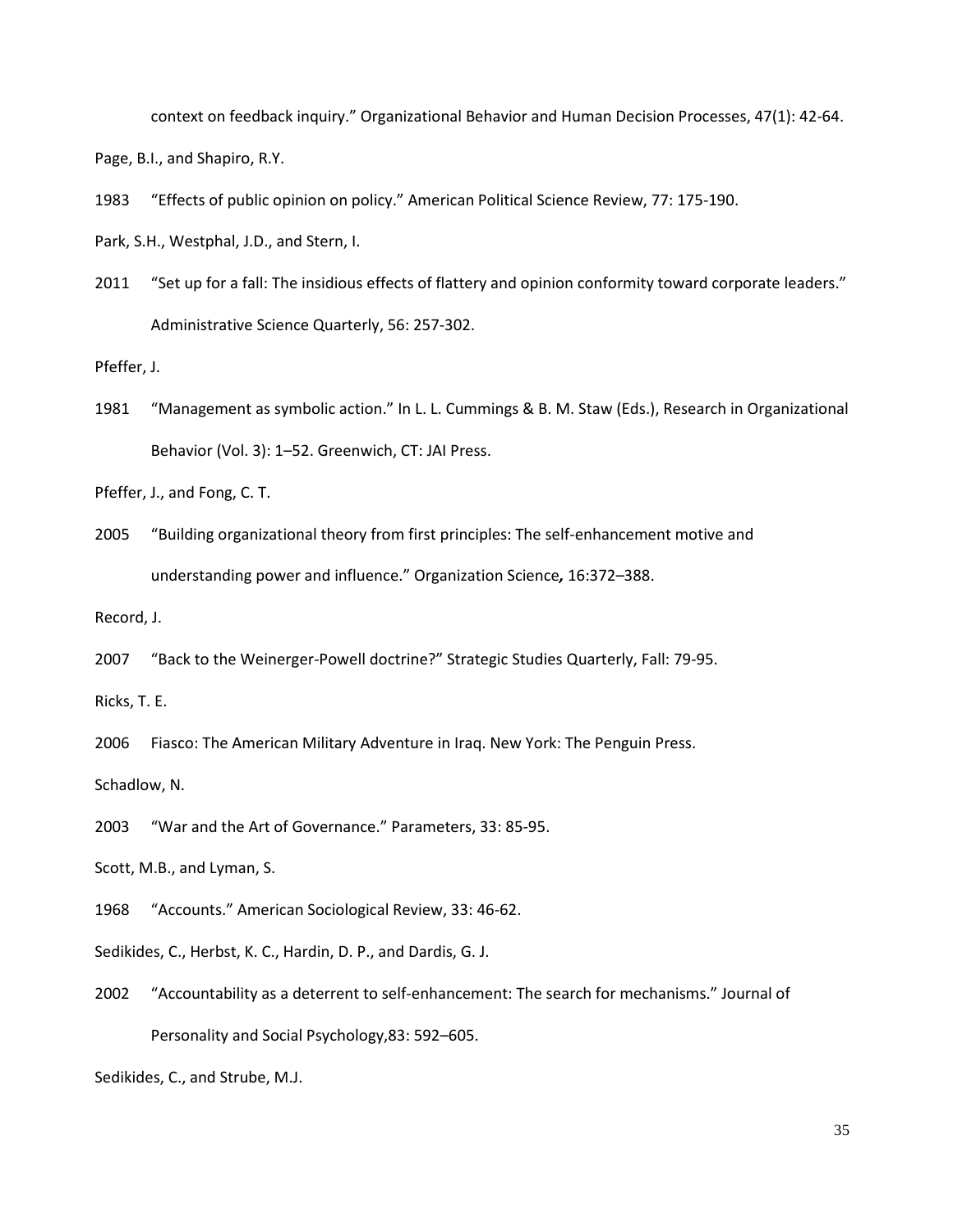1997 "Self-evaluation: To thine own self be good, to thine own self be true, and to thine own self be better." Advances in Experimental Social Pscyhology, 29: 209-269.

Simonson, I., and Staw, B.

1992 "De-escalation strategies: A comparison of techniques for reducing commitment to losing courses of action." Journal of Applied Psychology*,*77:419–426.

Soule, S.A., and King, B.G.

- 2006 "The stages of the policy process and the Equal Rights Amendement, 1972-1982." American Journal of Socioloy, 111(6): 1871-1909.
- Staw, B. M., McKechnie, and Puffer, S. M.
- 1983 "The justification of organizational performance." Administrative Science Quarterly*,* 28: 582–600.
- Stimson, J.A., Mackuen, M.B., and Erikson, R.S.
- 1995 "Dynamic representation." American Political Science Review, 89(3): 543-565.

Sutton, R.I., and Callahan, A.L.

1987 "The stigma of bankruptcy: Spoiled organizational image and its management." Academy of Management Journal, 30: 405-436.

1990 "Transforming failure into success: Impression management

Tetlock, P.E.

1983 "Accountability and complexity of thought." Journal of Personality and Social Psychology, 45: 74-83.

Tetlock, P.E.

1992 "The impact of accountability on judgment an choice: Toward a social contingency model." Advances in Experimental Social Psychology, 25:331-376.

Tetlock, P.E., Skitka, L., and Boettger, R.

1989 "Social and cognitive strategies for coping with accountability: Conformity, complexity, and

Sutton, R.I., and Kramer, R.M.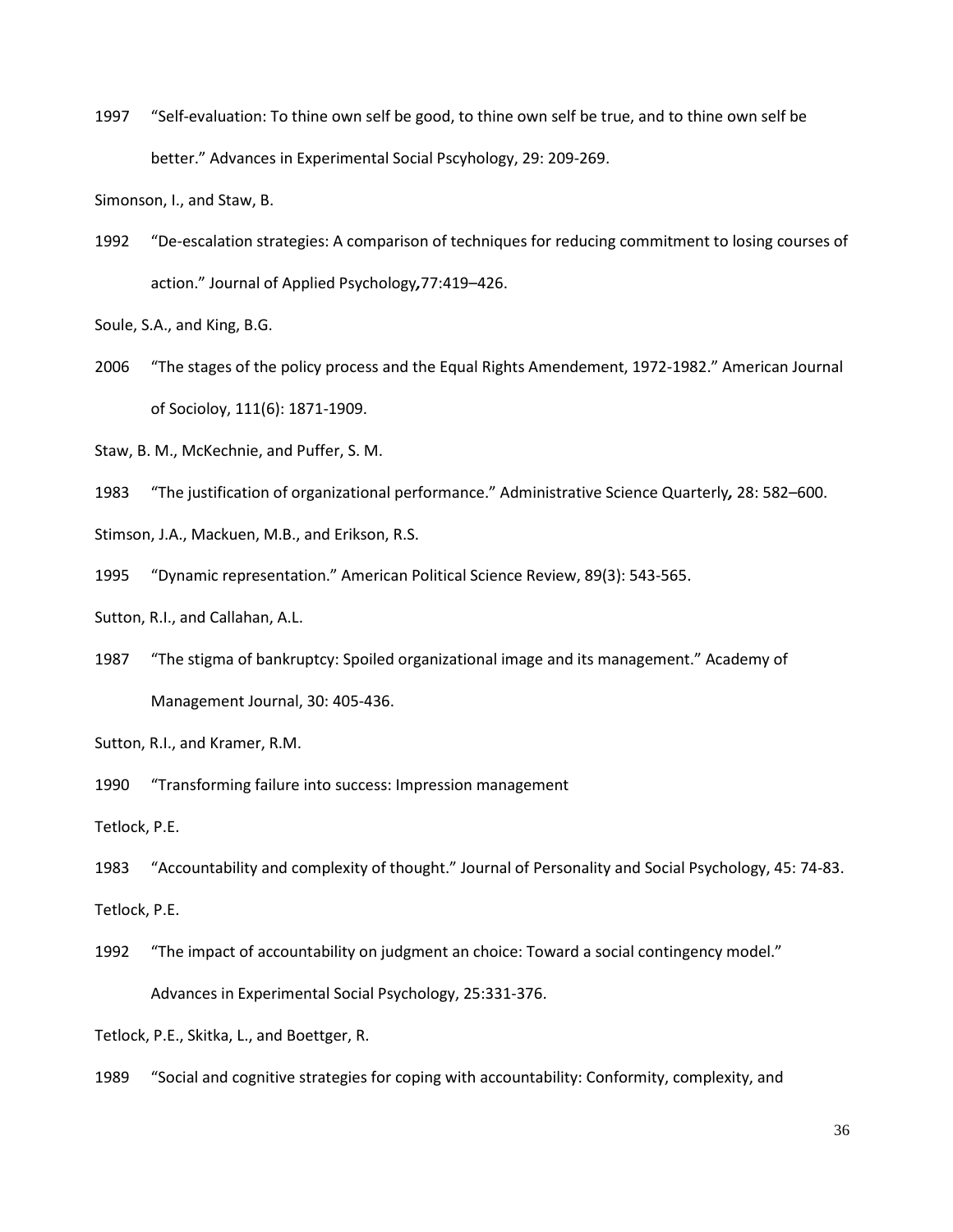bolstering." Journal of Personality and Social Psychology, 57: 632-640.

Westphal, J.D., and Zajac, E.J.

1998 "The symbolic management of stockholders: Corporate governance reforms and shareholder reactions: Administrative Science Quarterly, 43: 127-153.

Woodward, B.

2006 State of Denial. New York: Simon and Schuster.

Zott, C., and Huy, Q.N.

2007 "How entrepreneurs use symbolic management to acquire resources." Administrative Science Quarterly, 52: 70-105.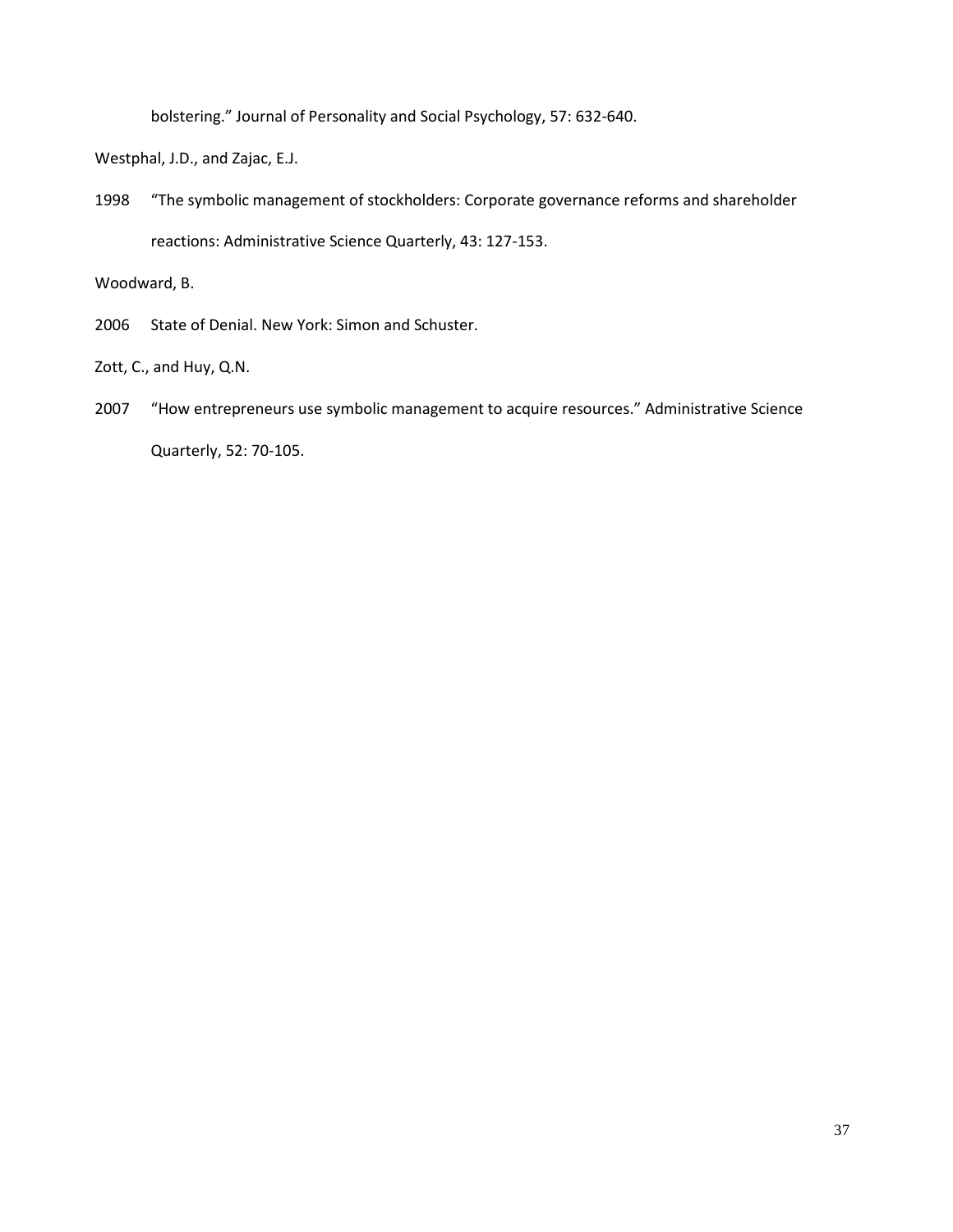# Table1: Performance metrics used in Pentagon Press briefings

| Combat                | End Saddam's regime       |
|-----------------------|---------------------------|
|                       | Capture leaders           |
|                       | <b>Kill leaders</b>       |
|                       | Capture enemies           |
|                       | Kill enemies              |
|                       | <b>Strength of Enemy</b>  |
|                       | Disarming Iraq            |
|                       | Violence                  |
|                       | Attacks by enemy          |
|                       | US and allies' wounded    |
|                       | US and allies' casualties |
|                       | Strength of US and allies |
|                       | <b>Mistakes</b>           |
|                       | US and Allies weapon use  |
| Reconstruction        | Security                  |
|                       | Reconstruction            |
|                       | Quality of life           |
|                       | Economy                   |
|                       | Foreign aid               |
| Rebuilding government | Autonomy for Iraq         |
|                       | Rebuilding government     |
|                       | Liberty/Freedom           |
|                       |                           |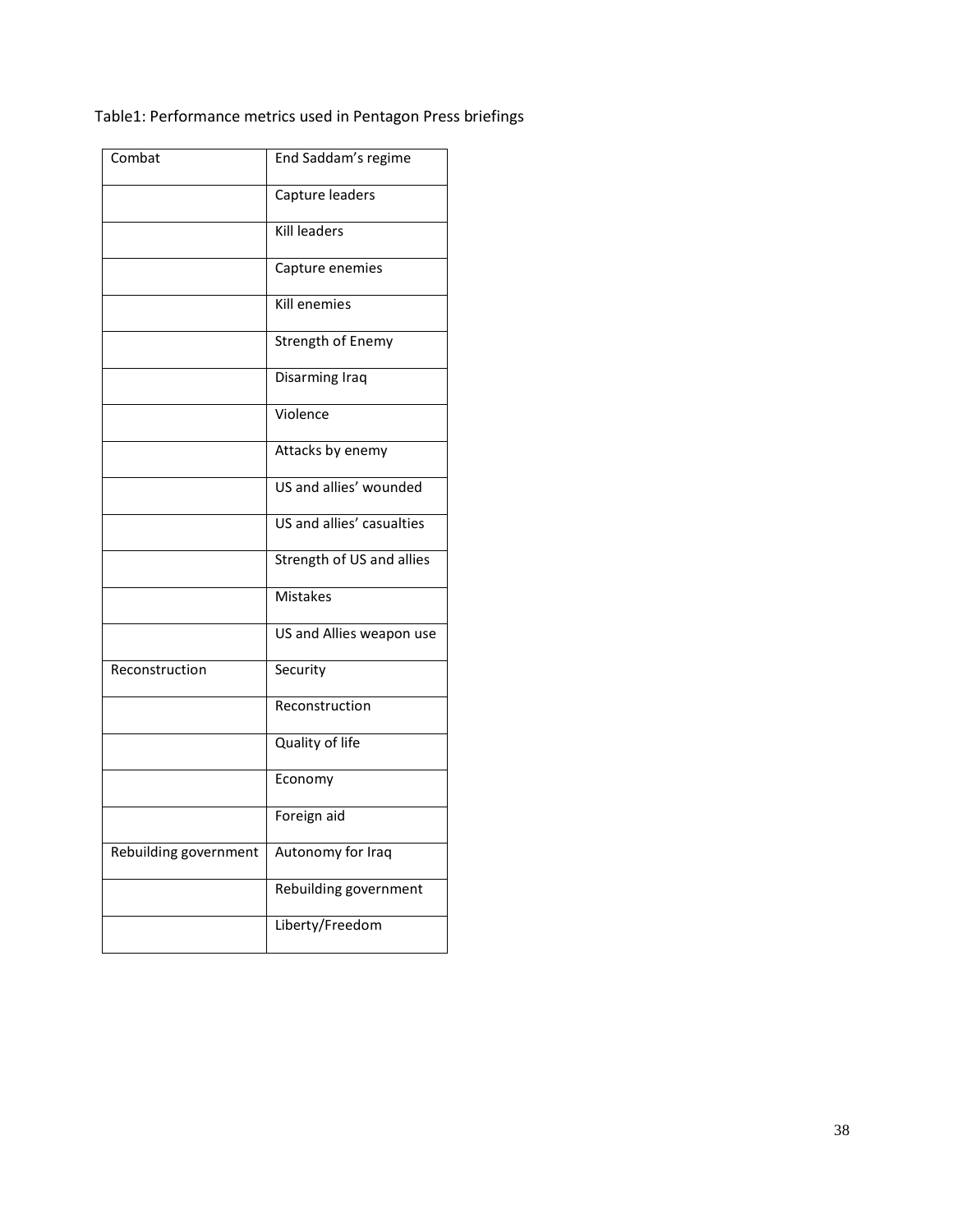Table 2: Descriptives and correlations for analyses of attention to combat metrics

|                               | Mean   | Std. Dev. |         |         |         |            |
|-------------------------------|--------|-----------|---------|---------|---------|------------|
| 1. Attention to combat metric | .239   | .426      |         |         |         |            |
| 2. Rumsfeld's speeches        | .528   | .357      | .015    |         |         |            |
| 3. Unemployment rate          | 5.282  | .534      | $.083*$ | $.641*$ |         |            |
| 4. IED Casualties             | 30.652 | 16.309    | $-12*$  | $-445*$ | $-702*$ |            |
| 5. Public support for the war | 48.347 | 8.707     | $.176*$ | $.461*$ | $.746*$ | $-0.569**$ |

N=644;\*<.05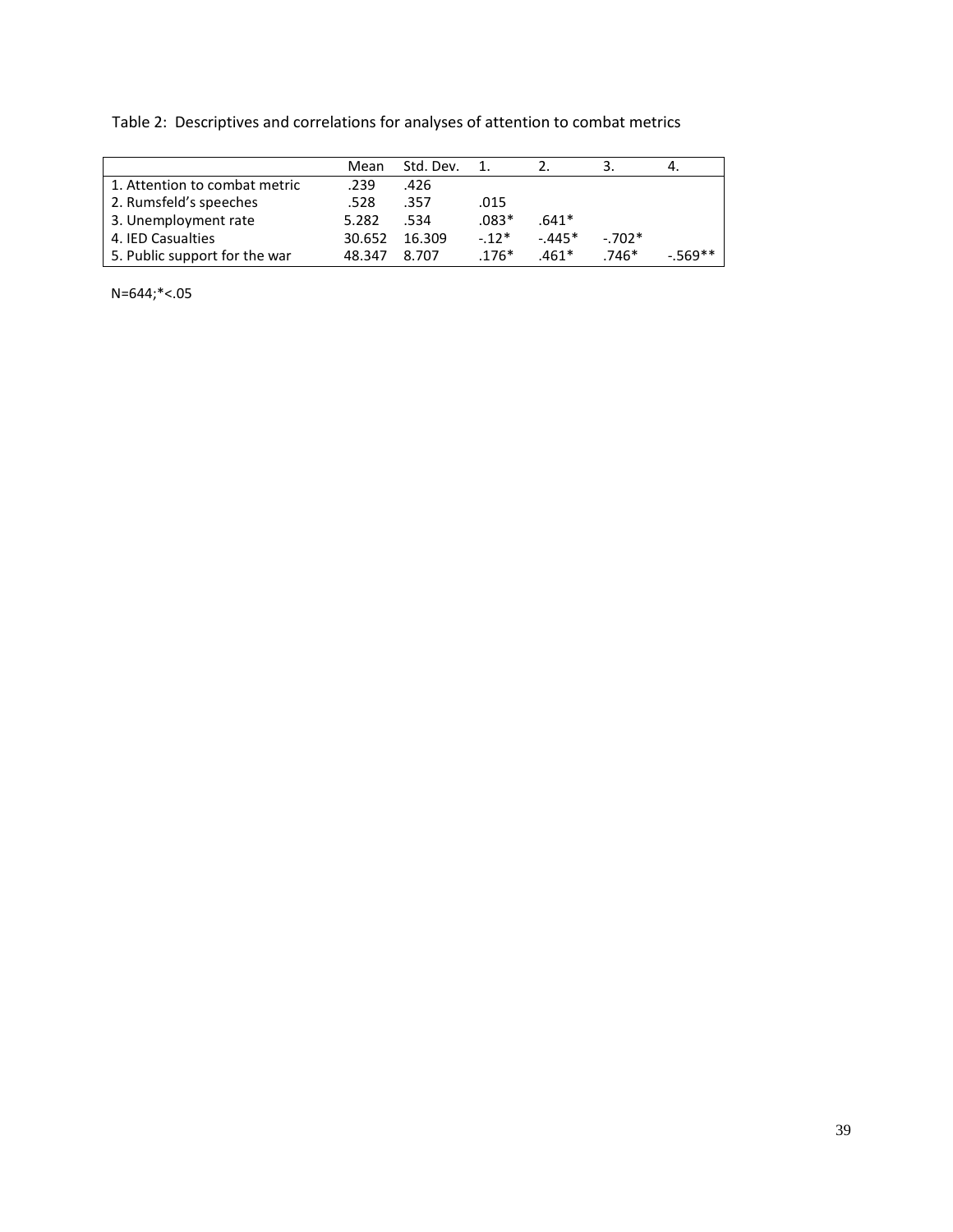# Table 3: Models of attention to combat metrics

|                                 | <b>Logistic Regressions</b> |                      |                      |                      | <b>Instrumental Variable Probit</b> |                    |  |
|---------------------------------|-----------------------------|----------------------|----------------------|----------------------|-------------------------------------|--------------------|--|
|                                 | 1.                          | 2.                   | 3.                   | 4.                   | 5.                                  | 6.                 |  |
| Public support for the war      |                             | $.042*$<br>(.019)    | $.054***$<br>(.02)   | $.041*$<br>(.019)    | $.079***$<br>(.028)                 | $.104***$<br>(033) |  |
| <b>IED Casualties</b>           |                             | $-0.026**$<br>(.011) | $-144**$<br>(.054)   | $-0.136**$<br>(.054) | $-117**$<br>(.038)                  | $-148**$<br>.042)  |  |
| Public support X IED Casualties |                             |                      | $.002*$<br>(.001)    | $.002**$<br>(.001)   | $.002**$<br>(.000)                  | $.003***$<br>.001) |  |
| Rumsfeld's speeches             | $-0.212$<br>.388)           | $-33$<br>(.395)      | $-0.326$<br>(.397)   |                      | $-.25$<br>.234)                     |                    |  |
| U.S. unemployment rate          | $-2.802**$<br>(.739)        | $-3.936**$<br>.867)  | $-3.864**$<br>(.881) |                      | $-2.304**$<br>.506)                 |                    |  |
| Year fixed effects              | Yes                         | Yes                  | Yes.                 | Yes                  | Yes                                 | Yes                |  |
| Combat metric fixed effects     | Yes                         | Yes                  | Yes                  | Yes                  | Yes                                 | Yes                |  |
| Log likelihood                  | $-294.59$                   | $-289.77$            | $-287.32$            | $-298.46$            |                                     |                    |  |
| Chi Square                      | 119.3                       | 128.95               | 133.85               | 111.57               | 110.13                              | 95.55              |  |
| Wald test of exogeneity         |                             |                      |                      |                      | 3.87                                | 7.81               |  |
| N                               | 644                         | 644                  | 644                  | 644                  | 644                                 | 644                |  |

\*< .05; \*\*p <.01; (one tailed tests)

Note: The instrument variable is a continuous measure of media coverage of the Iraq War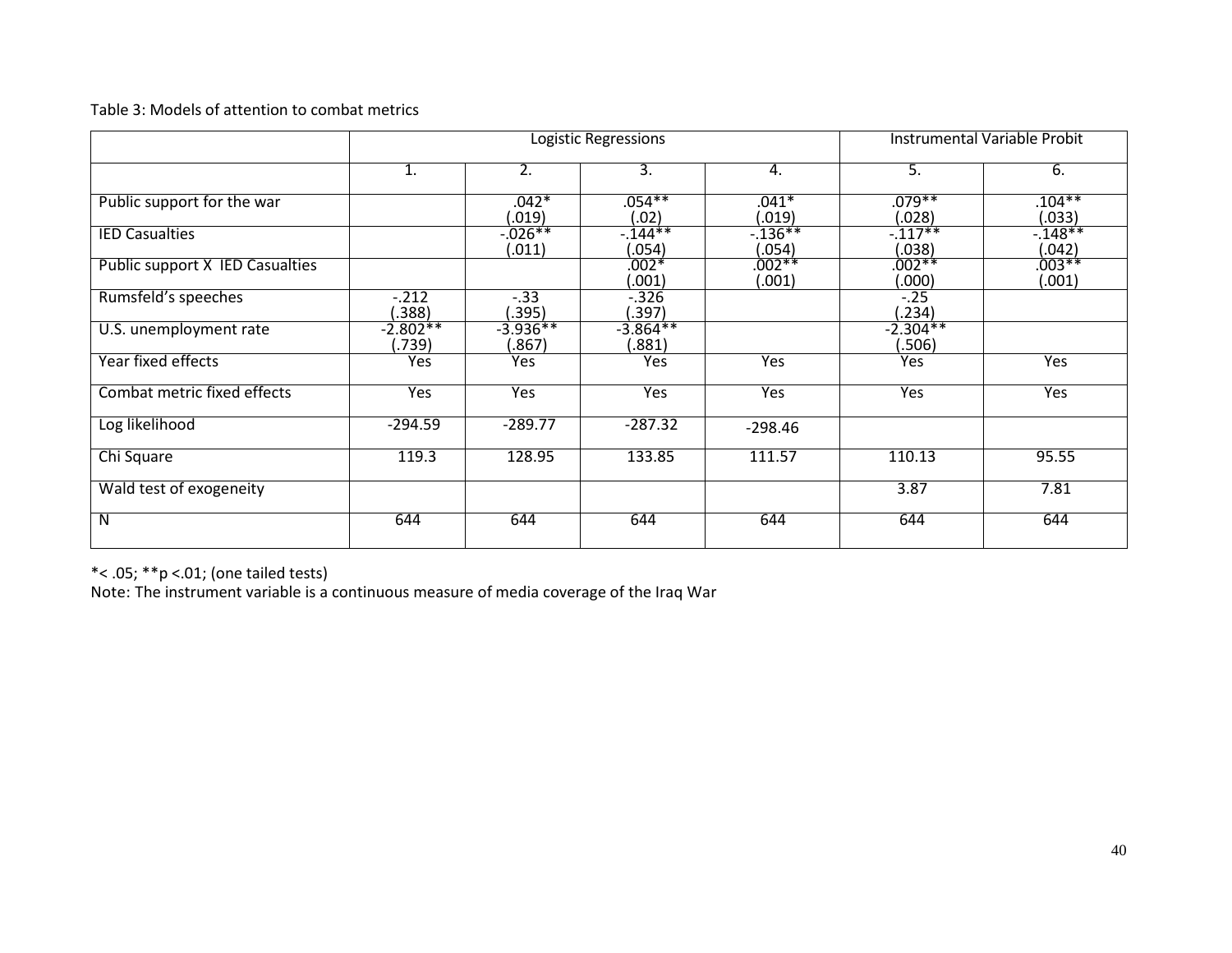Table 4: Models of attention to combat metrics including all types of casualties

|                                           | Logistic<br>Regression | <b>Instrumental Variable Probit</b> |
|-------------------------------------------|------------------------|-------------------------------------|
| Public support for the war                | $.048*$<br>(.021)      | $.082**$<br>(.035)                  |
| <b>IED Casualties</b>                     | $-124*$<br>(.057)      | $-116**$<br>(.045)                  |
| Public support X IED<br><b>Casualties</b> | $.002*$<br>(.001)      | $.002*$<br>(.001)                   |
| Rumsfeld's speeches                       | $-0.301$<br>(.402)     | $-0.219$<br>(.238)                  |
| U.S. unemployment rate                    | $-3.781**$<br>(.948)   | $-2.446**$<br>(.58)                 |
| Non-hostile casualties                    | .015<br>(.027)         | .013<br>(.016)                      |
| Other hostile casualties                  | .006<br>(.007)         | .001<br>(.004)                      |
| Year fixed effects                        | Yes                    | Yes                                 |
| Combat metric fixed effects               | Yes                    | Yes                                 |
| Log likelihood                            | $-286.7$               |                                     |
| Chi Square                                | 135.09                 | 109.38                              |
| Wald test of exogeneity                   |                        | 2.9                                 |
| N                                         | 644                    | 644                                 |

\*< .05; \*\*p <.01; (one tailed tests)

Note: The instrument variable is a continuous measure of media coverage of the Iraq War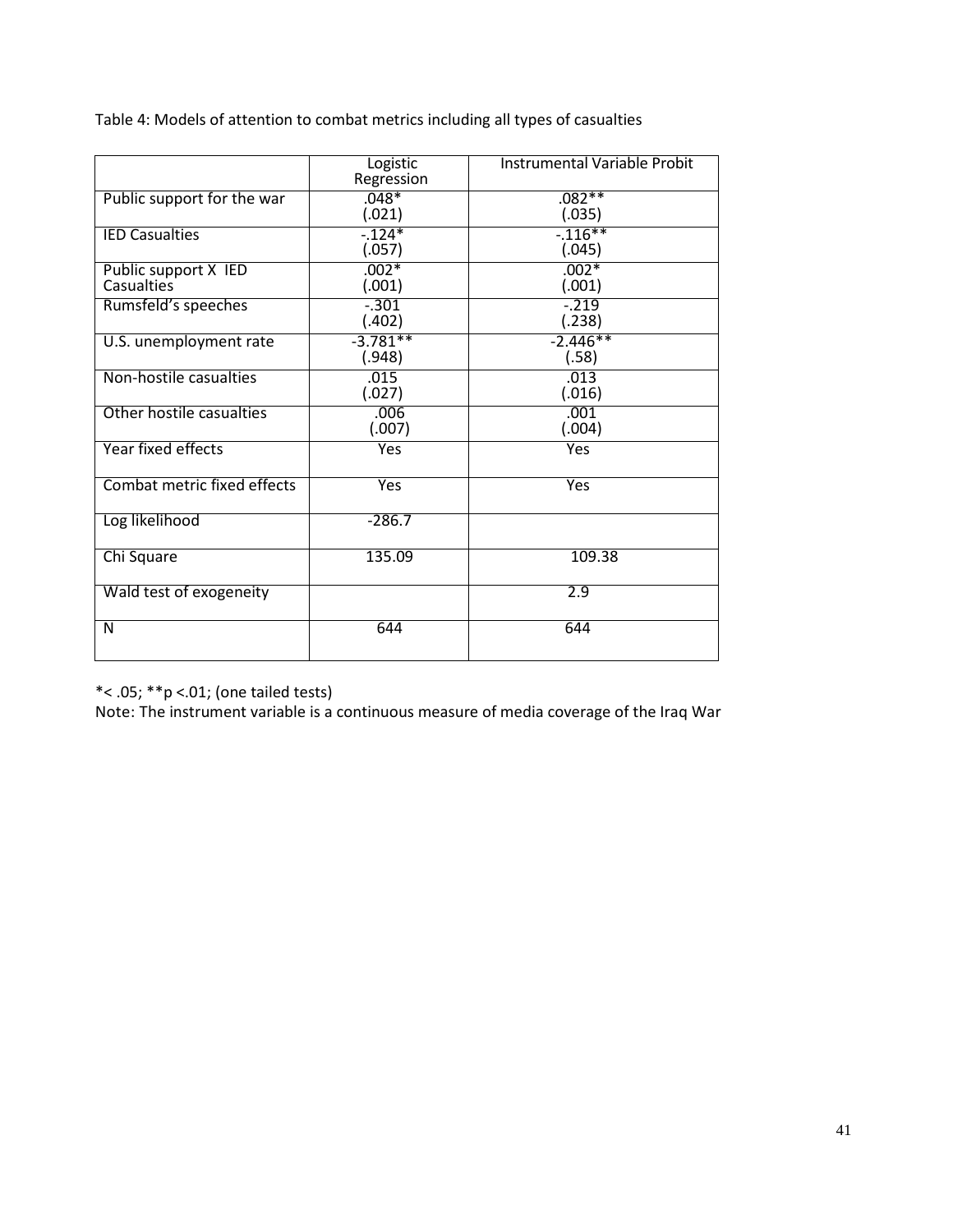Table 5: Descriptives and correlations for analysis of aggregate attention to combat

|                               |              | Mean Std. Dev. 1. |         |         |         |          |
|-------------------------------|--------------|-------------------|---------|---------|---------|----------|
| 1. Aggregate attention to     | 3.347        | 2.359             |         |         |         |          |
| 2. Rumsfeld's speeches        | .528         | .361              | .041    |         |         |          |
| 3. Unemployment rate          | 5.282        | .54               | .212    | $.641*$ |         |          |
| 4. IED Casualties             |              | 30.652 16.476     | $-307*$ | $-445*$ | $-702*$ |          |
| 5. Public support for the war | 48.347 8.796 |                   | $.451*$ | $.461*$ | $.746*$ | $-569**$ |

N=46;\*<.05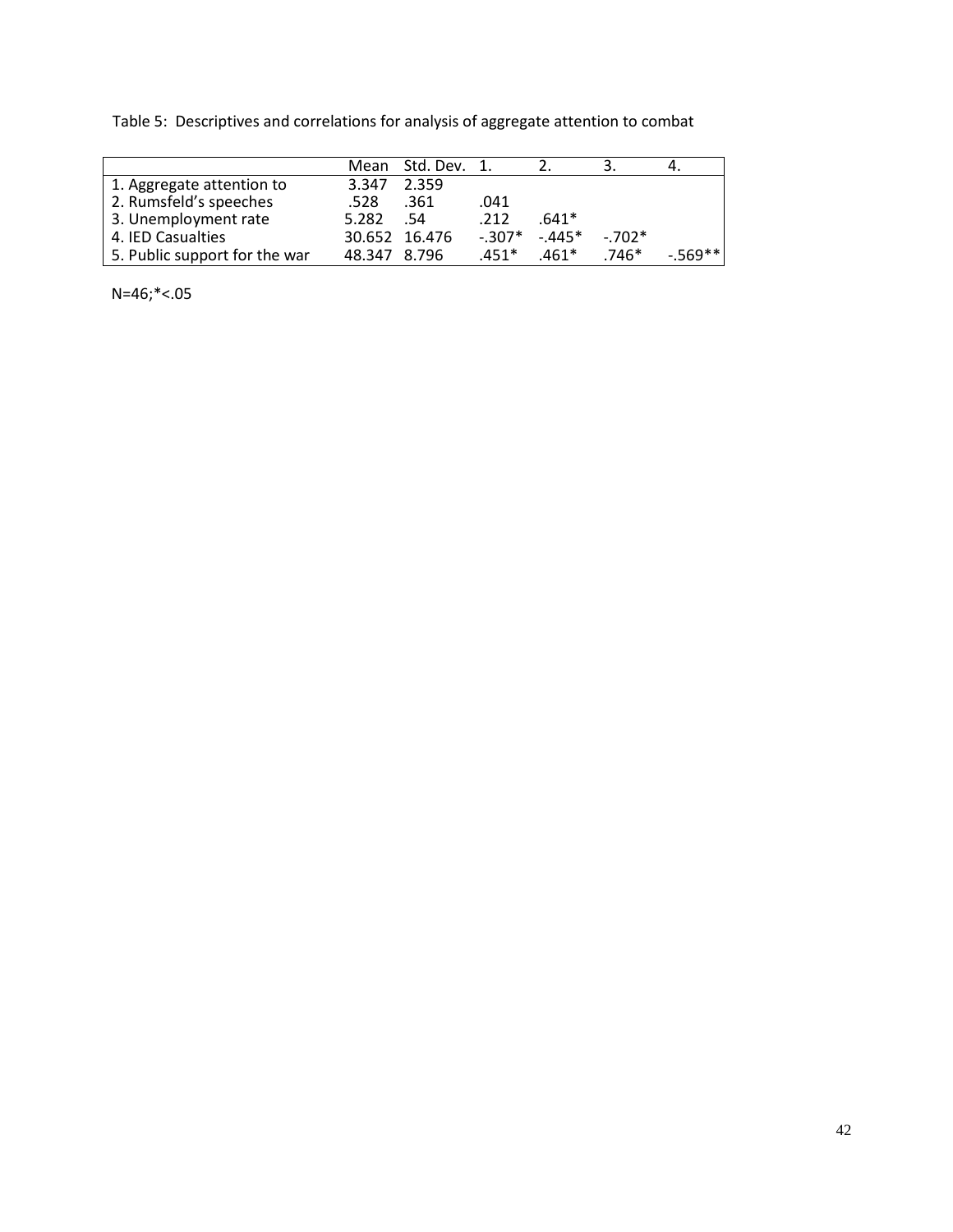Table 6: Models of aggregate attention to combat and U.S. troops

|                                        | Poisson Regressions of<br>Aggregate Attention to Combat |                      |                     | OLS of U.S. Troops  |                     |                     |                    |
|----------------------------------------|---------------------------------------------------------|----------------------|---------------------|---------------------|---------------------|---------------------|--------------------|
|                                        | 1.                                                      | 2.                   | $\overline{3}$ .    | 4.                  | 5.                  | 6.                  | 7.                 |
| Public support for the war             |                                                         | $.022*$<br>(.013)    | .020<br>(.014)      |                     |                     |                     |                    |
| <b>IED Casualties</b>                  |                                                         | $-0.074*$<br>(.039)  | $-0.079*$<br>(.041) |                     |                     | $-0.000$<br>(.001)  | $-0.001$<br>(.001) |
| <b>Public support X IED Casualties</b> |                                                         | $.001+$<br>(000)     | $.001*$<br>(.000)   |                     |                     |                     |                    |
| Rumsfeld's speeches                    | $-177$<br>(.305)                                        | $-186$<br>(.312)     |                     | $-0.066*$<br>(.036) | $-0.062*$<br>(.034) | $-0.063*$<br>(.035) |                    |
| Unemployment rate                      | $-1.654**$<br>(.549)                                    | $-2.226**$<br>(.661) |                     | .061<br>(.068)      | $.133*$<br>(.071)   | .113<br>(.083)      |                    |
| Aggregate attention to combat          |                                                         |                      |                     |                     | $.012*$<br>(.005)   | $.011*$<br>(.005)   | $.009*$<br>(.004)  |
| Year fixed effects                     | Yes                                                     | Yes                  | Yes                 | Yes                 | Yes                 | Yes                 | Yes                |
| Log likelihood                         | $-90.37$                                                | $-86.51$             | $-92.89$            |                     |                     |                     |                    |
| Chi Square                             | 27.89                                                   | 35.61                | 22.83               |                     |                     |                     |                    |
| F                                      |                                                         |                      |                     | 2.3                 | $\overline{3.1}$    | 2.64                | 2.59               |
| R Square                               |                                                         |                      |                     | .22                 | .32                 | .32                 | .24                |
| $\overline{\mathsf{N}}$                | 46                                                      | 46                   | 46                  | 46                  | 46                  | 46                  | 46                 |

†< .1; \*< .05; \*\*p <.01; (one tailed tests)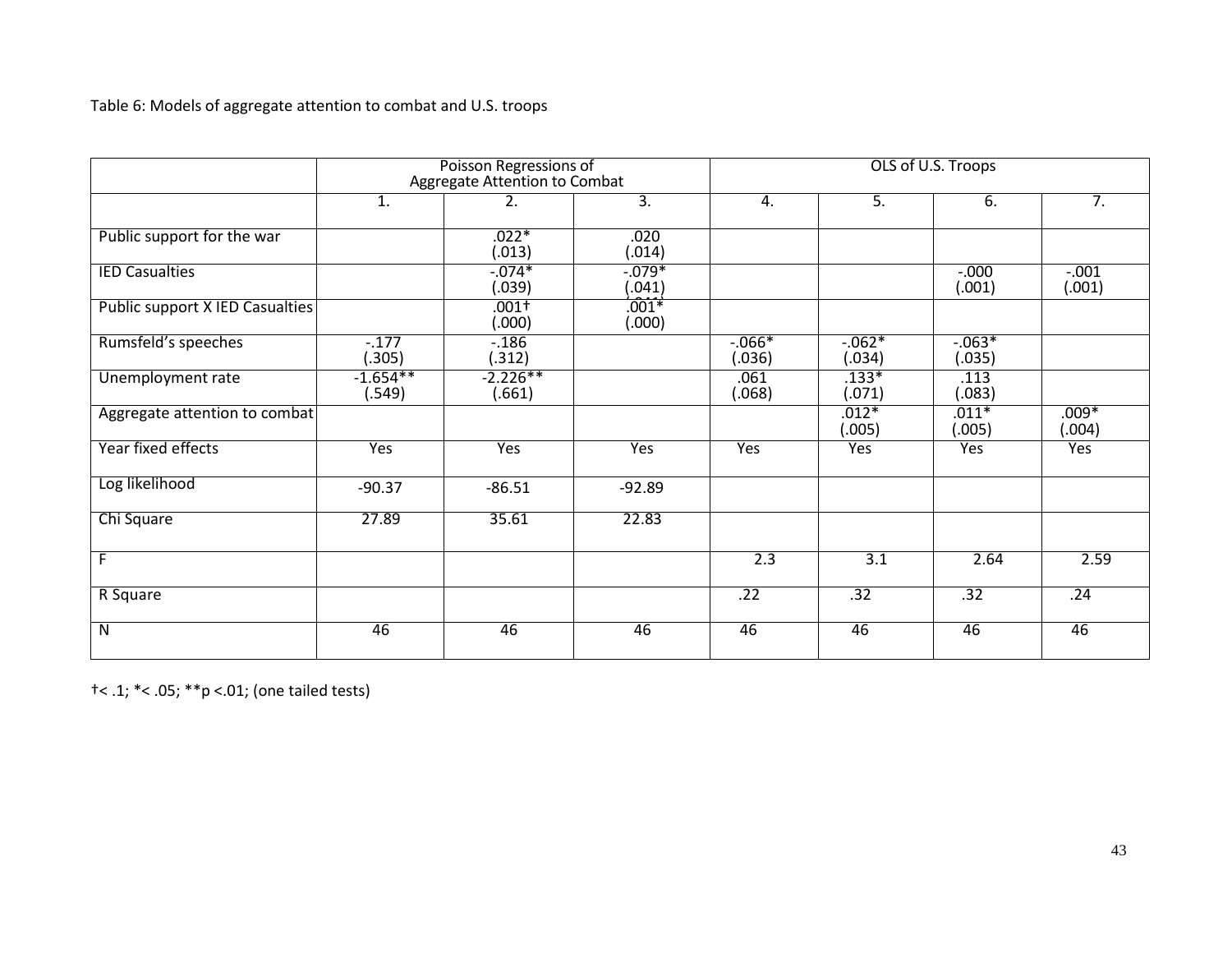|                                        | $\mathbf{1}$ .        | 2.                    | 3.                             |
|----------------------------------------|-----------------------|-----------------------|--------------------------------|
| Public support for the war             |                       | .029<br>(025)         | $.046*$<br>027                 |
| <b>IED Casualties</b>                  |                       | $.021+$<br>(.013)     | $-151*$<br>(.07                |
| <b>Public support X IED Casualties</b> |                       |                       | $.002*$<br>$\left(0.01\right)$ |
| Rumsfeld's speeches                    | $-0.952*$<br>(496.)   | $-1.049*$<br>(.503)   | $-1.063*$<br>(.508)            |
| U.S. unemployment rate                 | $-2.384**$<br>(927. ـ | $-3.267**$<br>(1.079) | $-3.16**$<br>(1.094)           |
| Year fixed effects                     | Yes                   | Yes                   | Yes                            |
| Combat metric fixed effects            | Yes                   | Yes                   | Yes                            |
| Log likelihood                         | $-183.78$             | $-182.08$             | $-180.28$                      |
| Chi Square                             | 112.79                | 116.18                | 119.8                          |
| N                                      | 368                   | 368                   | 368                            |

Table 7: Logistic regressions of attention to reconstruction and rebuilding government metrics

 $\dagger$  < .1;  $*$  < .05;  $*$  $\nparallel$   $\in$  01; (one tailed tests)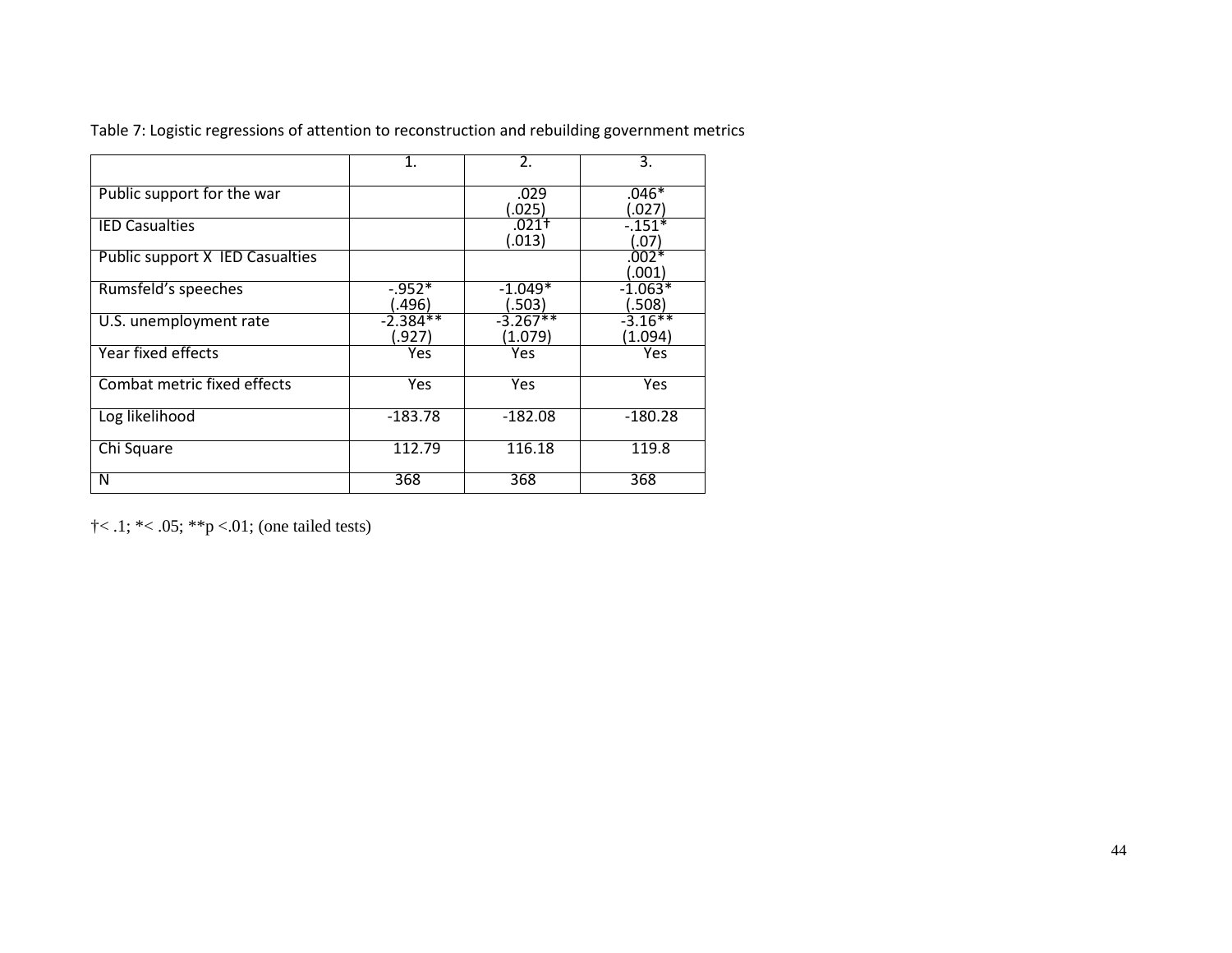Figure1: Proportion of different categories of performance metrics in Pentagon Press Briefings

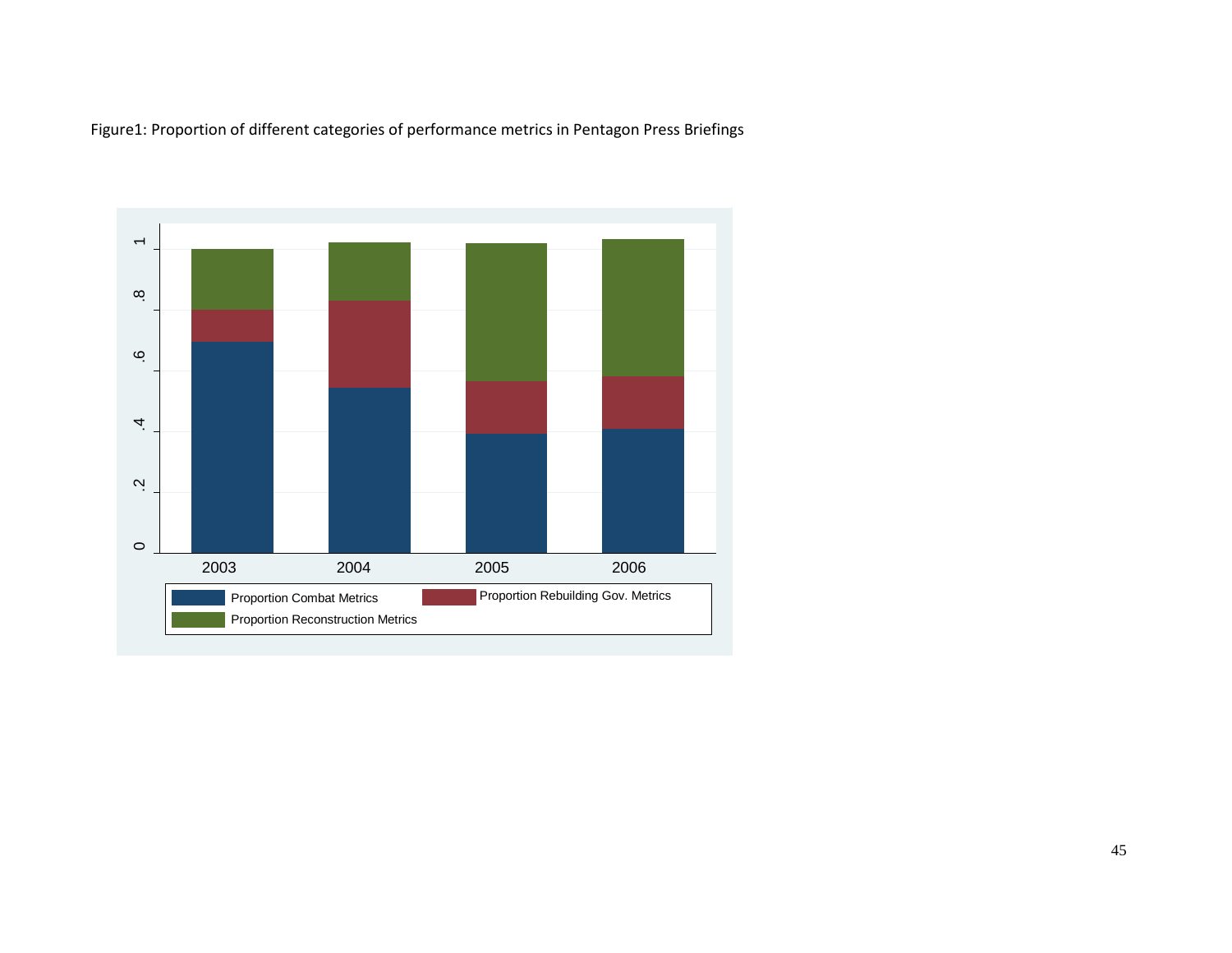Figure 2: U.S. casualties, March 2003-December 2006